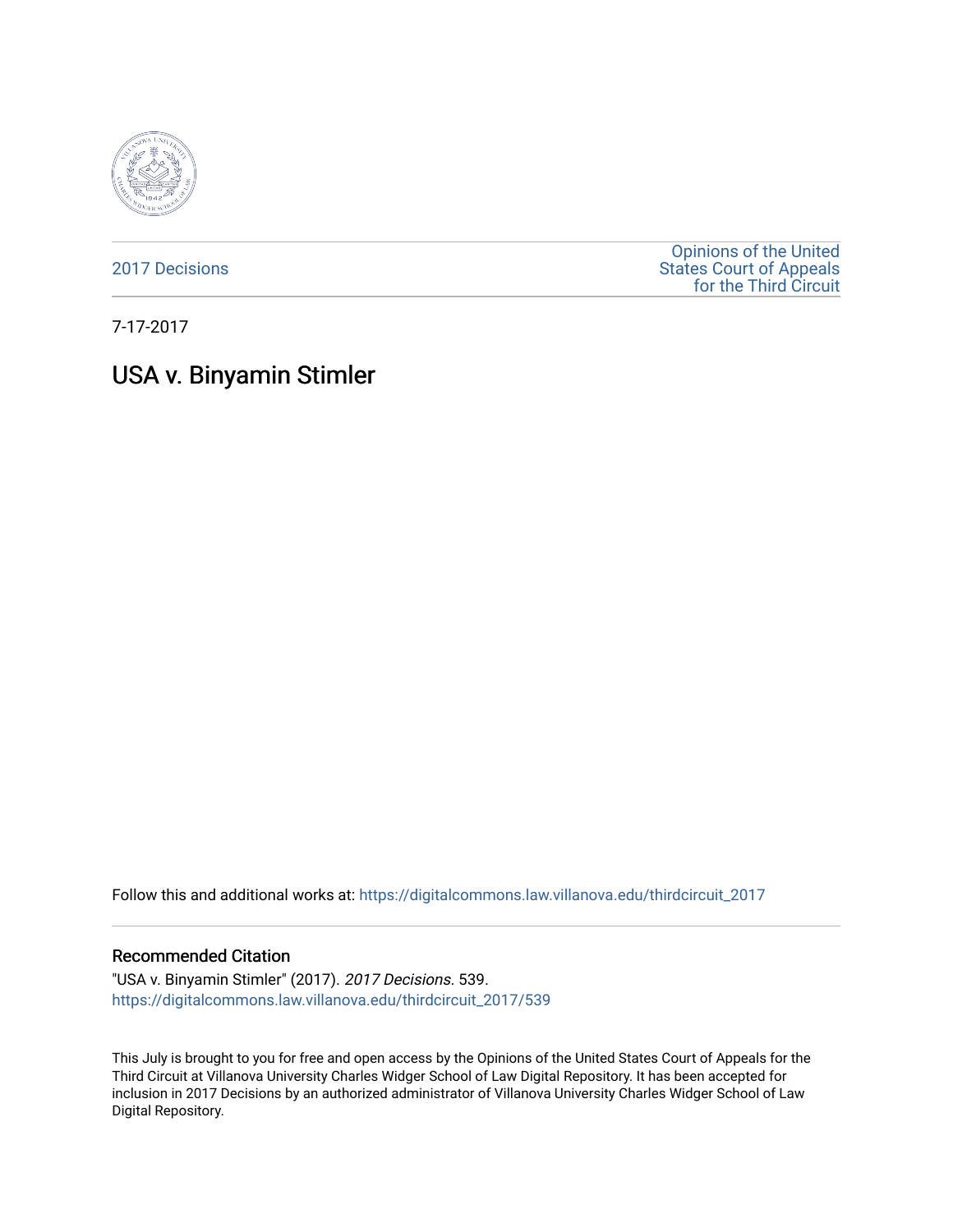## **PRECEDENTIAL**

# UNITED STATES COURT OF APPEALS FOR THE THIRD CIRCUIT

Nos. 15-4053, 15-4094 & 15-4095  $\frac{1}{2}$ 

 $\frac{1}{2}$ 

# UNITED STATES OF AMERICA

v.

BINYAMIN STIMLER,

Appellant in No. 15-4053

UNITED STATES OF AMERICA

v.

JAY GOLDSTEIN a/k/a Yaakov

JAY GOLDSTEIN,

Appellant in No. 15-4094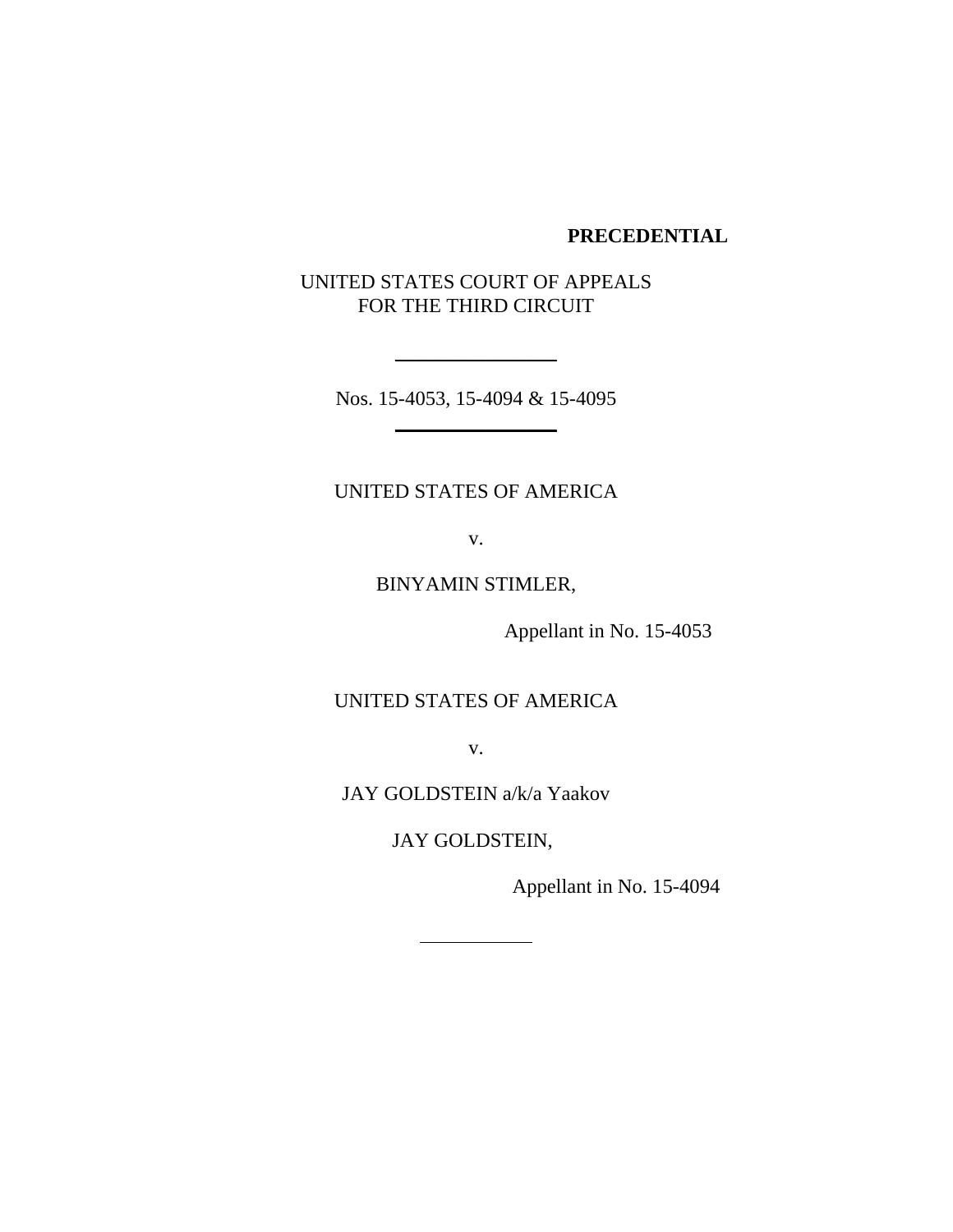## UNITED STATES OF AMERICA

v.

MENDEL EPSTEIN,

 $\frac{1}{2}$ 

Appellant in No. 15-4095

On Appeal from the United States District Court for the District of New Jersey (D. C. Nos. 3-14-cr-00287-005, 3-14-cr-00287-003 and 3-14 cr-00287-001) District Judge: Honorable Freda L. Wolfson

Argued on January 25, 2017

 $\frac{1}{2}$ 

Before: CHAGARES, RESTREPO and ROTH, Circuit Judges (Opinion filed: July 7, 2017)

Nathan Lewin, Esq. **(Argued)** Lewin & Lewin 888 17th Street, N.W. 4 th Floor Washington, DC 20006

Gedalia M. Stern, Esq. 541 Passaic Avenue Clifton, NJ 07014

Counsel for Appellant Stimler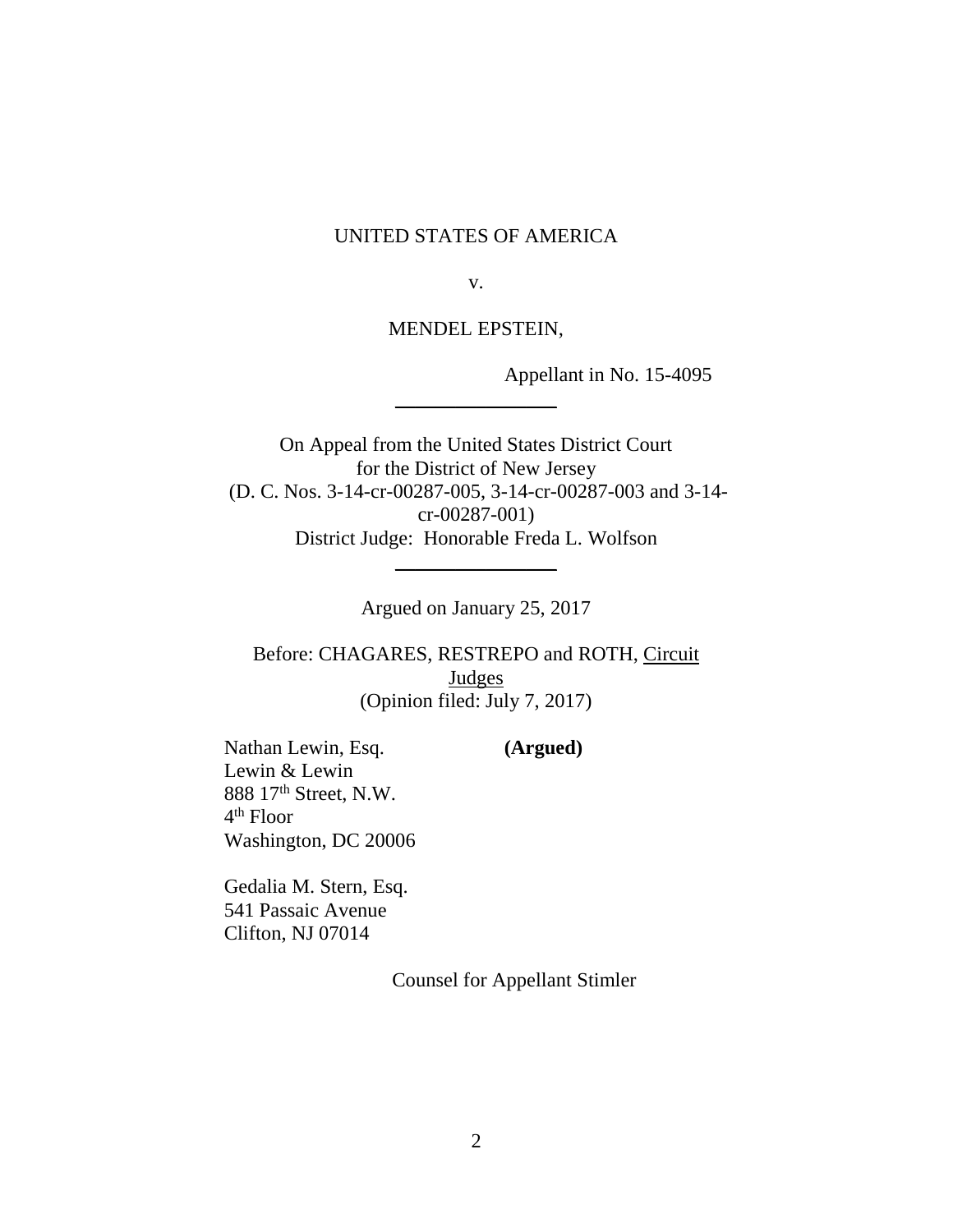Aidan P. O'Connor, Esq. **(Argued)** Pashman Stein Walder Hayden, P.C. 21 Main Street Court Plaza South, Suite 200 Hackensack, NJ 07601

## Counsel for Appellant Goldstein

Laura K. Gasiorowski, Esq. Robert G. Stahl, Esq. Stahl Farella 220 St. Paul Street Westfield, NJ 07090

Peter Goldberger, Esq. **(Argued)** 50 Rittenhouse Place Ardmore, PA 19003

Counsel for Appellant Epstein

Mark E. Coyne, Esq. Office of United States Attorney 970 Broad Street Room 700 Newark, NJ 07102

Norman Gross, Esq. **(Argued)** Glenn J. Moramarco, Esq. **(Argued)** Office of United States Attorney Camden Federal Building & Courthouse 401 Market Street Camden, NJ 08101

Counsel for Appellee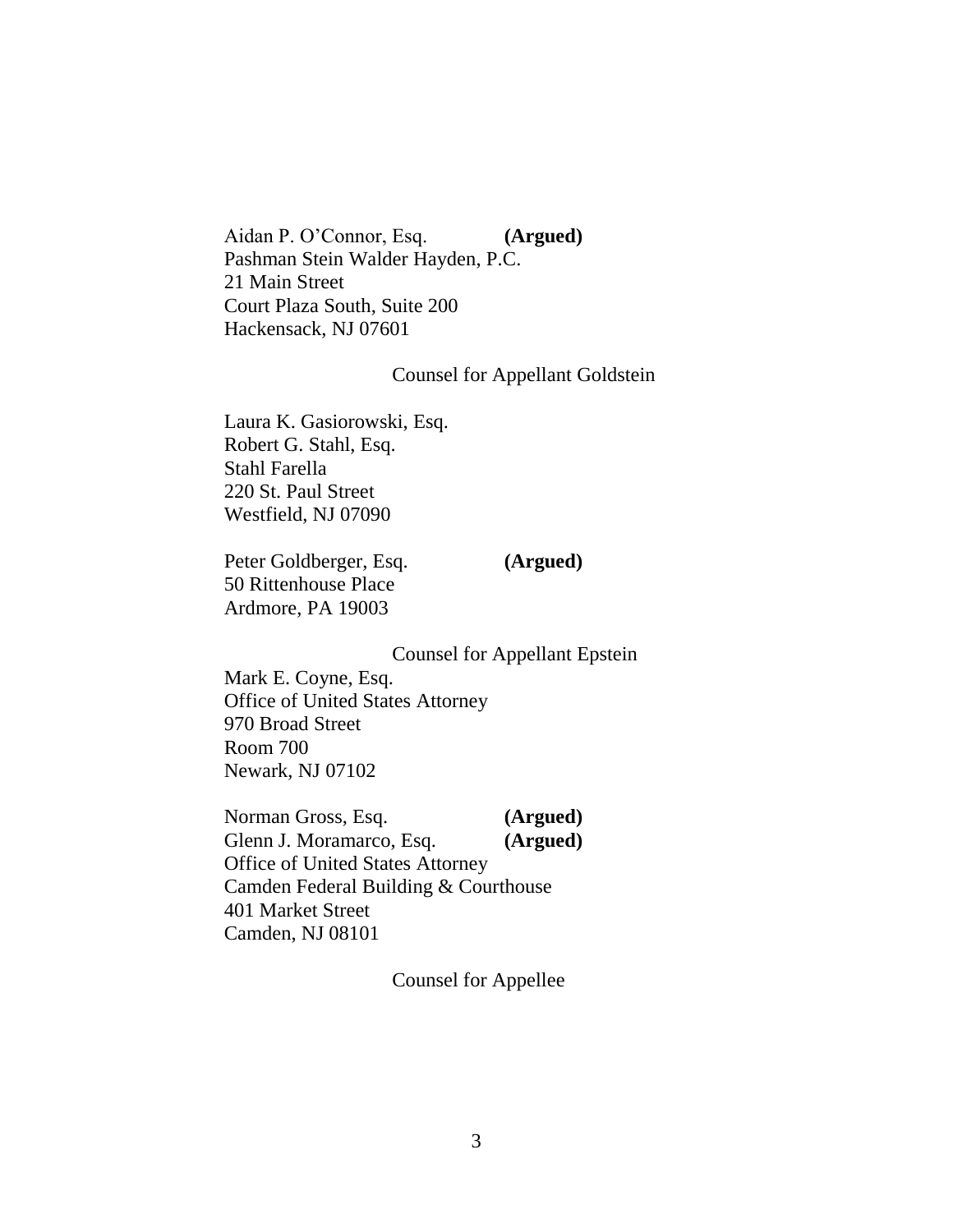# AMENDED OPINION \_\_\_\_\_\_\_\_\_\_\_\_\_\_\_\_

 $\overline{\phantom{a}}$ 

ROTH, Circuit Judge

Binyamin Stimler, Jay Goldstein, and Mendel Epstein are Orthodox Jewish rabbis who were charged with various kidnapping-related offenses, stemming from their involvement in a scheme through which they, along with others,<sup>1</sup> sought to assist Orthodox Jewish women to obtain divorces from recalcitrant husbands. After a jury trial, all three defendants were convicted of conspiracy to commit kidnapping. The defendants now appeal various rulings made by the District Court before, during, and after trial. Because we find no merit in any of the defendants' arguments, we will affirm all three convictions.

<sup>&</sup>lt;sup>1</sup> The other rabbis associated with the ring were variously 1) charged but pled guilty, 2) went to trial and were acquitted, or 3) had their charges dismissed by the government. Stimler, Goldstein, and Epstein were the only three to be convicted after trial.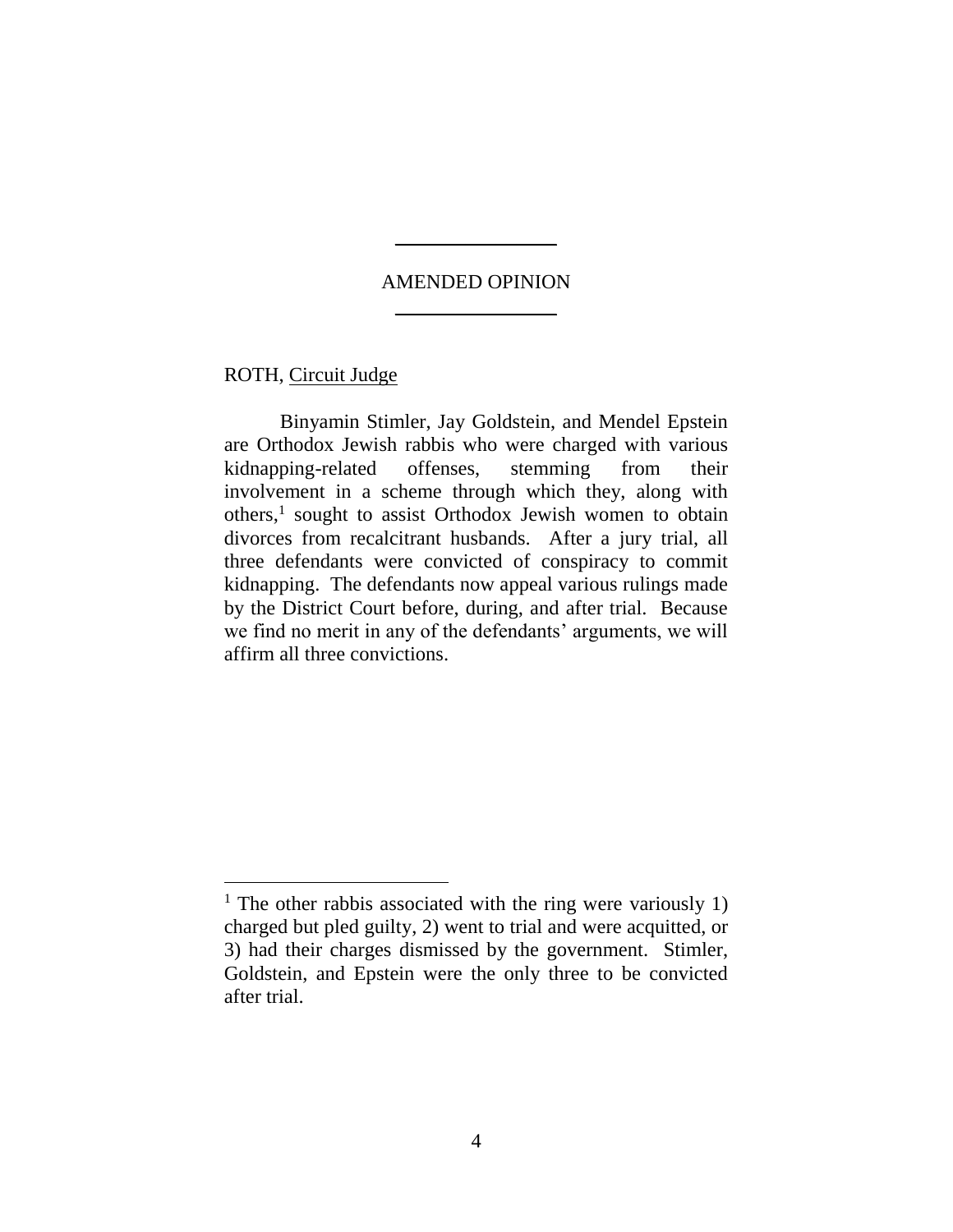In the Orthodox Jewish tradition, a married woman cannot obtain a religious divorce until her husband provides her with a contract called a "*get*" (pluralized as "*gittin*"), which must, in turn, be signed by an "*eid*," or witness. A woman who attempts to leave her husband without obtaining a *get* becomes an "*agunah*" (pluralized as "*agunot*"), which subjects her to severe social ostracism within the Orthodox Jewish community. *Agunot* may seek relief in a "*beth din*," a rabbinical court presided over by a panel of three rabbis. The *beth din* may then issue "*psak kefiah*," or contempt orders authorizing sanctions, which include, but are not limited to, the use of force against a husband to secure a *get*. To assist an *agunah* to obtain a *get* is a "*mitzvah*," or religious commandment of the Orthodox Jewish faith. Starting in at least 2009, Stimler, Epstein, and Goldstein participated in the *beth din* process to help *agunot* obtain *gittin*. They worked with "tough guys" or "muscle men" in exchange for money to kidnap and torture husbands in order to coerce them to sign the *gittin*.

In 2013, the FBI learned of the kidnapping ring and began investigating the rabbis. As part of this investigation, an FBI agent posed as an *agunah* and approached Epstein. The agent met with Epstein at his home in New Jersey. Epstein suggested that kidnapping would be appropriate in the agent's "situation," promising that "what we're doing is

<sup>&</sup>lt;sup>2</sup> As all three defendants were convicted, the facts and evidence are taken in the light most favorable to the government. *United States v. Ozcelik*, 527 F.3d 88, 93 (3d Cir. 2008).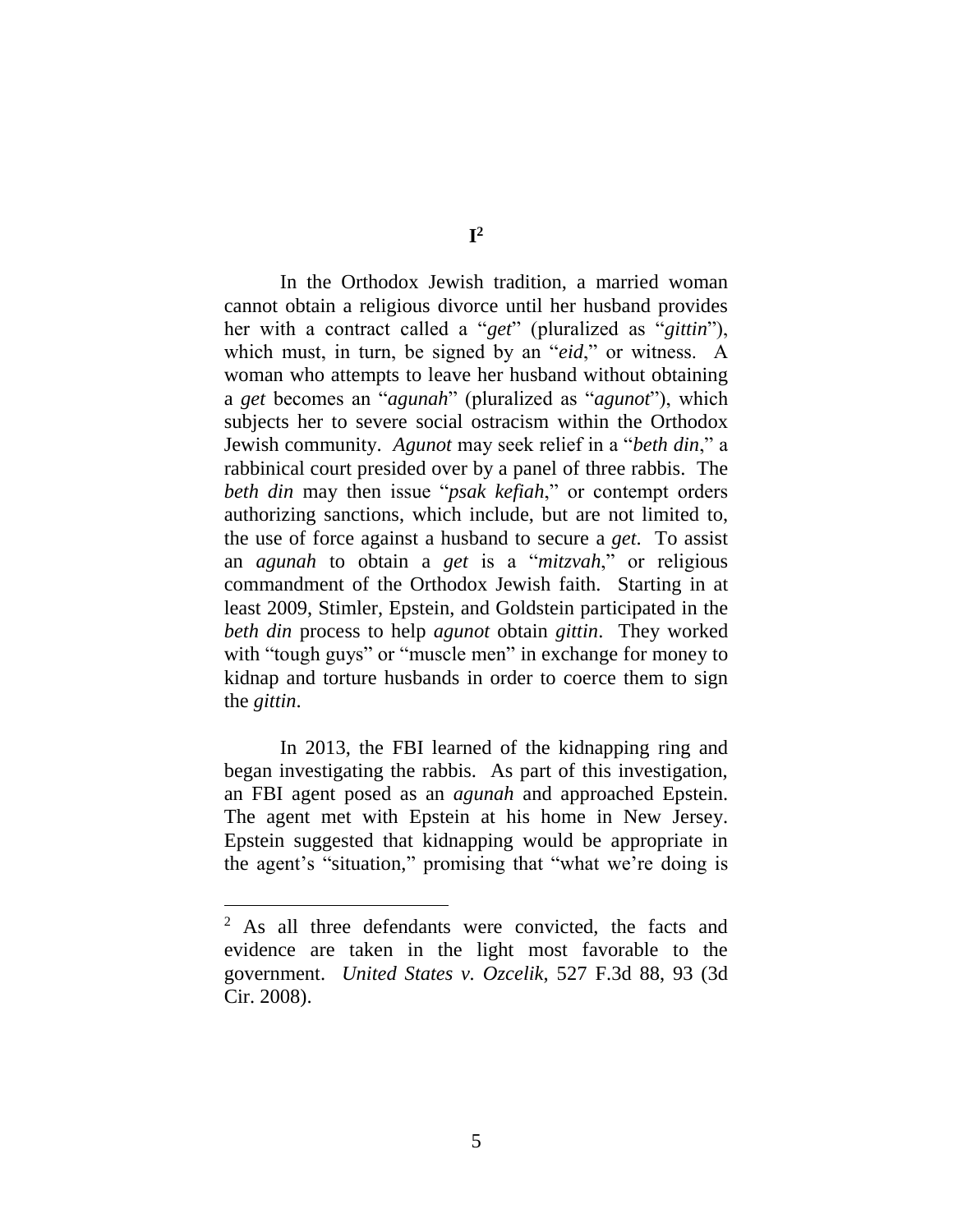basically gonna be kidnapping a guy for a couple of hours and beatin' him up and torturing him  $\ldots$ <sup>3</sup> One month after this meeting, Epstein and Goldstein found a potential location for the kidnapping. Epstein then convened a *beth din* at which he, Goldstein, and a third rabbi presided. Together, the rabbis issued a *psak kefiah* authorizing the use of force against the agent's "husband." Epstein and the agent subsequently planned the details, including the date, location, and manner of the kidnapping of the "husband." On the day of the kidnapping, a team of rabbis and "tough guys" assembled at the agreed-upon location. Goldstein and Stimler arrived in disguise and Stimler conducted counter-surveillance of the area.

Once the kidnapping team had assembled, the FBI arrested them. Epstein and Stimler were each charged with one substantive kidnapping count, one count of attempted kidnapping, and one count of conspiracy to commit kidnapping. Goldstein was charged with two substantive kidnapping counts, one count of attempted kidnapping, and one count of conspiracy.

During its preparation for trial, the government applied for a court order, pursuant to Section 2703(d) of the Stored Communications Act (SCA), compelling AT&T to turn over historic cell site location information (CSLI) generated by Goldstein's phone. CSLI is generated every time a cell phone user sends or receives a call or text message; when the call or message is routed through the nearest cell tower, the user's service provider generates and retains a record identifying the particular tower through which the communication was

 $3$  JA 4654.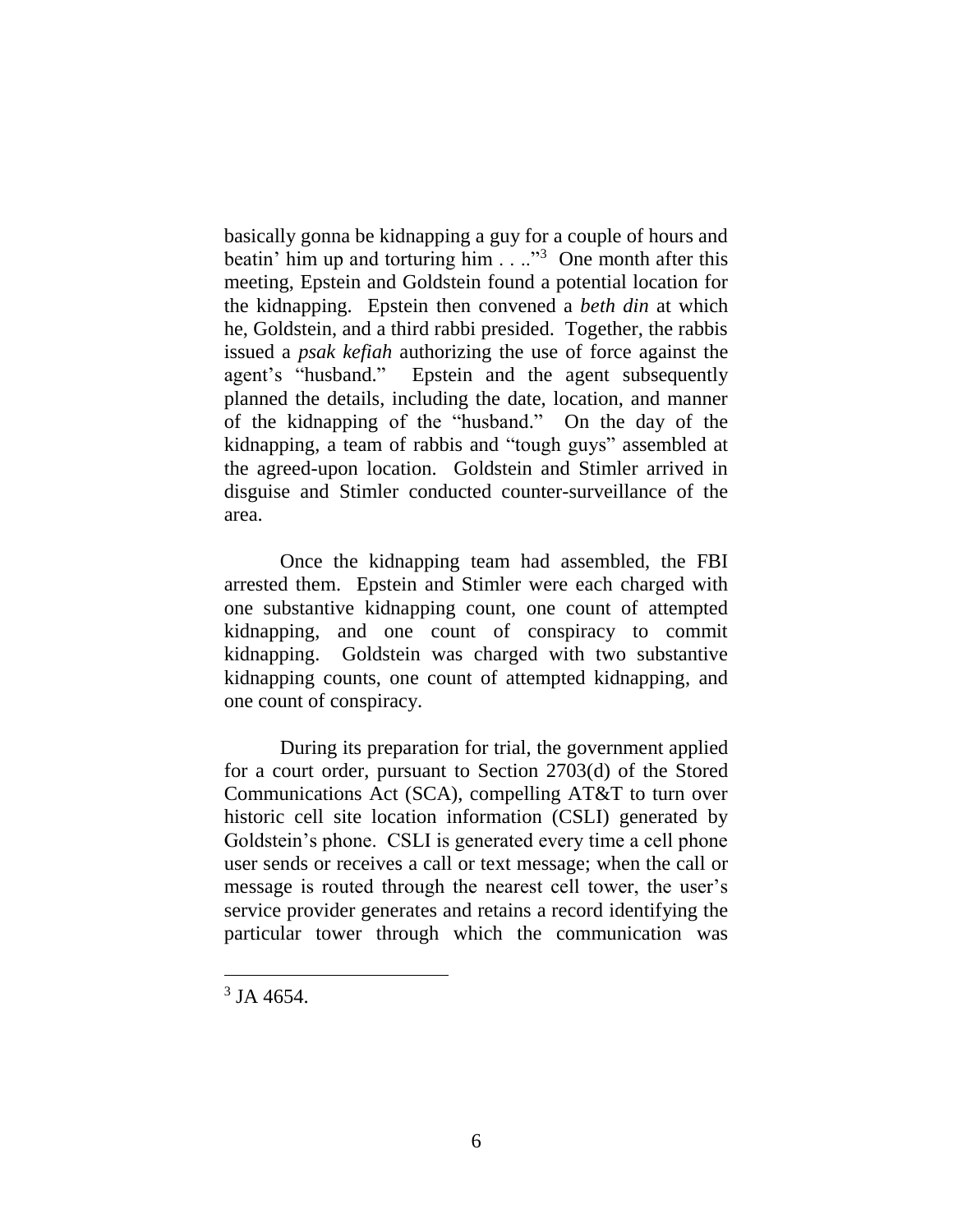routed.<sup>4</sup> In more densely populated areas, cell towers are able to triangulate an individual's approximate location based on the individual's distance from the three nearest towers. Thus, while less precise than traditional GPS systems, historic CSLI records can nonetheless generate a rough profile of an individual's approximate movements based on the phone calls that individual makes over a period of time. The order for such records, covering a total of 57 days of Goldstein's location history, was issued by a magistrate judge on October 30, 2014.

## **II**

The defendants filed numerous pretrial motions before the District Court; we consider only the three which are relevant to this appeal. First, Goldstein moved to suppress the CSLI obtained pursuant to the SCA, arguing that cell phone users have a reasonable expectation of privacy in such metadata, implicating the Fourth Amendment's warrant requirement. The District Court denied Goldstein's motion, reasoning that collection of CSLI "does not involve physical intrusion upon [Goldstein's] property or any real time tracking information" and did not "concern the search or seizure of a cell phone, or the content of any communication."<sup>5</sup>

Second, all three defendants sought dismissal of the indictment pursuant to the Religious Freedom Restoration Act (RFRA), arguing that the government's decision to prosecute

<sup>4</sup> *United States v. Epstein* (*Epstein II*), No. 14 CR 287, 2015

WL 1646838, at \*1 (D.N.J. Apr. 14, 2015).

<sup>5</sup> *Epstein II*, 2015 WL 1646838, at \*3.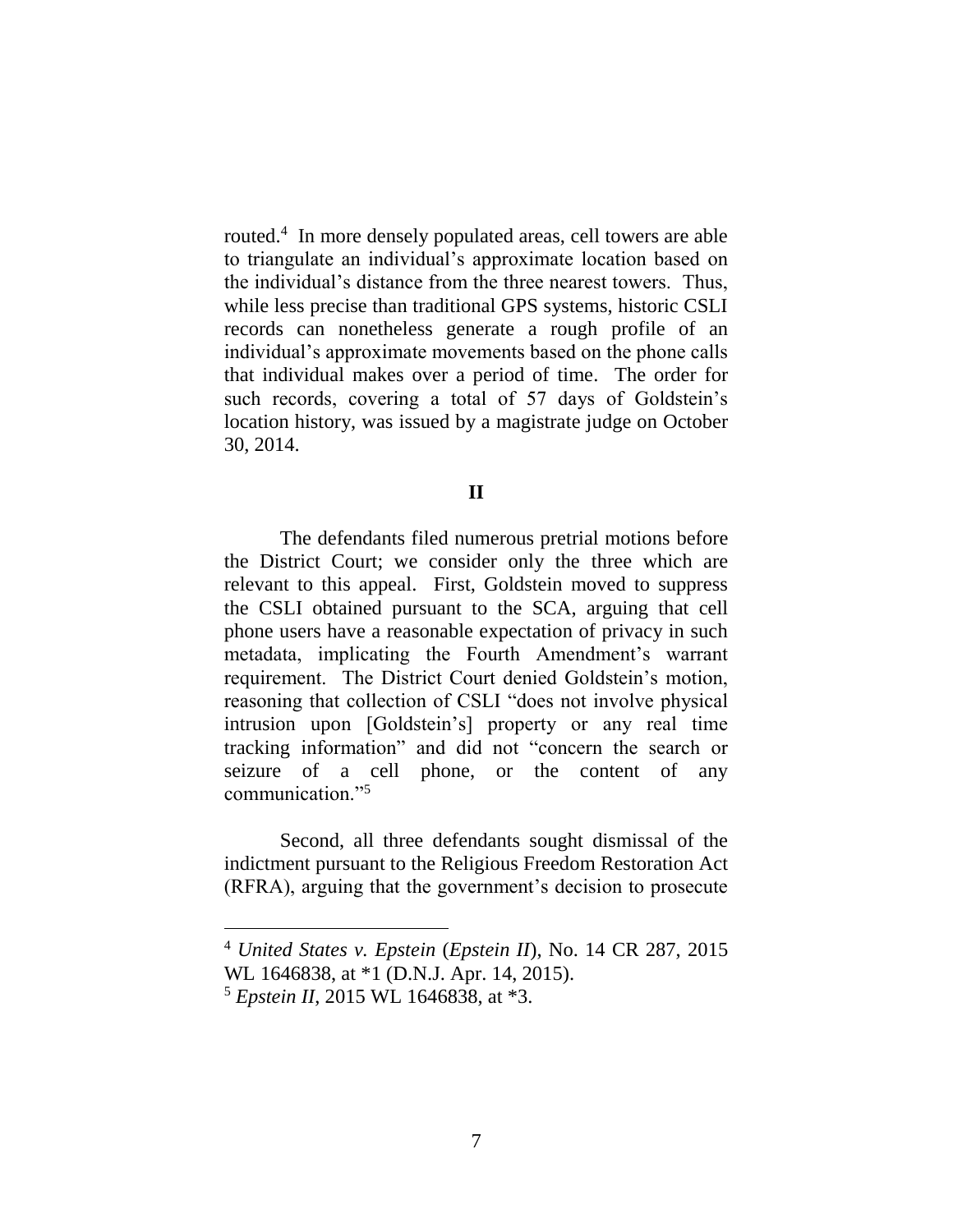them substantially burdened their sincerely held religious beliefs and was not the least restrictive means of furthering any compelling government interest. Stimler raised the additional argument that RFRA required him to be severed from the trial of Epstein and Goldstein. The District Court rejected these arguments, finding that the government's decision to prosecute the defendants did not substantially burden their religious exercise.<sup>6</sup> In the alternative, the District Court found that the government had a compelling interest in the uniform prosecution of kidnapping laws and that the prosecution of the defendants was the least restrictive way of achieving that interest.<sup>7</sup> The District Court summarily rejected Stimler's request for severance, reasoning that the joint prosecution was not a substantial burden and that "[t]here is nothing in [RFRA] which suggests that it can be used to argue for severance."<sup>8</sup>

Third, the defendants sought to introduce evidence of their religious beliefs and, more broadly, of Orthodox Jewish law in order to negate the motive element of the kidnapping statute, or, in the alternative, to demonstrate consent on the part of the husbands. The District Court refused to admit such evidence, finding that it was irrelevant both to motive and to the affirmative defense of consent. In the alternative, the District Court held that the evidence would be unduly prejudicial under Rule 403 of the Federal Rules of Evidence,

<sup>6</sup> *United States v. Epstein* (*Epstein I*), 91 F. Supp. 3d 573, 582-83 (D.N.J. 2015).

<sup>7</sup> *Id.* at 584-85.

<sup>8</sup> *Id.* at 588.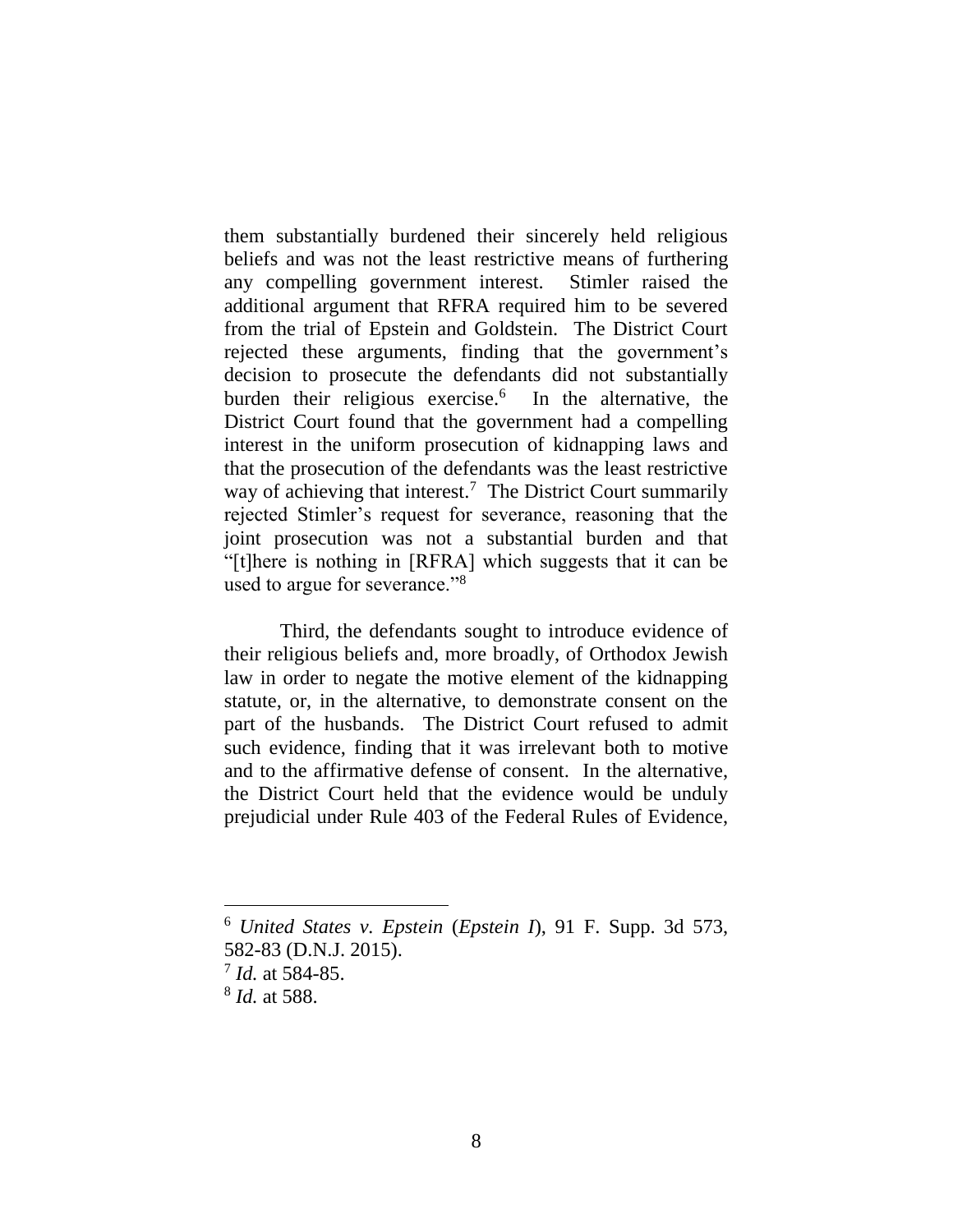as it "would carry a significant potential for jury nullification."<sup>9</sup>

At trial, the government introduced a variety of evidence against the defendants. As relevant here, the government introduced testimony from FBI agents placing Stimler and Goldstein at the site of the proposed kidnapping in a disguise. The agents stated that Stimler performed counter-surveillance at the site. The government also introduced the statements made about Goldstein by another rabbi at a *beth din* convened to determine the validity of a *get* obtained from one of the prior kidnappings. After both the government and the defense rested, the judge instructed the jury as to the elements of each charged offense and sequestered the jury for deliberations. On the fourth day of deliberations, the jury sent a question to the judge, inquiring whether failure to intervene could make an individual liable for kidnapping. The judge wrote back that, having interpreted the question to refer only to the substantive kidnapping counts, the answer was no. The defendants objected to this response, arguing that it implied that failure to intervene could support a conviction for the attempt and conspiracy charges.

All three defendants were convicted. Stimler was sentenced to 39 months incarceration, Goldstein to 96 months, and Epstein to 120 months. They appealed. We consolidated the appeals for disposition.

9 *Id.* at 597.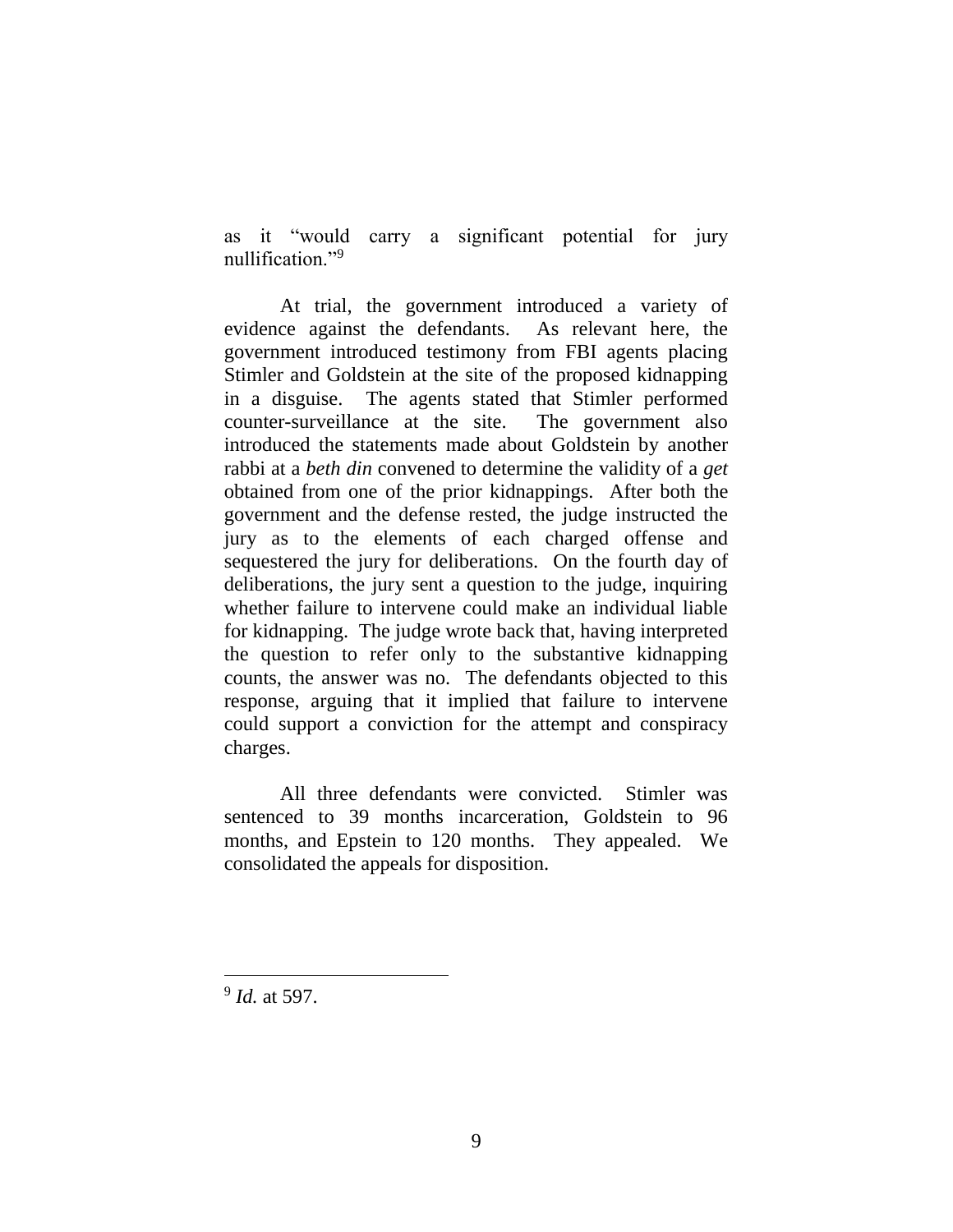**III<sup>10</sup>**

This appeal presents eight issues, not all of which apply to every defendant. As such, we treat each issue in turn, and note which defendants have raised which claims.

#### **A.**

We first address whether the District Court erred in denying Goldstein's<sup>11</sup> motion to suppress the CSLI evidence. Because the parties agree as to all the relevant facts and dispute only the legal implications thereof, our review is plenary.<sup>12</sup> Section 2703 of the SCA authorizes the government to "require a provider of electronic communication service . . . to disclose a record or other

<sup>&</sup>lt;sup>10</sup> The District Court had jurisdiction over the criminal prosecutions of the three defendants pursuant to 18 U.S.C. § 3231. We have jurisdiction over the defendants' appeal pursuant to 28 U.S.C. § 1291.

 $11$  To the extent Epstein also seeks to challenge the District Court's denial of the motion to suppress, he lacks standing to do so because it does not appear that the government obtained any CSLI about his whereabouts. *See United States v. Nagle*, 803 F.3d 167, 178 (3d Cir. 2015) ("Fourth Amendment rights are personal rights which, like some other constitutional rights, may not be vicariously asserted.") (quoting *Rakas v. Illinois*, 439 U.S. 128, 133-34 (1978)).

<sup>12</sup> *United States v. Lafferty*, 503 F.3d 293, 298 (3d Cir. 2007) ("We . . . exercise plenary review as to [a suppression motion's] legality in light of the [district] court's properly found facts." (internal quotation marks and citation omitted)).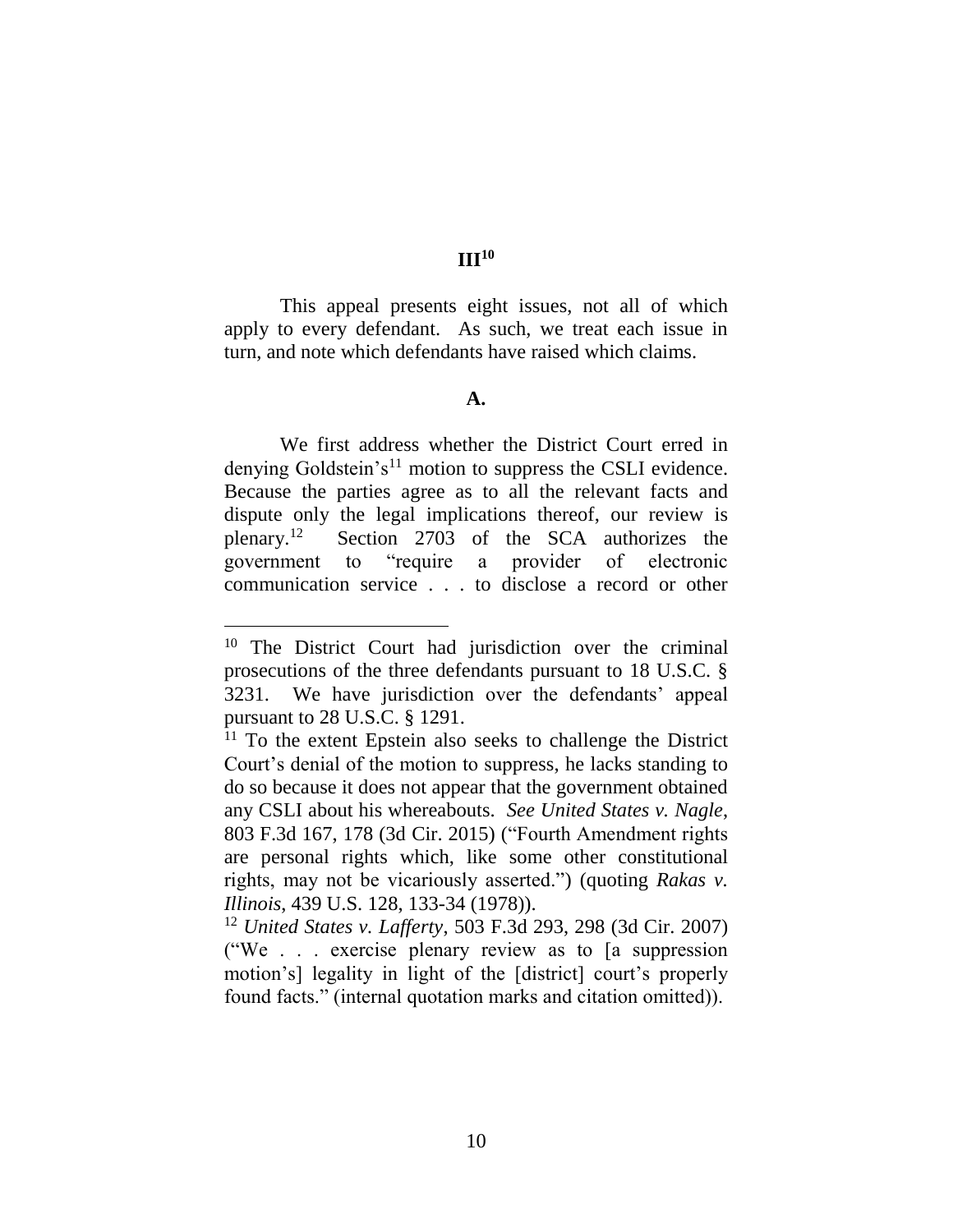information pertaining to a subscriber to or customer of such service . . . when the governmental entity . . . obtains a court order for such disclosure . . .."<sup>13</sup> Such a court order "shall issue only if the governmental entity offers specific and articulable facts showing that there are reasonable grounds to believe" that the records "are relevant and material to an ongoing criminal investigation."<sup>14</sup> Notably, this "reasonable grounds" requirement is a lesser burden than the "probable cause" requirement of the Fourth Amendment.<sup>15</sup>

Recognizing that the SCA permits precisely what the government here did, Goldstein argues that the SCA violates the Fourth Amendment insofar as it authorizes the government to require disclosure of historic CSLI without obtaining a warrant. To the extent that historic CSLI records allow the government to aggregate an individual's movement history over an indefinite period of time, Goldstein argues that the Supreme Court has suggested that individuals have a reasonable expectation of privacy in such information. In the alternative, Goldstein asserts that the government failed to meet even the relaxed "reasonable grounds" requirement of the SCA. In response to Goldstein's constitutional argument,

<sup>&</sup>lt;sup>13</sup> 18 U.S.C. § 2703 $(c)(B)$ . The parties do not dispute that cell site location information is a record "pertaining to" the user of a cell phone.

 $14$  18 U.S.C. § 2703(d).

<sup>15</sup> *In re Application of the United States for an Order Directing a Provider of Electronic Communication Service to Disclose Records to the Government* (*In re Application*), 620 F.3d 304, 315 (3d Cir. 2010) ("[T]he standard [of reasonable grounds] is an intermediate one that is less stringent than probable cause.").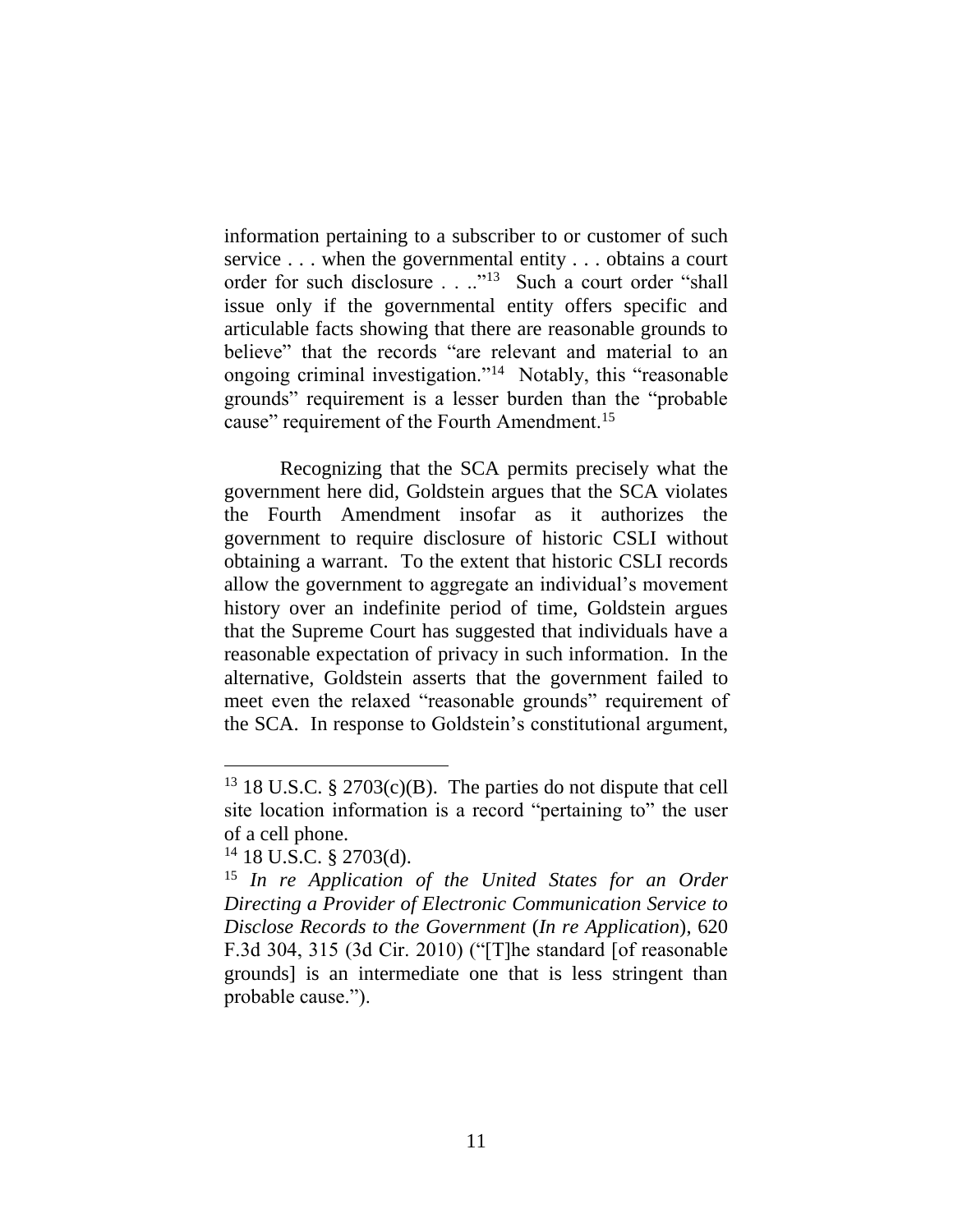the government rests primarily on the third-party doctrine,  $16$ arguing that cell phone users voluntarily turn over CSLI to their service providers. With respect to Goldstein's statutory arguments, the government maintains that the detailed descriptions of prior kidnappings allegedly committed and the identification of specific periods of interest provided "reasonable grounds" for disclosure.

We do not decide these questions on a blank slate. Both parties agree that our decision in *In re Application of the United States for an Order Directing a Provider of Electronic Communication Service to Disclose Records to the Government* (*In re Application*) addresses the same issues presented in this appeal. In *In re Application*, we rejected the applicability of the third-party doctrine to CSLI, holding that the transmission of CSLI was not truly voluntary.<sup>17</sup> We went on to conclude, however, that the SCA's disclosure regime did not violate the Fourth Amendment because individuals lack a reasonable expectation of privacy in CSLI.<sup>18</sup>

Pursuant to our Internal Operating Procedures, "the holding of a panel in a precedential opinion is binding on

<sup>&</sup>lt;sup>16</sup> The third-party doctrine precludes defendants from asserting any privacy interests in information which they voluntarily disclose to third parties. *United States v. Christie*, 624 F.3d 558, 573-74 (3d Cir. 2010).

<sup>17</sup> *In re Application*, 620 F.3d at 317.

<sup>18</sup> *Id.* at 312-13 (explaining that CSLI does not implicate an individual's privacy interests because such interests "are confined to the interior of the home" and holding that "CSLI from cell phone calls is obtainable under a § 2703(d) order and that such an order does not require the traditional probable cause determination").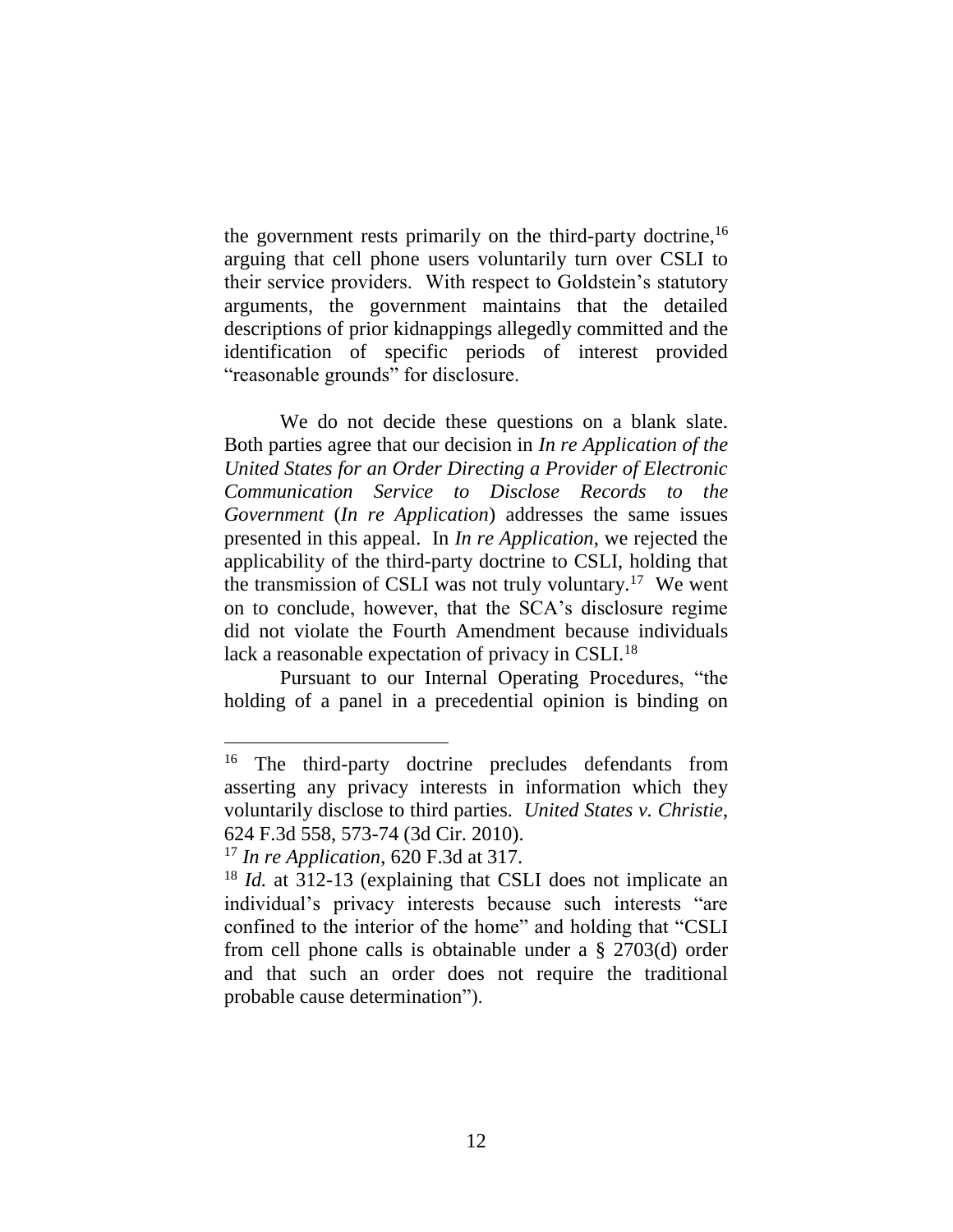subsequent panels."<sup>19</sup> Thus, as a general matter, we remain obliged to follow our precedent absent en banc reconsideration. A narrow exception to this rule exists, however, where intervening legal developments have undercut the decisional rationale of our precedent.<sup>20</sup> We have described this as an exacting standard; we generally will not decline to follow our precedent unless it "no longer has *any* vitality<sup> $21$ </sup> or is "patently inconsistent"<sup> $22$ </sup> with subsequent legal developments. Because *In re Application* has not been overturned by this Court sitting en banc, we will continue to follow it in its entirety unless the government demonstrates that intervening legal developments have undermined *In re Application*'s rejection of the third-party doctrine or Goldstein can demonstrate that intervening changes in the law have created a reasonable expectation of privacy in CSLI. We conclude that neither the government nor Goldstein have met their respective burdens.

# **1.**

We begin with the government's contention that individuals voluntarily convey CSLI to their cell service

<sup>19</sup> 3d Cir. I.O.P. 9.1.

<sup>20</sup> *See, e.g.*, *In re Krebs*, 527 F.3d 82, 84 (3d Cir. 2008) ("A panel of this Court may reevaluate the holding of a prior panel which conflicts with intervening Supreme Court precedent." (citations omitted)).

<sup>21</sup> *West v. Keve*, 721 F.2d 91, 93 (3d Cir. 1983) (emphasis added).

<sup>22</sup> *United States v. Tann*, 577 F.3d 533, 541 (3d Cir. 2009) (quoting *Cox v. Dravo Corp.*, 517 F.2d 620, 627 (3d Cir. 1975)).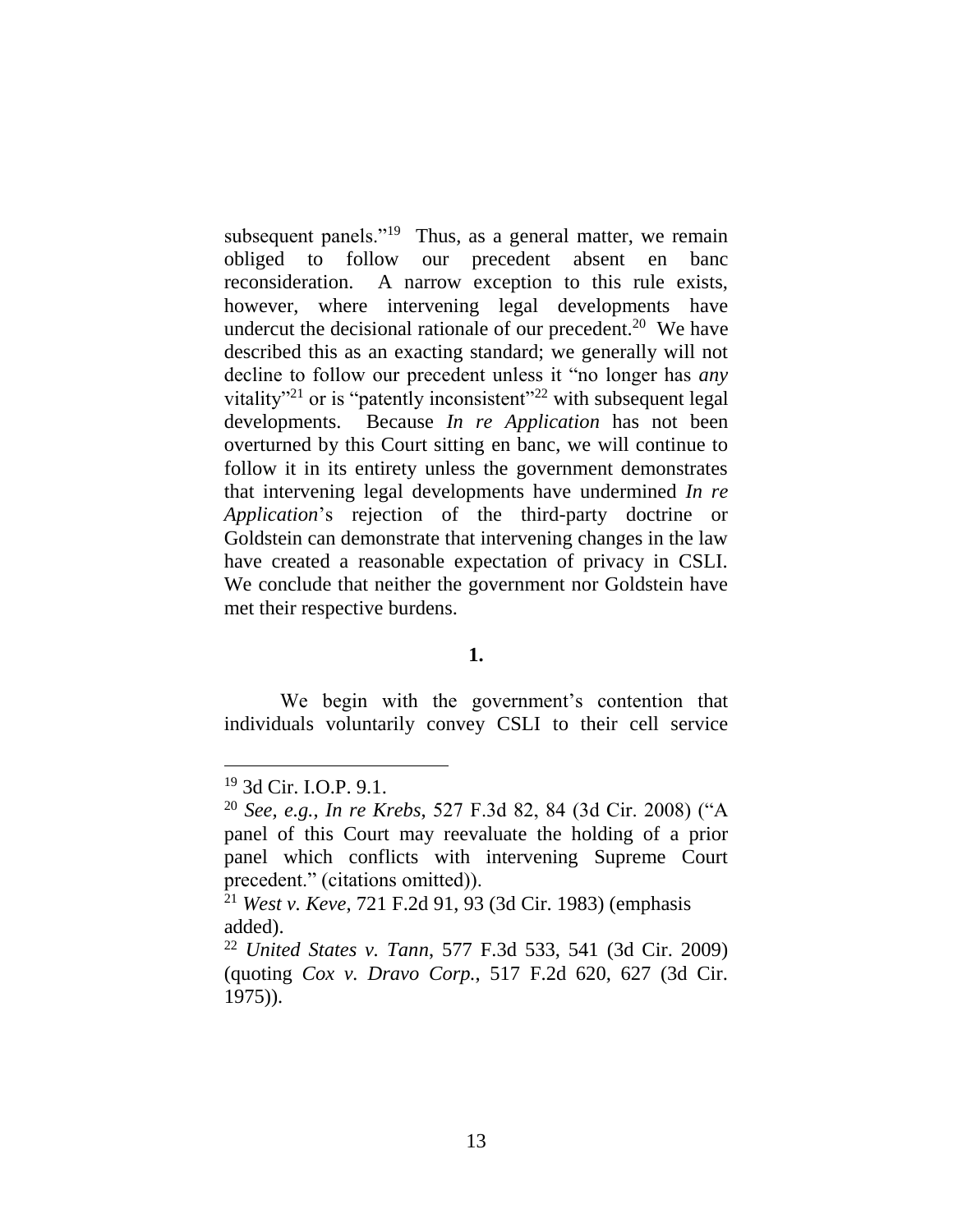providers. The government attempts to sidestep *In re Application* by characterizing its rejection of the third-party doctrine as *dictum*. However, the government placed the issue of the third-party doctrine squarely before us in *In re Application* by arguing that the doctrine prevented CSLI from ever implicating Fourth Amendment concerns. We explicitly considered and rejected this argument, reasoning that "[a] cell phone customer has not 'voluntarily' shared his location information with a cellular provider in any meaningful way."<sup>23</sup> We noted, however, that  $\S 2703(c)$  offers the judge the option of requiring probable cause before CSLI is released.<sup>24</sup> By holding that magistrate judges presented with requests for § 2703(d) orders retain discretion under § 2703(c) to "mak[e] a judgment about the possibility that such disclosure would implicate the Fourth Amendment,"<sup>25</sup> we necessarily rejected the third-party doctrine. Had the government been correct that CSLI records were records voluntarily disclosed to third parties, CSLI could never implicate an individual's reasonable expectation of privacy and thus would never be protected by the Fourth Amendment's warrant requirement. Thus, the rejection of the third-party doctrine was necessary to the holding of *In re Application*.

The government suggests, nevertheless, that this Court "should join all of its sister circuits" in applying the thirdparty doctrine to  $CSLI<sub>1</sub><sup>26</sup>$  apparently arguing that the

<sup>23</sup> *In re Application*, 620 F.3d at 317.

<sup>24</sup> *Id.* at 319.

<sup>25</sup> *Id.* at 317.

<sup>26</sup> *See, e.g.*, *United States v. Graham*, 824 F.3d 421, 425 (4th Cir. 2016) (*en banc*).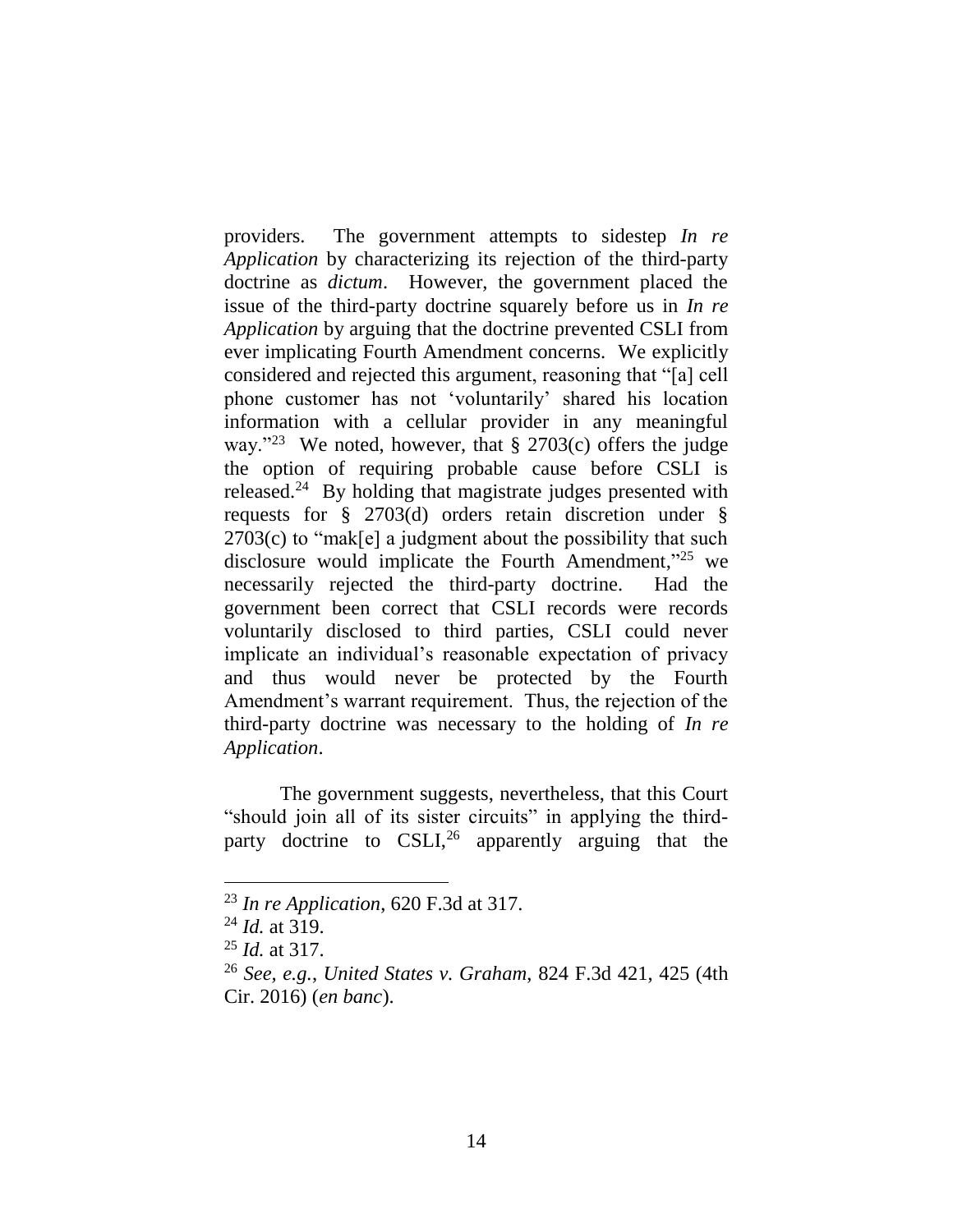subsequent decisions of other circuits may constitute intervening legal authority allowing departure from our precedent. We have never so held, and we decline to do so now. To the contrary, in declining to follow our decisions, we have recognized intervening authority only from the Supreme Court of the United States, Congress, or administrative agencies.<sup>27</sup> Accordingly, we continue to adhere to our view, espoused in *In re Application*, that the third-party doctrine does not apply because cell phone users do not voluntarily disclose CSLI to their service providers simply by signing a service contract.<sup>28</sup>

# **2.**

We next address whether intervening changes in law undermine *In re Application*'s holding that CSLI does not implicate an individual's reasonable expectation of privacy. Goldstein argues that the Supreme Court's subsequent decisions in *Riley v. California*<sup>29</sup> and *United States v. Jones*<sup>30</sup>

<sup>27</sup> *See, e.g.*, *Baptiste v. Attorney Gen.*, 841 F.3d 601, 609 n.8 (3d Cir. 2016) (noting that "an intervening Supreme Court decision . . . is also a 'sufficient basis' for us to reevaluate our precedent" even without *en banc* review); *United States v. Adams*, 252 F.3d 276, 286 (3d Cir. 2001) (noting that "a panel may reevaluate a precedent in light of intervening authority and amendments to statutes and regulations").

 $28$  For these reasons, to the extent that sections of the District Court opinion may be read to suggest that the third-party doctrine applies here, those sections are reversed. *See, e.g.*,

*Epstein II*, 2015 WL 1646838, at \*3.

<sup>29</sup> 134 S. Ct. 2473 (2014).

 $30\,565$  U.S. 400 (2012).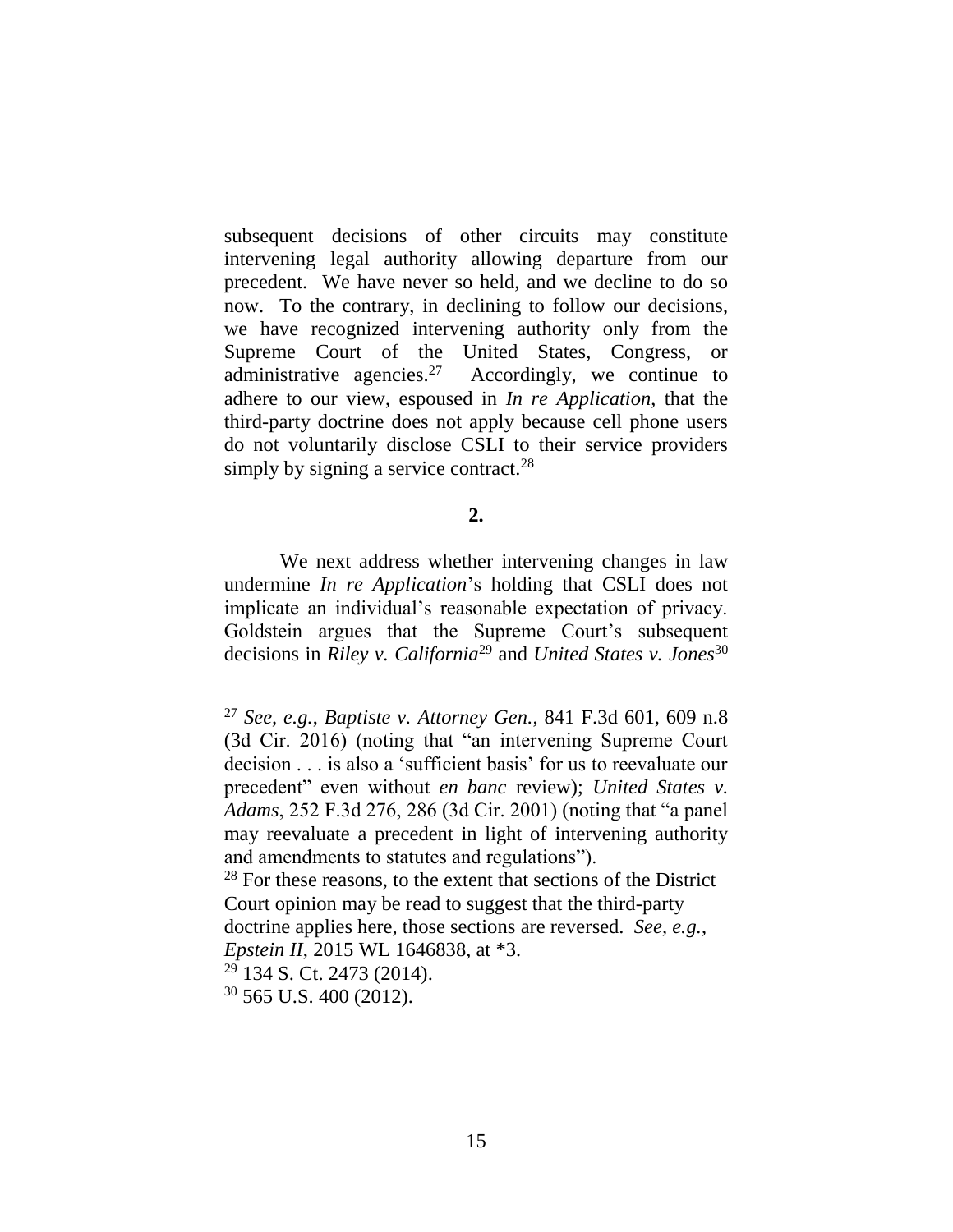render the underpinnings of *In re Application* untenable, and warrant a departure from our precedent. In Goldstein's view, *Riley* and *Jones*, taken together, strongly imply that an individual has a reasonable expectation of privacy in his or her aggregated movements over a period of time, particularly where cell phones are involved.

We are not persuaded by Goldstein's readings of *Riley* and *Jones*. In *Riley*, the Supreme Court held that officers' warrantless search of data stored on an individual's cell phone ran afoul of the Fourth Amendment, noting that the diversity and quantity of data stored on mobile phones today created a reasonable expectation of privacy therein.<sup>31</sup> However, *Riley* focused primarily on protecting the *contents* of cell phones, not metadata generated from cell phone usage. $32$  This distinction is far from trivial; Fourth Amendment jurisprudence has consistently protected only the contents of an individual's communications.<sup>33</sup> We recently emphasized this point in *United States v. Stanley*, <sup>34</sup> rejecting the argument

<sup>34</sup> 753 F.3d 114 (3d Cir. 2014).

<sup>31</sup> *Riley*, 134 S. Ct. at 2494-95.

<sup>32</sup> *Id.* at 2489 (discussing the amount and variety of data stored on cell phones).

<sup>33</sup> *See, e.g.*, *Katz v. United States*, 389 U.S. 347, 353 (1967) ("The Government's activities in electronically *listening to and recording the petitioner's words* . . . constituted a 'search and seizure' within the meaning of the Fourth Amendment.") (emphasis added); *Smith v. Maryland*, 442 U.S. 735, 741 (1979) (finding no Fourth Amendment violation in warrantless application of a pen register because "pen registers do not acquire the *contents* of communications") (emphasis in original).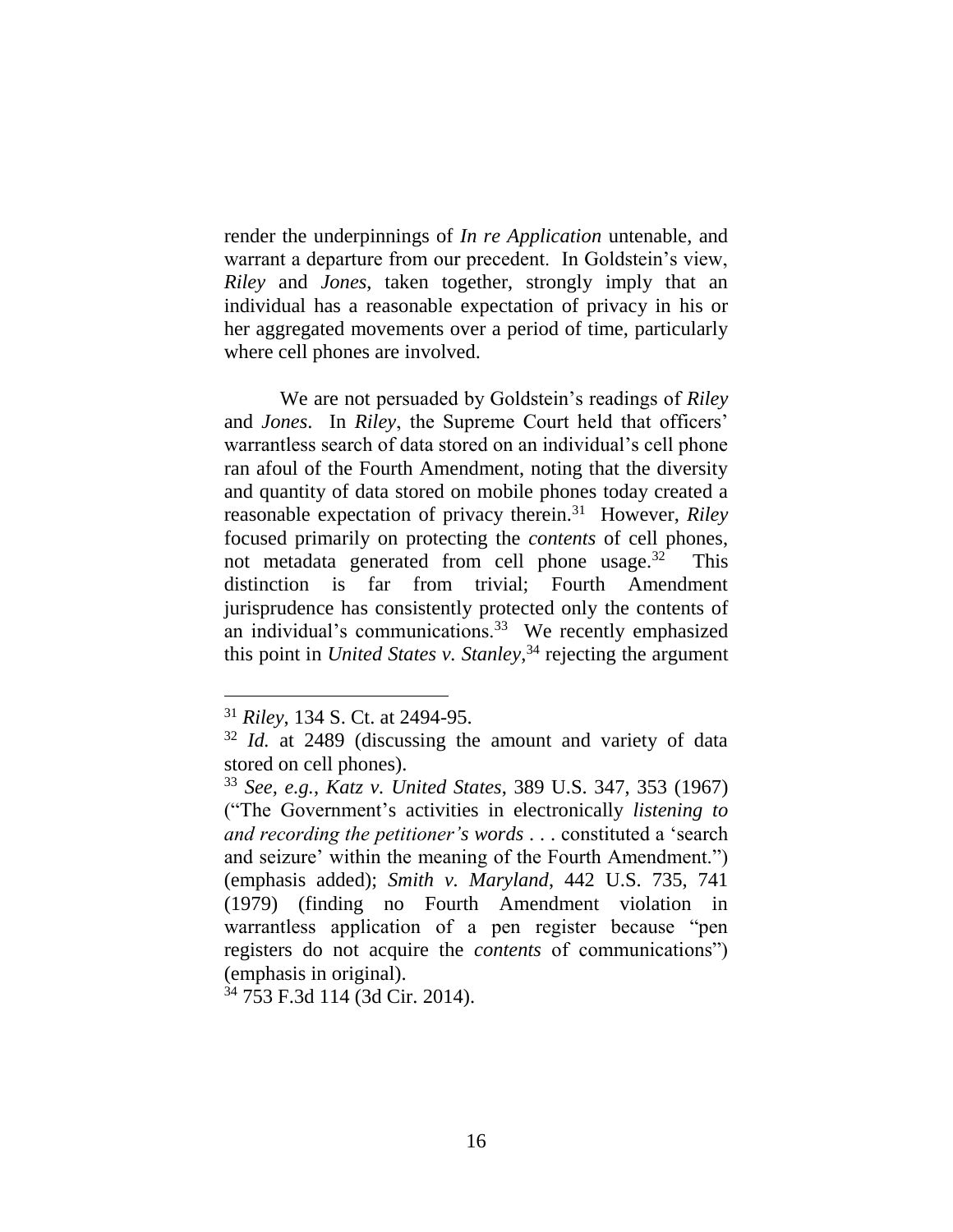that an individual had a reasonable expectation of privacy in his or her IP address routed through a third party's wireless router. Even though we acknowledged that obtaining an individual's IP address could roughly track his or her location, we reasoned that such records "revealed only the path of the signal establishing this connection [and] revealed nothing about the *content* of the data carried by that signal." 35 *Riley*'s holding is thus an application of the Fourth Amendment's protection of content. Goldstein does not argue that the CSLI at issue here is content, nor would we find any such argument persuasive.<sup>36</sup> Accordingly, *Riley* provides little support for extending Fourth Amendment protections to historic CSLI.

Goldstein's argument finds better support in the statements of the concurring opinions of *Jones*, in which the Supreme Court held that warrantless placement of a GPS tracker on an individual's car for 28 days, and the resulting aggregated movement history, violated the Fourth Amendment.<sup>37</sup> Although the majority rested on a trespass theory to reach this conclusion, five justices—in two separate concurrences—suggested that location tracking also

<sup>35</sup> *Id.* at 122.

<sup>36</sup> In the wake of *Riley*, we have adopted a flexible test for determining whether data is content or ancillary by analyzing whether the data is "part of the substantive information conveyed to the recipient," noting that "location identifiers have classically been associated with non-content means of establishing communication." *In re Google Inc. Cookie Placement Consumer Privacy Litig.*, 806 F.3d 125, 136 (3d Cir. 2015) (internal quotation marks and citation omitted). <sup>37</sup> *Jones*, 565 U.S. at 412-13.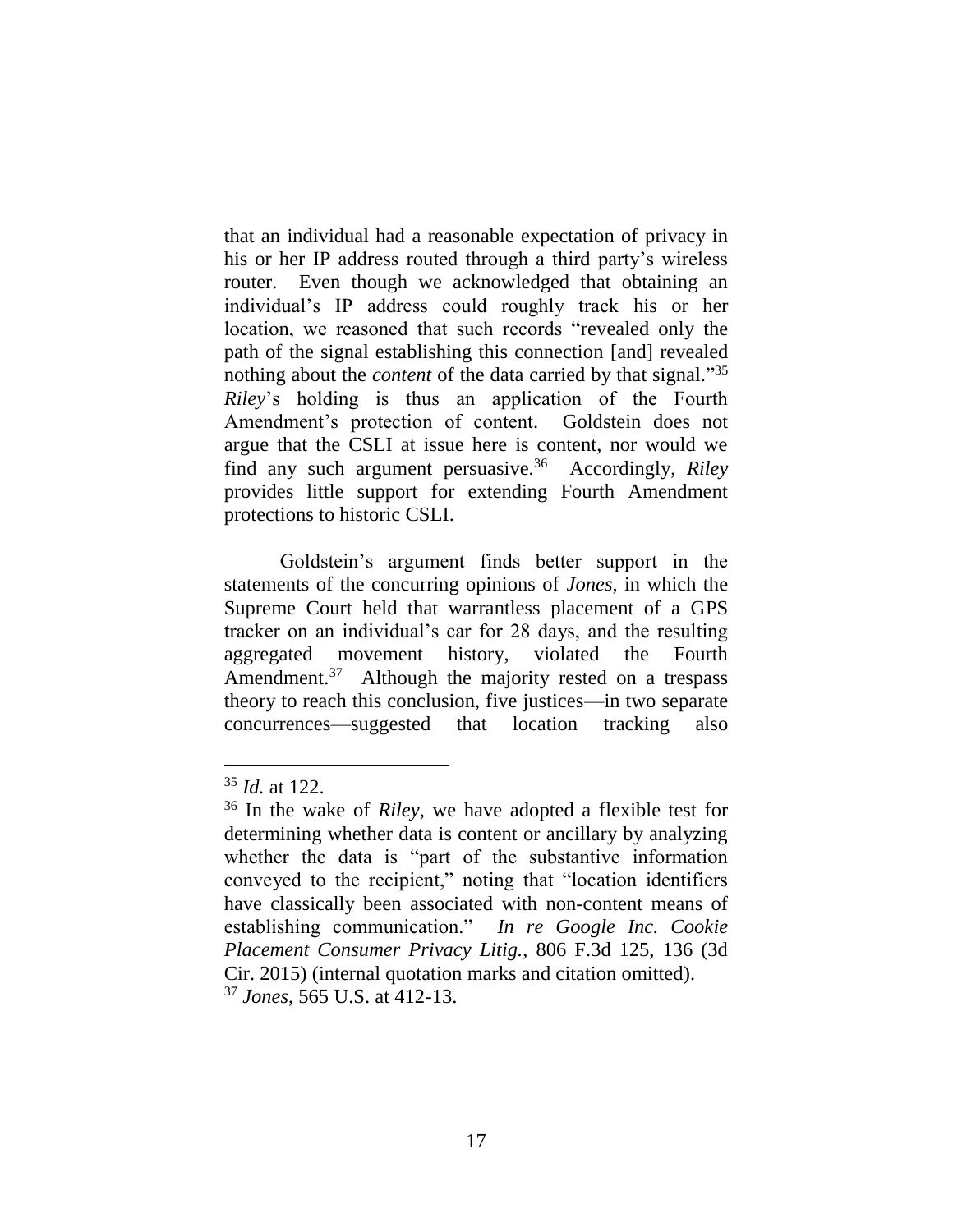implicated an individual's reasonable expectation of privacy. Justice Sotomayor, writing separately, expressed her view that the Fourth Amendment inquiry turns on "whether people reasonably expect that their movements will be recorded and aggregated in a manner that enables the Government to ascertain, more or less at will, their political and religious beliefs, sexual habits, and so on."<sup>38</sup> Justice Alito's concurrence, which was joined by three other justices, echoed this idea, focusing on "whether respondent's reasonable expectations of privacy were violated by the long-term monitoring of the movements of the vehicle he drove."<sup>39</sup>

We do not believe that either concurrence in *Jones* has undercut *In re Application* in any meaningful way because of the different technologies at issue. *Jones* dealt with GPS tracking, not historic CSLI. *In re Application* expressly considered the differential accuracy of CSLI and GPS, holding that CSLI is less intrusive on individuals' privacy rights than GPS tracking. *Jones* made no suggestion that this holding was erroneous.

Goldstein admits the inexact nature of CSLI. He concedes that the tower which transmits the signal is generally, but not always, the tower closest to the cell phone. He further concedes that a phone may change from one tower to another nearby tower during a call without the phone having moved. Because of the less precise nature of CSLI

<sup>38</sup> *Id.* at 416 (Sotomayor, J., concurring).

<sup>39</sup> *Id.* at 419 (Alito, J., concurring in the judgment).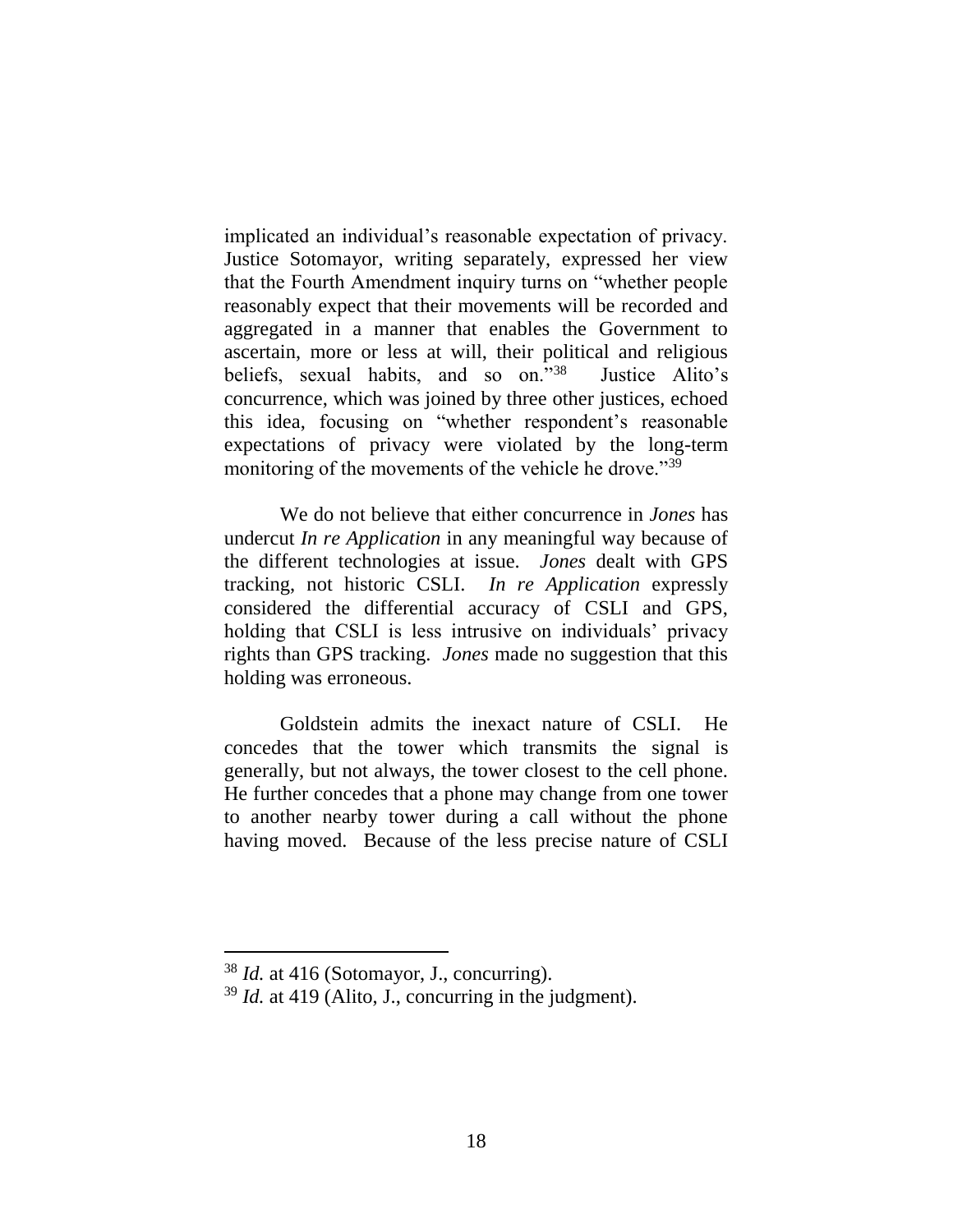data, we are not persuaded that CSLI is sufficiently similar to GPS to warrant departure from *In re Application*. 40

Goldstein's reading of *Jones* suffers from another flaw; four of the five justices, who engaged in an analysis of whether individuals have a reasonable expectation of privacy in their movements, expressly limited their consideration to areas in which Congress has not provided statutory protection. Justice Alito's concurrence noted that "[i]n circumstances involving dramatic technological change, the best solution to privacy concerns may be legislative."<sup>41</sup> This, he explained, is because "[a] legislative body is well situated to gauge changing public attitudes, to draw detailed lines, and to balance privacy and public safety in a comprehensive

<sup>40</sup> We do note some aspects of the testimony adduced at trial that suggest that the line between GPS tracking and CSLI records is blurring. It appears that the government used CSLI to track Goldstein's movement down various interstate highways between New York and New Jersey. R. 3497a-3502a. The government's expert explained that CSLI is no longer only generated at the beginning and end of each call, but at every point at which an individual moves closer to a different cell tower. R. 3497a. The government expert further stated that, given the density of cell towers in New York and New Jersey, CSLI generated there is relatively precise. R. 3492a-94a. Finally, the expert noted that CSLI records are generated far more frequently than they used to be, including when an individual sends text messages or uses certain applications. R. 3531a-32a.

<sup>41</sup> *Jones*, 565 U.S. at 429 (Alito, J., concurring in the judgment).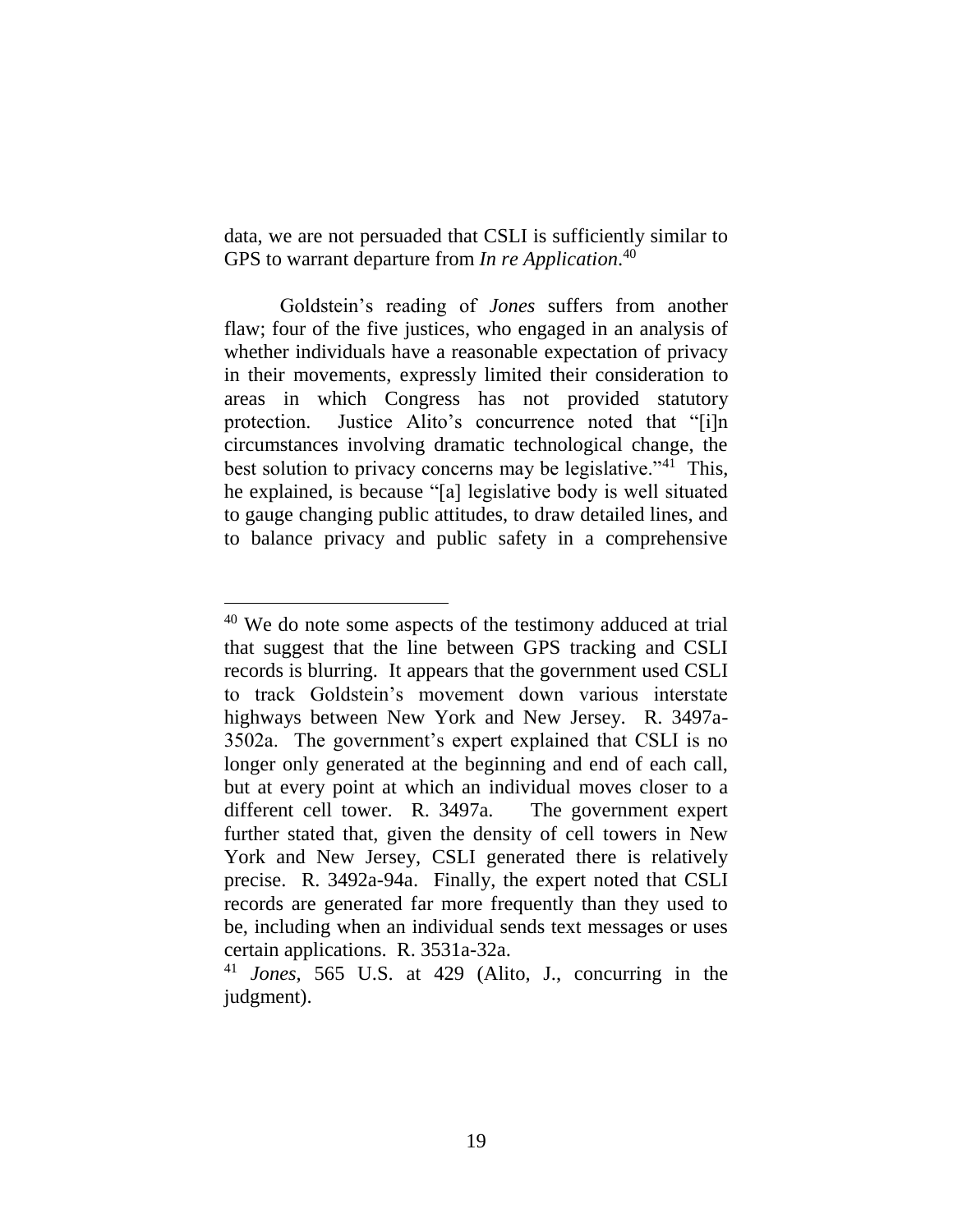way."<sup>42</sup> Citing to the wiretapping statute as an example, Justice Alito stated that, where Congress strikes a particular balance between digital age privacy rights and government investigative interests, "regulation . . . has been governed primarily by statute and not by case law."<sup>43</sup> Justice Alito expressly warned against judicial creation of new privacy interests, cautioning that "judges are apt to confuse their own expectations of privacy with those of the hypothetical reasonable person . . ..<sup>"44</sup>

Here, Congress has expressly weighed the privacy rights in digital information against government interest in passing the SCA.<sup>45</sup> Justice Alito's concurrence suggests that we should be wary of revisiting this balance that Congress has struck.<sup>46</sup>

Accordingly, Goldstein's readings of *Jones* and *Riley* do not persuade us to reconsider our own precedent, nor do

<sup>46</sup> Moreover, in view of the balance reflected by the statutory provisions for obtaining a court order under § 2703(d), we are particularly loathe to disregard the holding in *In re Application* based not on a direct holding of the Supreme Court, but on two cobbled together concurrences in *Jones*.

<sup>42</sup> *Id.*

<sup>43</sup> *Id.* at 428.

<sup>44</sup> *Id.* at 427.

<sup>45</sup> *In re Application*, 620 F.3d at 313-15 (discussing the legislative history of the SCA). Other circuits agree with this determination as well. *See, e.g.*, *United States v. Carpenter*, 819 F.3d 880, 889 (6th Cir. 2016) ("Congress has specifically legislated on the question . . . and in doing so has struck the balance reflected in the [SCA].").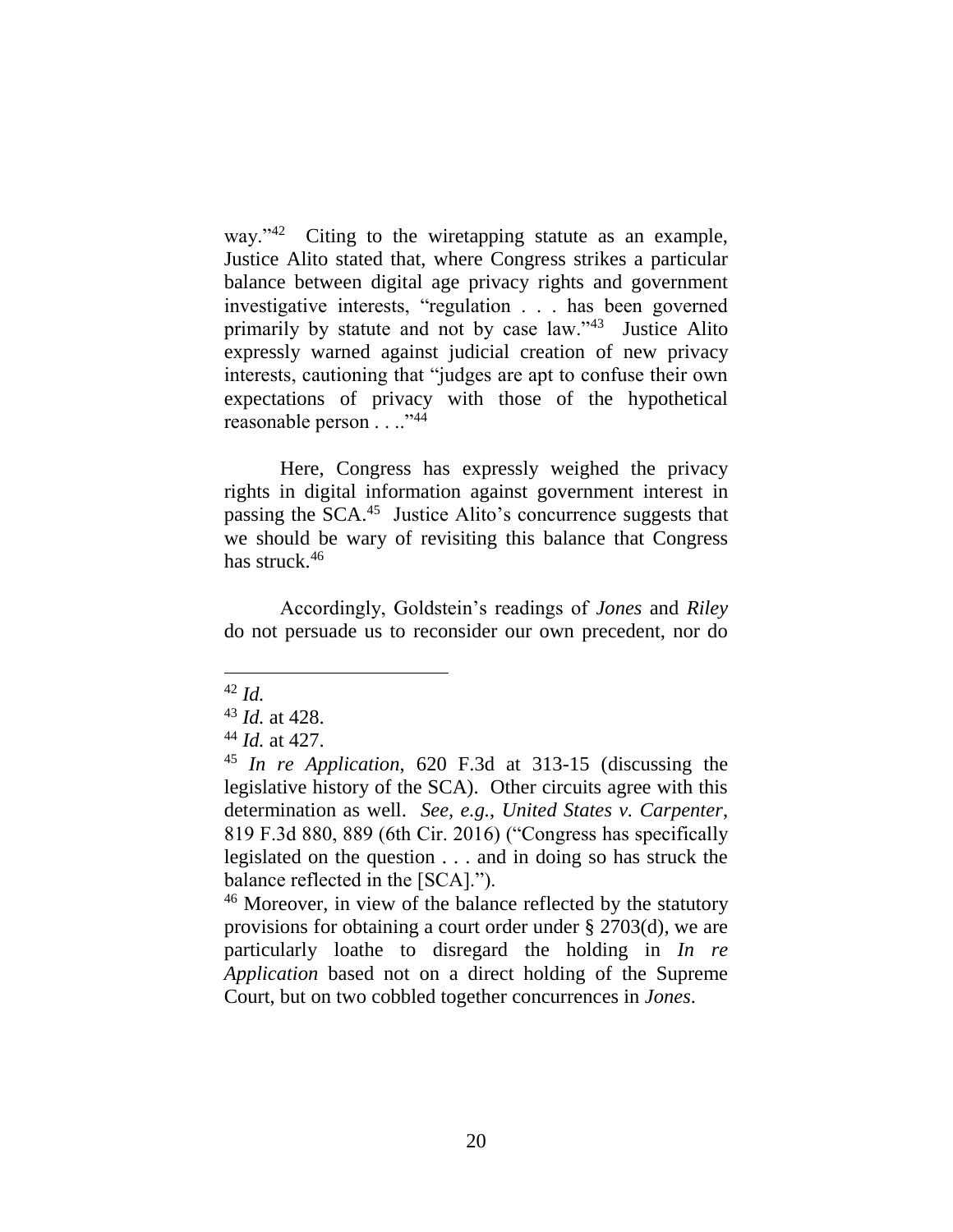we see any independent reason to do so. While the rapidly evolving nature of CSLI may one day give us a reason to reconsider the distinction between GPS and CSLI, we decline to do so today. We continue to adhere to our view of *In re Application*: the Fourth Amendment is not violated when the government has shown "reasonable grounds to believe that the . . . records . . . are relevant and material to an ongoing criminal investigation." 47

## **3.**

Goldstein argues, in the alternative, that the government failed to meet the "reasonable grounds" standard of the SCA. As noted above, the "reasonable grounds" standard is a lesser burden than that of probable cause, and "in essence is a reasonable suspicion standard." $48$  We thus look to the totality of the circumstances to determine whether the government had a "particularized and objective basis" for believing that the CSLI would assist its investigation, mindful of the fact that agents are entitled "to draw on their own experience and specialized training to make inferences from and deductions about the cumulative information available to them  $\ldots$ <sup>349</sup>

 $47$  18 U.S.C. § 2703(d).

<sup>48</sup> *United States v. Daniels*, 803 F.3d 335, 351 (7th Cir. 2015); *accord In re Application of the United States of America for an Order Pursuant to 18 U.S.C. Section 2703(d)*, 707 F.3d 283, 287 (4th Cir. 2013).

<sup>49</sup> *United States v. Arvizu*, 534 U.S. 266, 273 (2002) (citations omitted).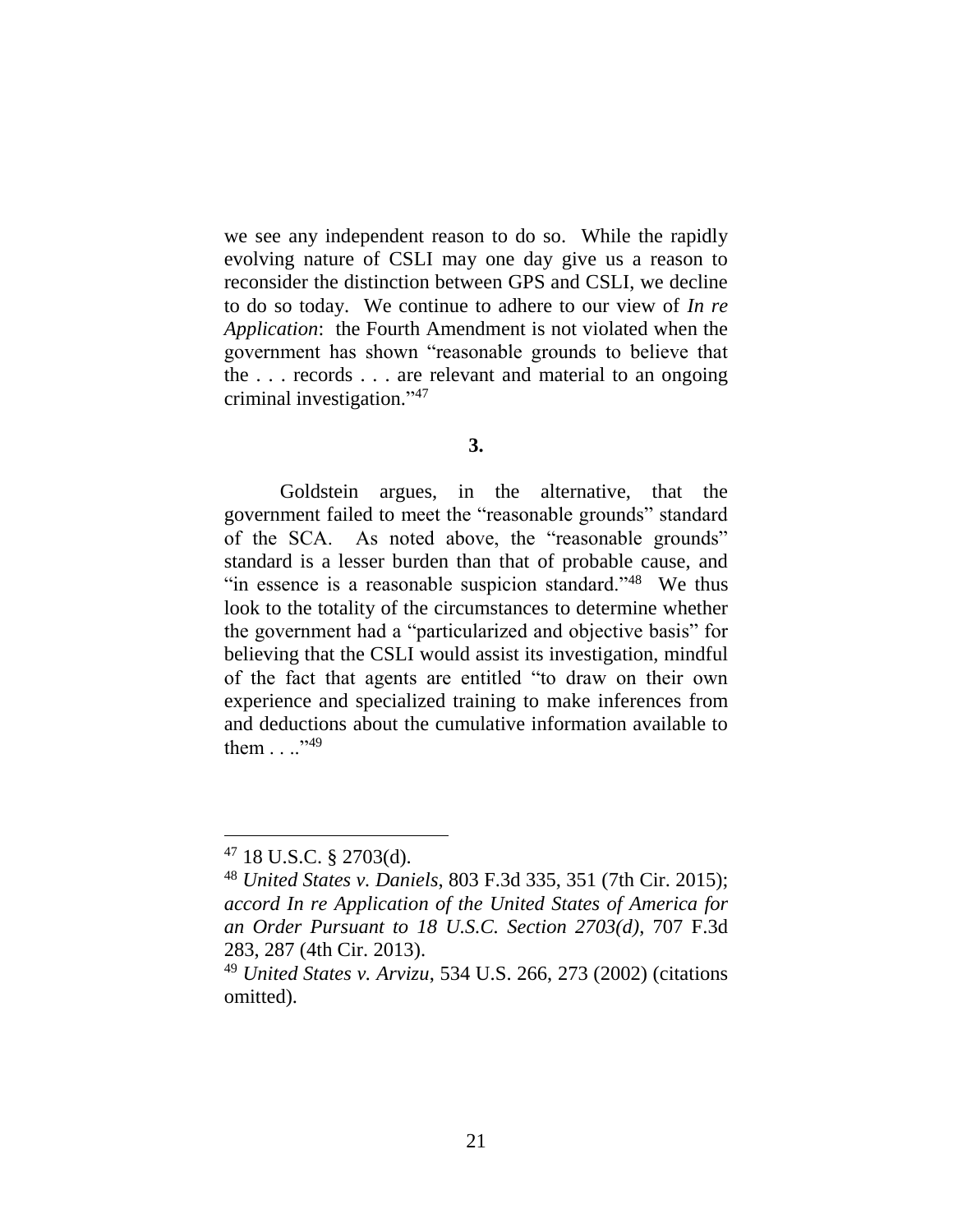In light of this threshold, we find that the government's application was more than satisfactory. The government presented information about the kidnapping ring, the charged kidnappings, and the alleged involvement of each defendant. In addition,, the government stated that another coconspirator had implicated the defendants in his statements to agents.<sup>50</sup> The government then explained that its request was limited to CSLI records "during the time periods when the alleged kidnappings and attempted kidnappings occurred" in order to "identify the location of the alleged participants . . .."<sup>51</sup> Collectively, this information provided the government with reasonable grounds to believe that the records would be relevant to their investigation.<sup>52</sup>

Accordingly, we will affirm the District Court's order denying suppression of the CSLI records obtained pursuant to the SCA.

# **B.**

We next turn to the arguments raised by all three defendants that various aspects of the prosecution violated RFRA. Because the motion implicates the proper scope of

<sup>50</sup> SA 9.

<sup>51</sup> *Id.*

<sup>52</sup> The government urges us to adopt a strict rule that suppression of evidence is not among the remedies available under the SCA. Two of our sister circuits have so held. *See Carpenter*, 819 F.3d at 890; *United States v. Guerrero*, 768 F.3d 351, 358 (5th Cir. 2014). In light, however, of our holding that the government's application satisfied the SCA, we need not and do not reach this question.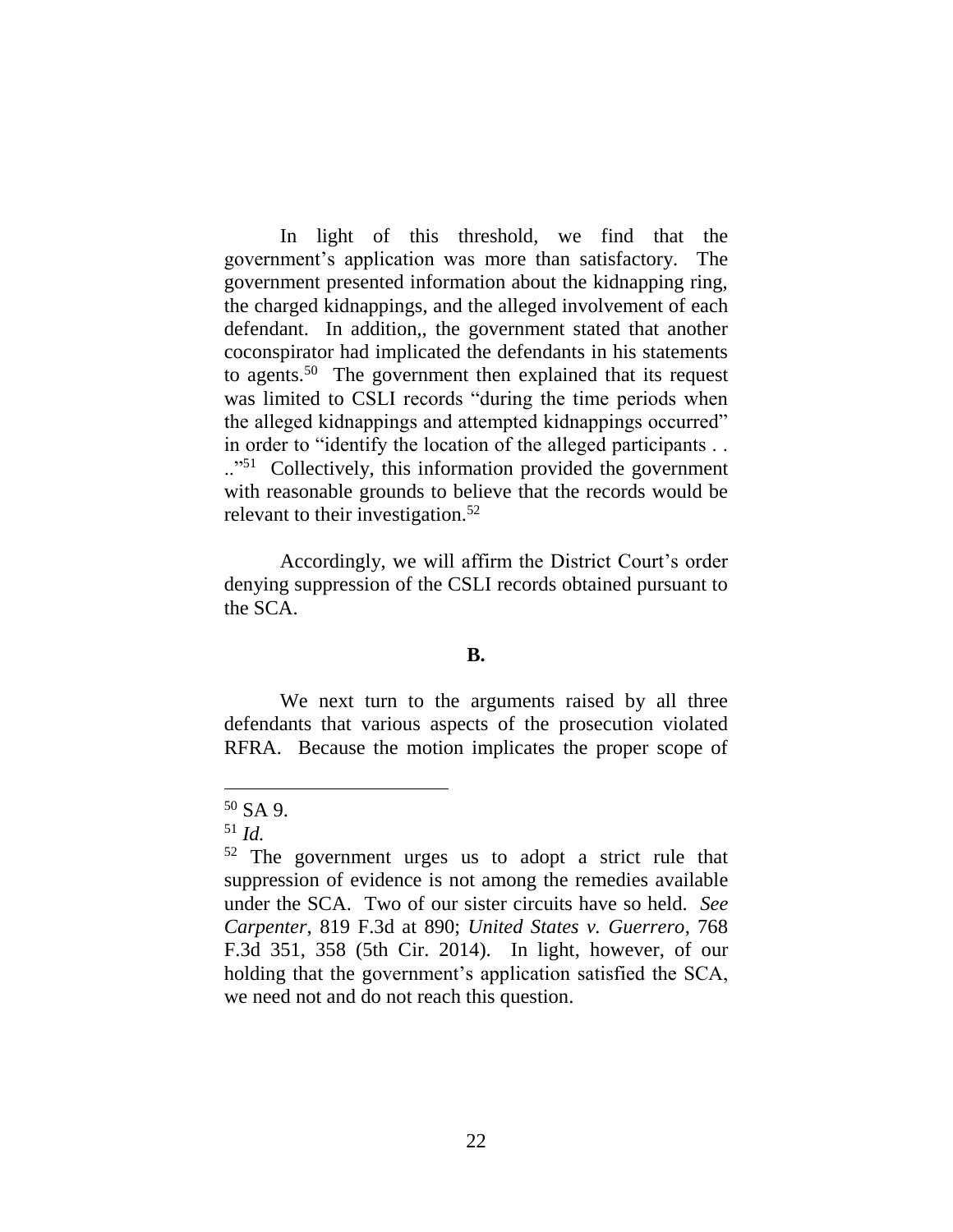RFRA, we exercise plenary review.<sup>53</sup> RFRA proscribes government conduct which "substantially burden[s] a person's exercise of religion" unless the government can demonstrate, *inter alia*, that the burden is the "least restrictive means of furthering [a] compelling government interest."<sup>54</sup> This proscription extends to the government's criminal prosecutions under laws of general applicability; a defendant "may raise RFRA as a shield in the hopes of beating back the government's charge."<sup>55</sup> The party invoking RFRA bears the initial burden of making out a prima facie case by showing that (1) it possesses a sincerely held religious belief, and (2) the government's conduct substantially burdened that belief.<sup>56</sup> The burden then switches to the government to demonstrate that its conduct is the least restrictive means of furthering a compelling interest.<sup>57</sup>

**1.**

We agree with the District Court's holding that the defendants failed to satisfy their burden of establishing that the government substantially burdened their religious beliefs by prosecuting them for kidnapping. While the government's decision to prosecute the defendants undoubtedly constituted a burden on their sincerely held religious beliefs, the District

<sup>53</sup> *See, e.g.*, *Gonzales v. O Centro Espirita Beneficente Uniao do Vegetal*, 546 U.S. 418, 428 (2006).

<sup>54</sup> 42 U.S.C. § 2000bb-1.

<sup>55</sup> *United States v. Christie*, 825 F.3d 1048, 1055 (9th Cir. 2016).

<sup>56</sup> *Tagore v. United States*, 735 F.3d 324, 330 (5th Cir. 2013); *see also Adams v. Comm'r of Internal Revenue*, 170 F.3d 173, 176 (3d Cir. 1999).

<sup>57</sup> *Tagore*, 735 F.3d at 330; *Adams*, 170 F.3d at 176.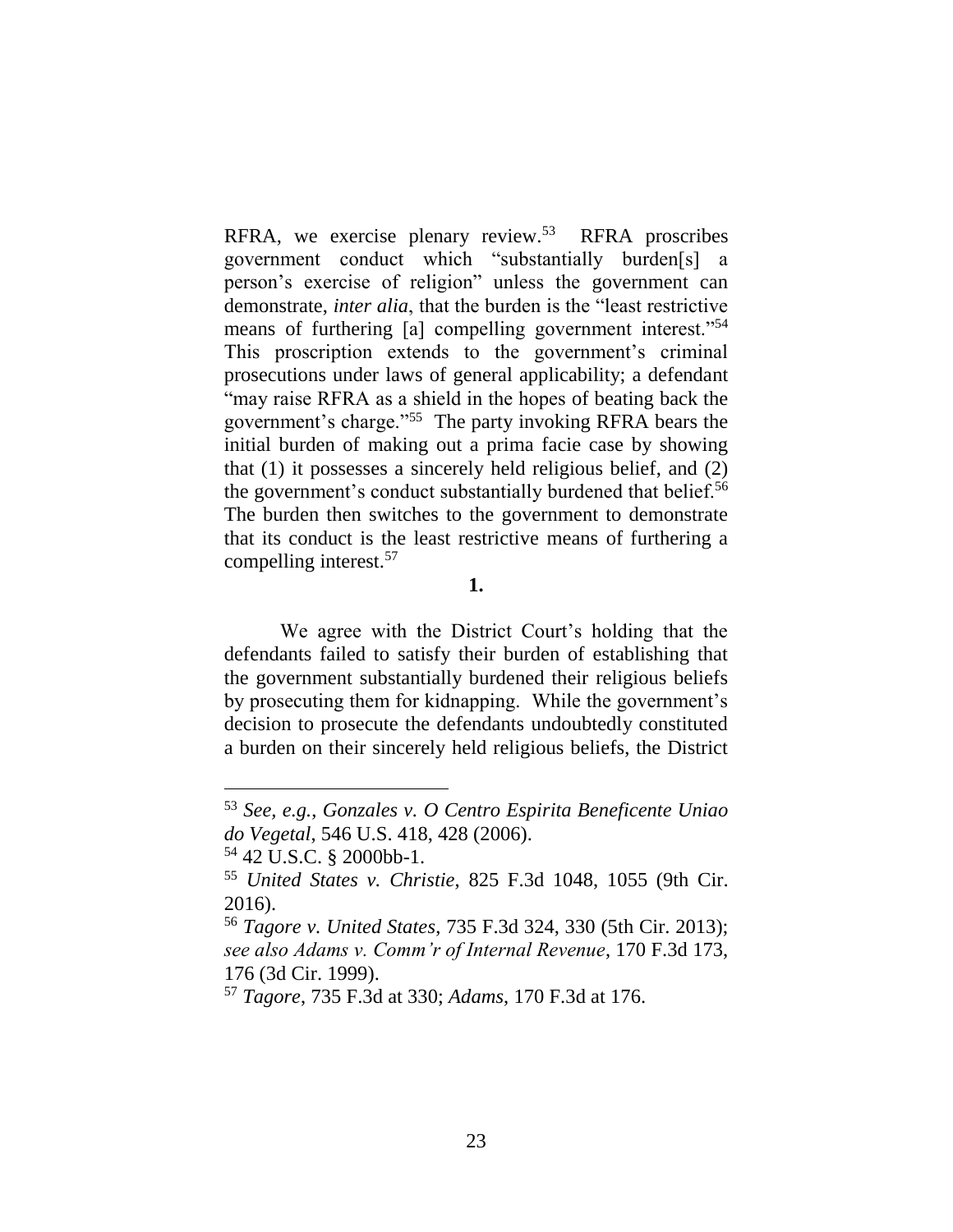Court properly analyzed whether the burden was "substantial" by looking to acceptable alternative means of religious practice that remained available to the defendants.<sup>58</sup> Here, none of the defendants argue that they are unable to participate in the *mitzvah* of liberating *agunot* without engaging in kidnapping; as the District Court noted, "it is unclear whether all non-violent methods were exhausted before the alleged kidnappings took place here."<sup>59</sup> The defendants do not challenge this determination on appeal. As the defendants have failed to demonstrate that the prosecution was a "substantial" burden, we will affirm the District Court's holding that prosecution under the federal kidnapping statute did not violate RFRA.

Moreover, even if the defendants had demonstrated that the government's actions constituted a substantial burden on their religious exercise, we would nonetheless affirm the District Court's determination that the government has a compelling interest in uniform application of laws about violent crimes and that no other effective means of such uniformity existed. The Supreme Court has advised that the government's interest in preventing serious crimes "is both legitimate and compelling."<sup>60</sup> The defendants fail to cite, nor can we identify, any cases in which any court has allowed RFRA to shield individuals in the commission of violent crimes.

<sup>58</sup> We have previously examined the adequacy of alternative means of practice in determining whether a religious burden is "substantial." *See, e.g.*, *Washington v. Klem*, 497 F.3d 272, 282-83 (3d Cir. 2007).

<sup>59</sup> *Epstein I*, 91 F. Supp. 3d at 582.

<sup>60</sup> *United States v. Salerno*, 481 U.S. 739, 749 (1987).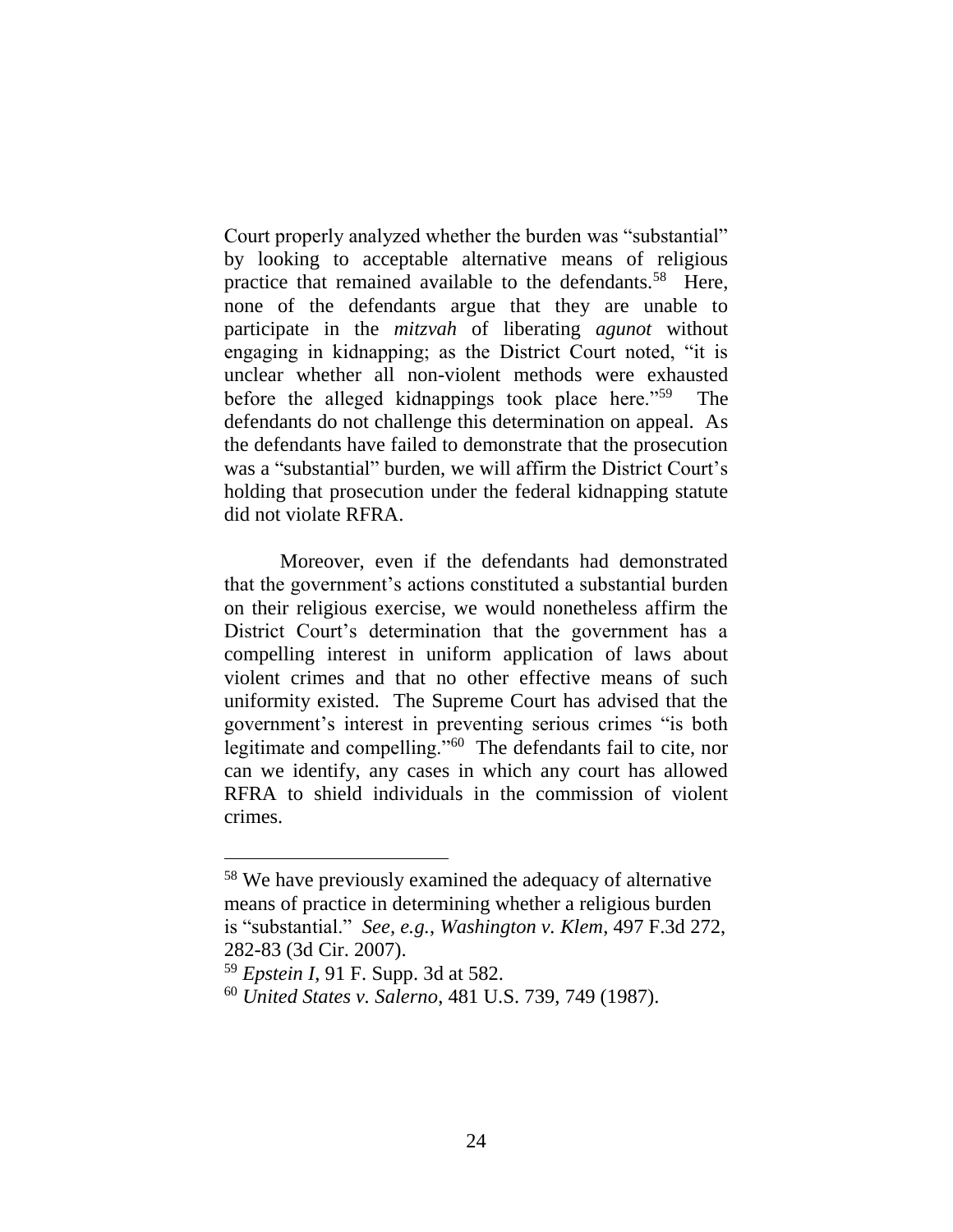Accordingly, we will affirm the District Court's denial of the motion to dismiss the indictment.

#### **2.**

We turn next to the argument raised only by Stimler that his joinder with Epstein and Goldstein constituted an independent RFRA violation. No court appears to have answered the question of whether RFRA imposes further limits on the government's ability to structure a prosecution. The Supreme Court has noted that RFRA requires only that an individual face "serious disciplinary action" <sup>61</sup> for acting on their religious beliefs. This phrase encompasses sanctions short of prosecution. However, Stimler's briefing fails to suggest that the joinder itself was any kind of sanction, nor does it suggest that the joinder caused any burden on his religious exercise; instead, it focuses entirely on whether the prosecution itself worked a unique burden on Stimler's religious practice. Thus, we need not determine the exact boundaries of RFRA here, as Stimler has not adequately alleged that joinder violated his rights under RFRA.

# **C.**

All three defendants challenge the District Court's decision under Rules 402 and 403 of the Federal Rules of

<sup>61</sup> *Holt v. Hobbs*, 135 S. Ct. 853, 862 (2015) (second alteration in original). Although *Holt* dealt with a claim under the Religious Land Use and Institutionalized Persons Act (RLUIPA), the Supreme Court has stated that RLUIPA "imposes the same general test as RFRA . . .." *Burwell v. Hobby Lobby Stores, Inc.*, 134 S. Ct. 2751, 2761 (2014).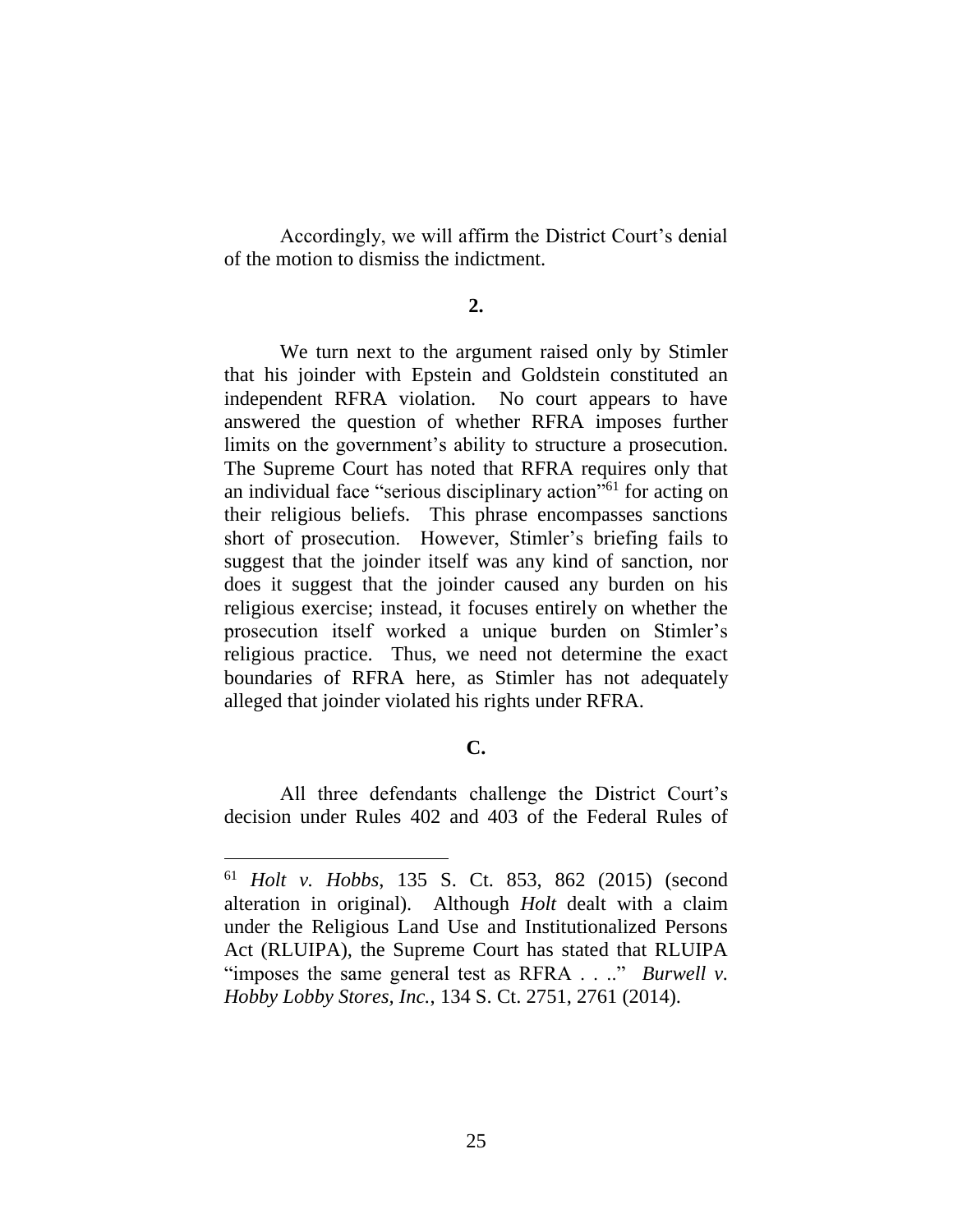Evidence to bar admission of evidence about Orthodox Jewish marital law and the religious motivations for the kidnappings, arguing that such evidence was relevant to negating the specific intent required for conviction. Alternatively, the defendants argue that evidence of Orthodox Jewish laws about marital duties would be relevant to showing that the husbands consented to the kidnappings. We review a district court's exclusion of evidence for an abuse of discretion, but review de novo its interpretation of the Federal Rules of Evidence.<sup>62</sup>

In relevant part, the federal kidnapping statute requires that the kidnapping be committed "for ransom or reward or otherwise . . ..<sup>"63</sup> The District Court properly read this language as encompassing a broad set of potential motives, including the religious benefit of performing a *mitzvah*, while reasoning, however, "that religious motivation simply cannot negate the intent to commit a crime."<sup>64</sup> We agree that a religious benefit can constitute a "benefit" under the statute.

We will also affirm the District Court's determination that the evidence of religious practices was not relevant to the affirmative defense of consent. The defendants argue that, by practicing Orthodox Judaism and signing a marriage contract, the husbands consented to any use of force authorized by any *beth din*. The District Court properly rejected this argument, reasoning that "[w]hile consent can be a defense to kidnapping, it has to be specific and cannot be prospective in

<sup>62</sup> *Hirst v. Inverness Hotel Corp.*, 544 F.3d 221, 225 (3d Cir. 2008).

 $63$  18 U.S.C. § 1201(a).

<sup>64</sup> *Epstein I*, 91 F. Supp. 3d at 595.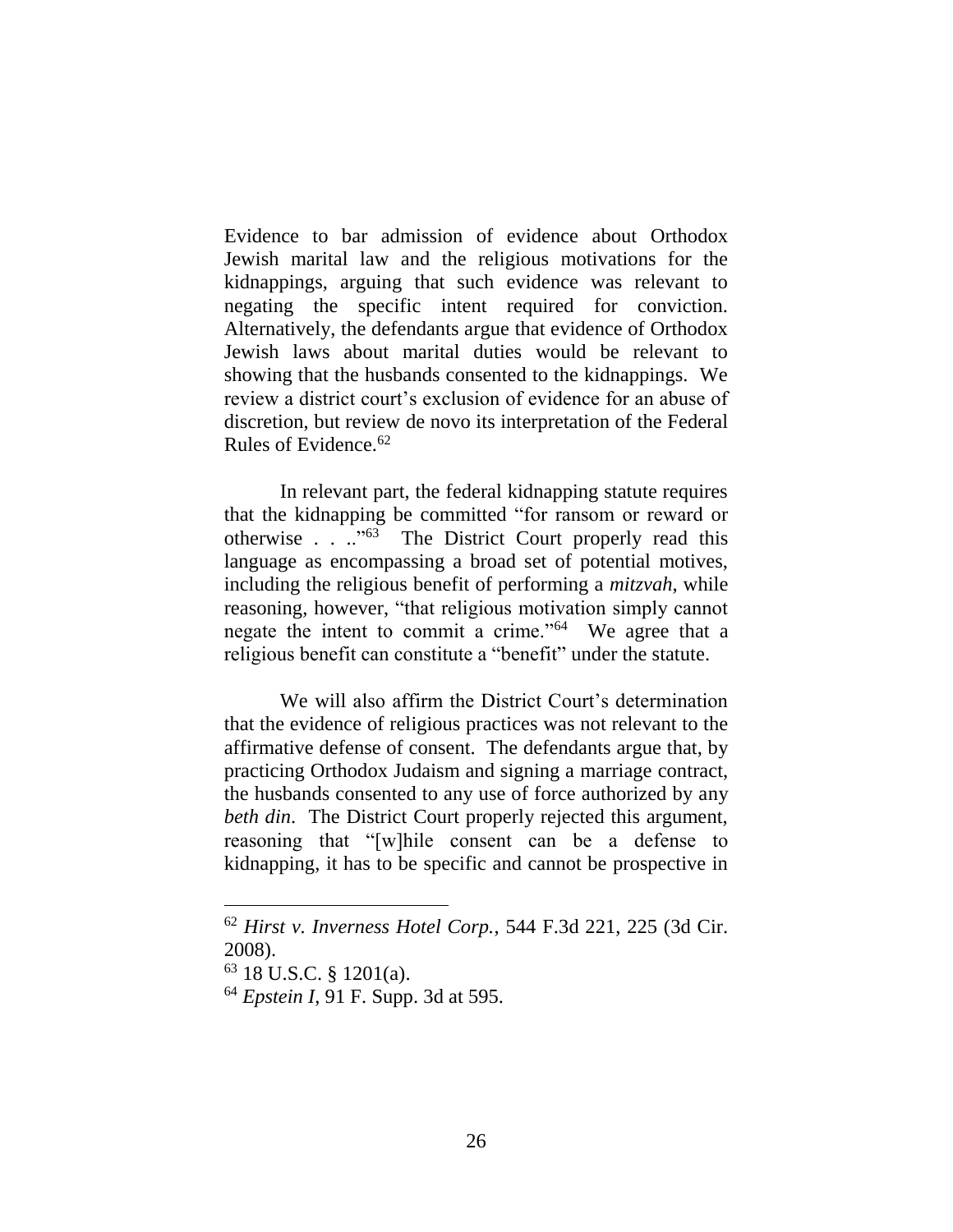nature." 65 The defendants do not argue that the religious evidence would demonstrate that the husbands gave specific consent to their particular kidnappings; accordingly, we agree that the religious evidence was not relevant to the affirmative defense.

We further agree with the District Court that any marginal relevance that the religious evidence may have had was substantially outweighed by the prejudicial impact it would have had on the trial. Suggesting that the defendants acted for a religious purpose might have given rise to the potential for jury nullification, which we have held is substantially prejudicial.<sup>66</sup>

Accordingly, we find no abuse of discretion in the District Court's decision under Rules 402 and 403 to exclude evidence about Orthodox Jewish marital law.

# **D.**

We next turn to the argument, raised by Epstein and Goldstein, that the District Court erred in three respects in charging the jury. First, they argue that the District Court failed to include the jurisdictional element of the kidnapping offense in the conspiracy instruction. Second, they contend that the District Court erred in refusing to charge the jury that kidnapping requires the victim to be held for an appreciable

<sup>65</sup> *Id.*

<sup>66</sup> *See United States v. DeMuro*, 677 F.3d 550, 566 (3d Cir. 2012) (finding that it was not abuse of discretion to exclude evidence that "had the potential for confusion and opened the door to jury nullification.").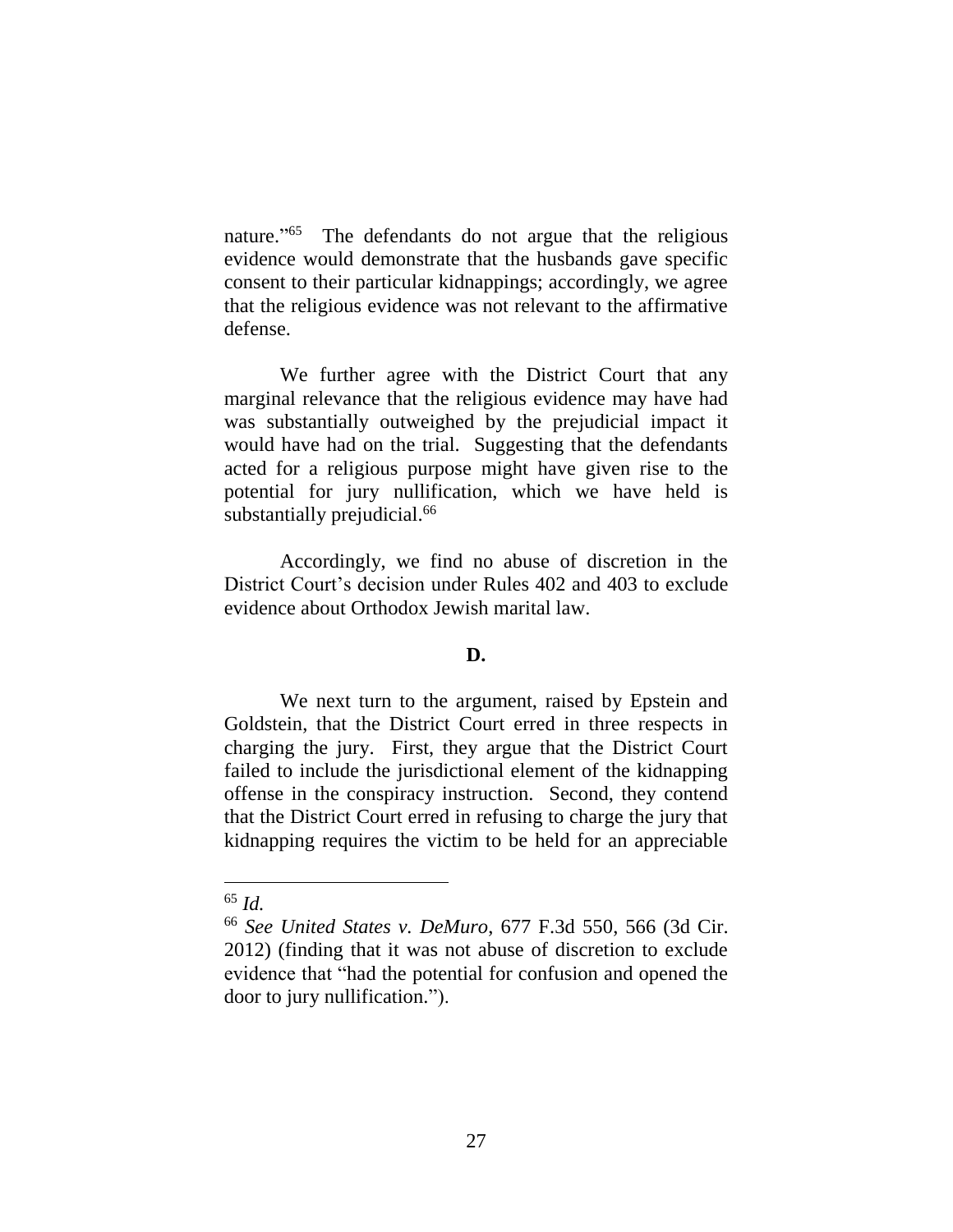period of time. Finally, the defendants claim that the District Court's instruction as to motive constituted a constructive amendment of the indictment inasmuch as it did not include the specific religious motives charged in the indictment. Because the defendants did not object in the District Court, our review is for plain error.

A district judge's failure to instruct the jury as to a necessary element of the offense "*ordinarily* constitutes plain error" <sup>67</sup> unless the instructions as a whole make clear to the jury all necessary elements of the offense.<sup>68</sup> In determining whether there has been a plain error in jury instructions, we "consider the totality of the instructions . . ., not focusing on a particular paragraph in isolation."<sup>69</sup> Finally, even if the instructions omitted a necessary element in a way that would confuse the jury, we may nonetheless affirm if "no reasonable jury could find that the element was not present."<sup>70</sup>

We see no merit in the claim that the District Court failed to make clear the interstate commerce element in instructing the jury on the conspiracy charge. While the conspiracy charge included no explicit jurisdictional

<sup>67</sup> *United States v. Haywood*, 363 F.3d 200, 207 (3d Cir. 2004) (quoting *United States v. Xavier*, 2 F.3d 1281, 1287 (3d Cir. 1993)) (emphasis in original).

<sup>68</sup> *See, e.g.*, *United States v. De Lazo*, 497 F.2d 1168, 1171 n.6 (3d Cir. 1974).

<sup>69</sup> *United States v. Kukafka*, 478 F.3d 531, 539 (3d Cir. 2007) (citing *United States v. Coyle*, 63 F.3d 1239, 1245 (3d Cir. 1995)).

<sup>70</sup> *United States v. Andrews*, 681 F.3d 509, 527 (3d Cir. 2012) (citation omitted).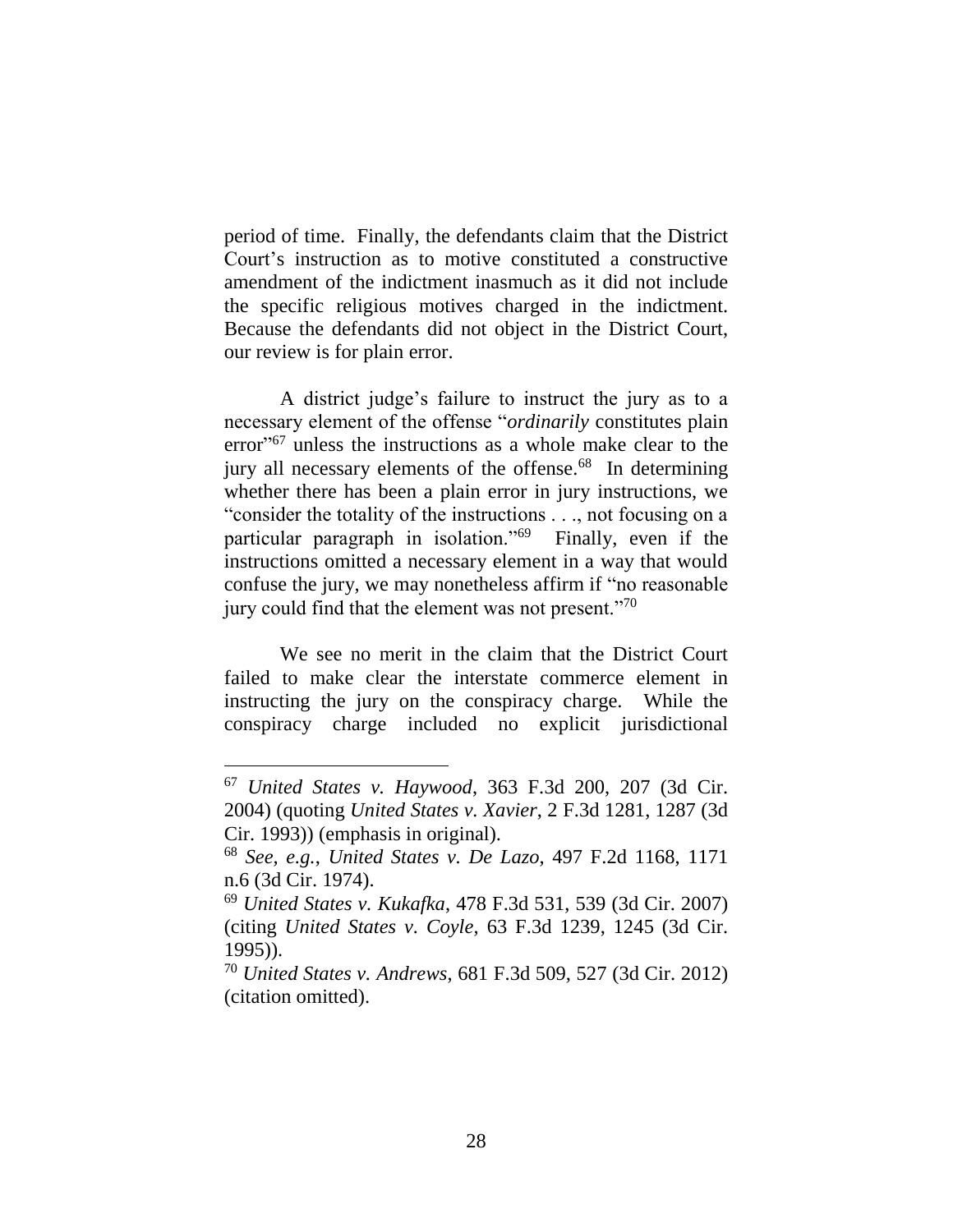requirement, it did state that the jury would have to find that the defendants conspired to engage in "kidnapping, *as alleged in the indictment*."<sup>71</sup> The parties agree that the District Court included this element in the instructions as to the substantive kidnapping counts and in the indictment. We therefore conclude that the instructions as a whole made clear that the conspiracy charge required the jury to find a conspiracy to commit a kidnapping that would cross state lines.

We similarly decline to find error in the District Court's decision to not include a temporal element in the kidnapping instruction. Seizing on just one line in *Chatwin v. United States*, the defendants argue that federal kidnapping requires holding the victim "for an appreciable period."<sup>72</sup> We do not believe that the Supreme Court intended to create a new limit on kidnapping liability—one not found anywhere in the statutory text—in one line of *dictum*. Further, as the government properly notes, we have upheld jury instructions that do not refer to any temporal limit on kidnapping liability even after *Chatwin*. 73 Indeed, we have upheld convictions when an individual was held for mere minutes.<sup>74</sup> Moreover, even if we were to see merit in the defendants' assertions on this point, we would nonetheless affirm. No reasonable juror

<sup>71</sup> R. 4123a.

<sup>72</sup> 326 U.S. 455, 460 (1946).

<sup>73</sup> *See, e.g.*, *United States v. Sriyuth*, 98 F.3d 739, 750 (3d Cir. 1996).

<sup>74</sup> *Cf. Government of Virgin Islands v. Ventura*, 775 F.2d 92, 96 (3d Cir. 1985). In fact, *Ventura* dealt with the Virgin Islands aggravated kidnapping statute, under which we have expressly held that we must consider "the duration of the detention." *Id.* at 95 (citation omitted).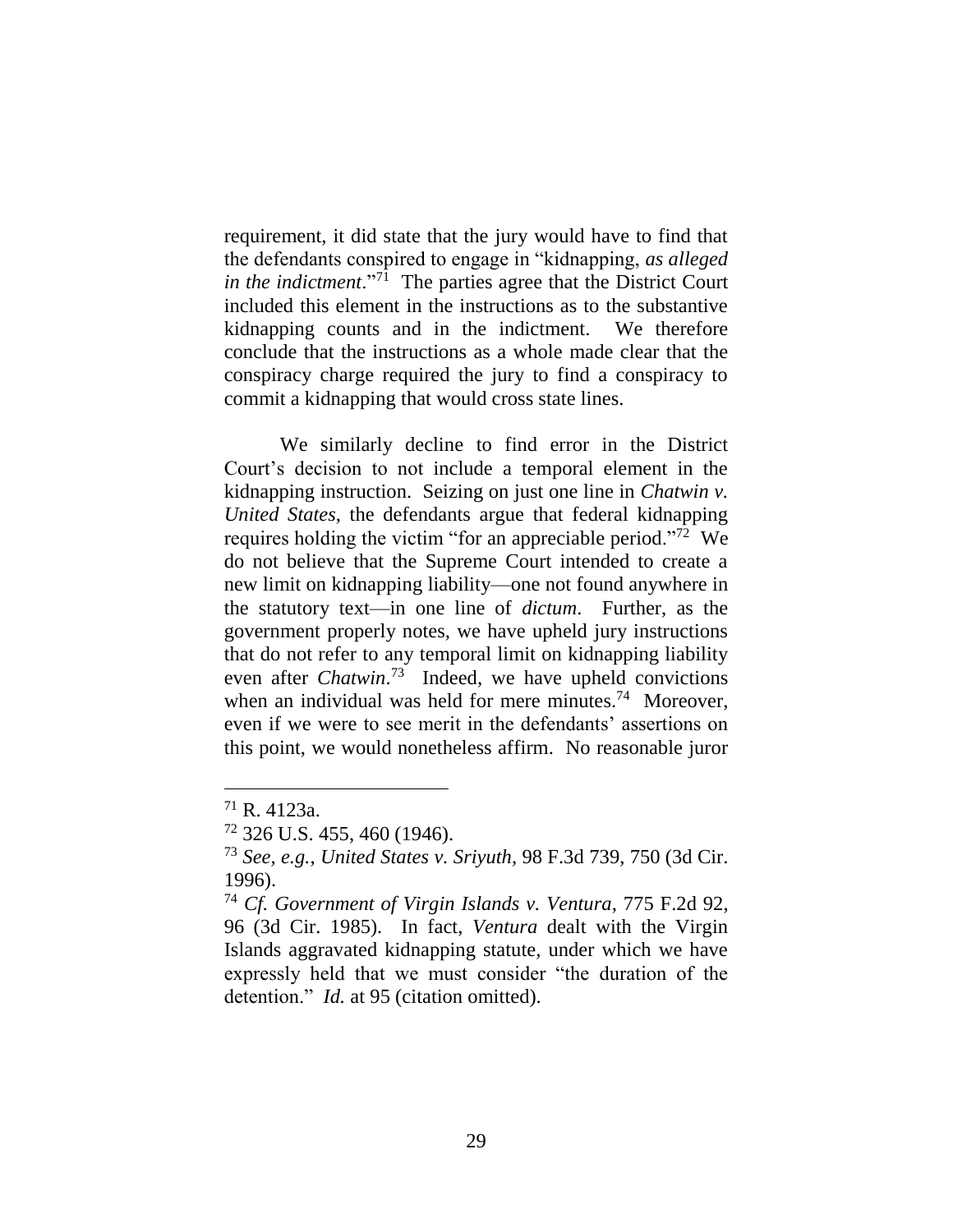would have failed to find that the seizure, blindfolding and coercion by the defendants did not involve holding for "an appreciable period."

Finally, the District Court did not constructively amend the indictment because, in instructing the jury, it actually did include the specific motive charged in the indictment. The defendants assert that the indictment alleged that the defendants' motive was "to threaten and coerce Jewish husbands to give *gets* to their wives." <sup>75</sup> The District Court expressly stated in its instructions that "[t]he indictment alleges the defendants had a purpose of holding the individual victims to coerce them into giving a *get* to the victim's wife. $176$  In light of this instruction, and the entirety of the evidence produced at trial, we cannot say that there is any "*substantial* likelihood that the jury may have convicted the defendant for an offense differing from the offense the indictment . . . actually charged."<sup>77</sup>

Accordingly, we reject the defendants' challenges to the District Court's jury instructions.

# **E.**

Stimler and Goldstein next argue that the District Court improperly responded to a question from the jury on the third day of deliberations. The jury asked the District Court whether "element #1 of kidnapping"—the "seizes,

<sup>75</sup> R. 174a.

<sup>76</sup> R. 4128a.

<sup>77</sup> *United States v. Daraio*, 445 F.3d 253, 260 (3d Cir. 2006) (emphasis added).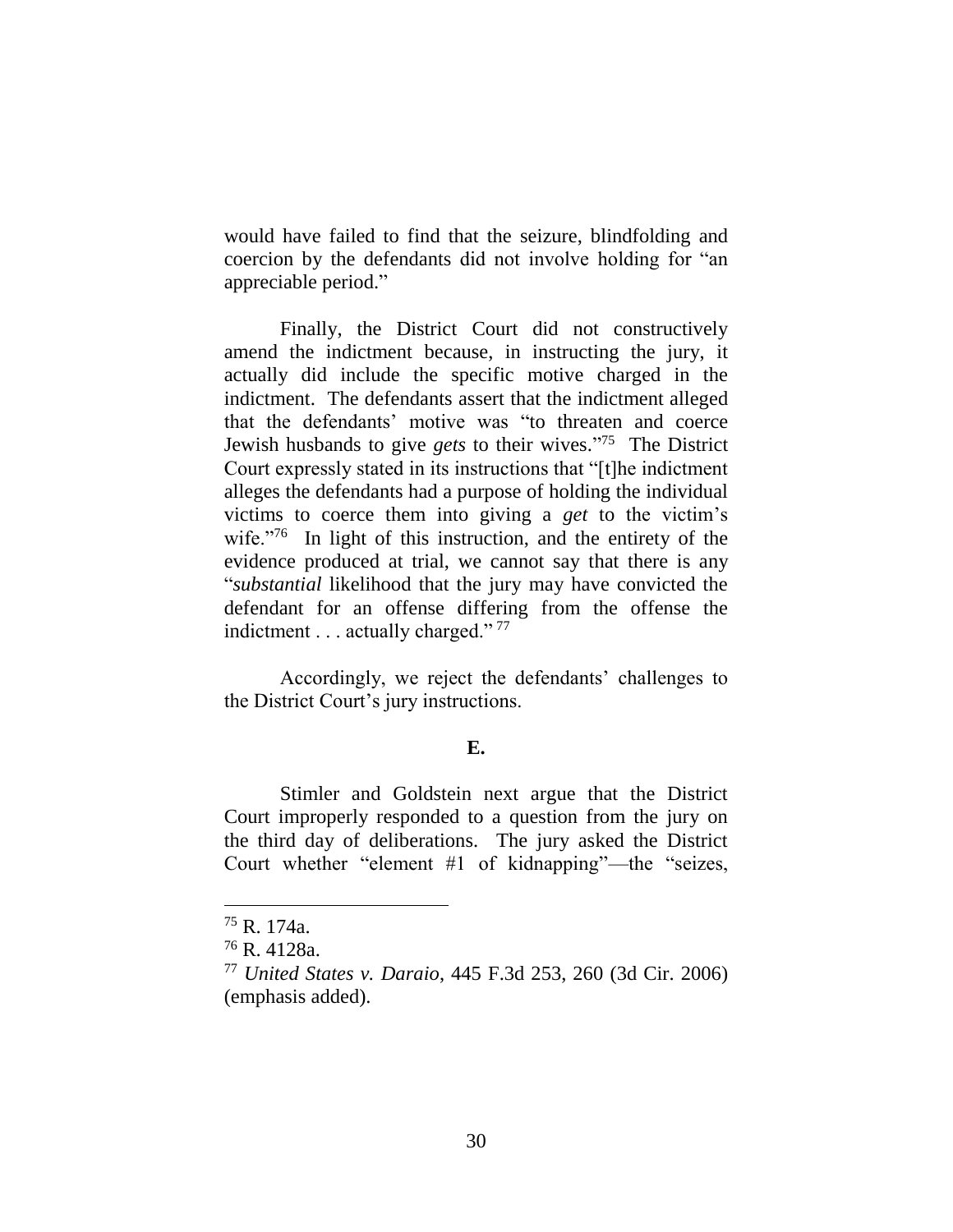confines, inveigles, decoys, kidnaps, abducts, or carries away and holds" requirement—could be satisfied "[i]f you know that someone is being confined against their will and . . . do not intervene . . .."<sup>78</sup> The District Court responded that it "interpreted [the] question as referring to the kidnapping counts, counts 2 and 3. If that is accurate, then the answer to [the] question is no."<sup>79</sup> The court further told the jury that if they were "inquiring about any other count, please so indicate, so that I may more fully consider [the] question and answer appropriately."<sup>80</sup> Stimler objected to this response, asserting that it suggested that the conspiracy count could be satisfied by failure to intervene. Because Stimler properly objected to the response, we conduct plenary review.<sup>81</sup> If we determine that the response was improper, we nonetheless may affirm if the error was harmless. $82$ 

We do not agree that the District Court's response improperly suggested that liability could be found upon a failure to intervene. The District Court expressly stated that it was speaking only to the substantive kidnapping counts, and suggested nothing about the other counts, noting that it would need to "more fully consider [the] question" to "answer appropriately" if the jurors had questions about the other counts. Accordingly, we find no error in the District Court's response to the jury's question.

<sup>78</sup> R. 4853a.

<sup>79</sup> R. 4854a.

<sup>80</sup> *Id.*

<sup>81</sup> *United States v. Waller*, 654 F.3d 430, 434 (3d Cir. 2011) (citation omitted).

<sup>82</sup> *Id.*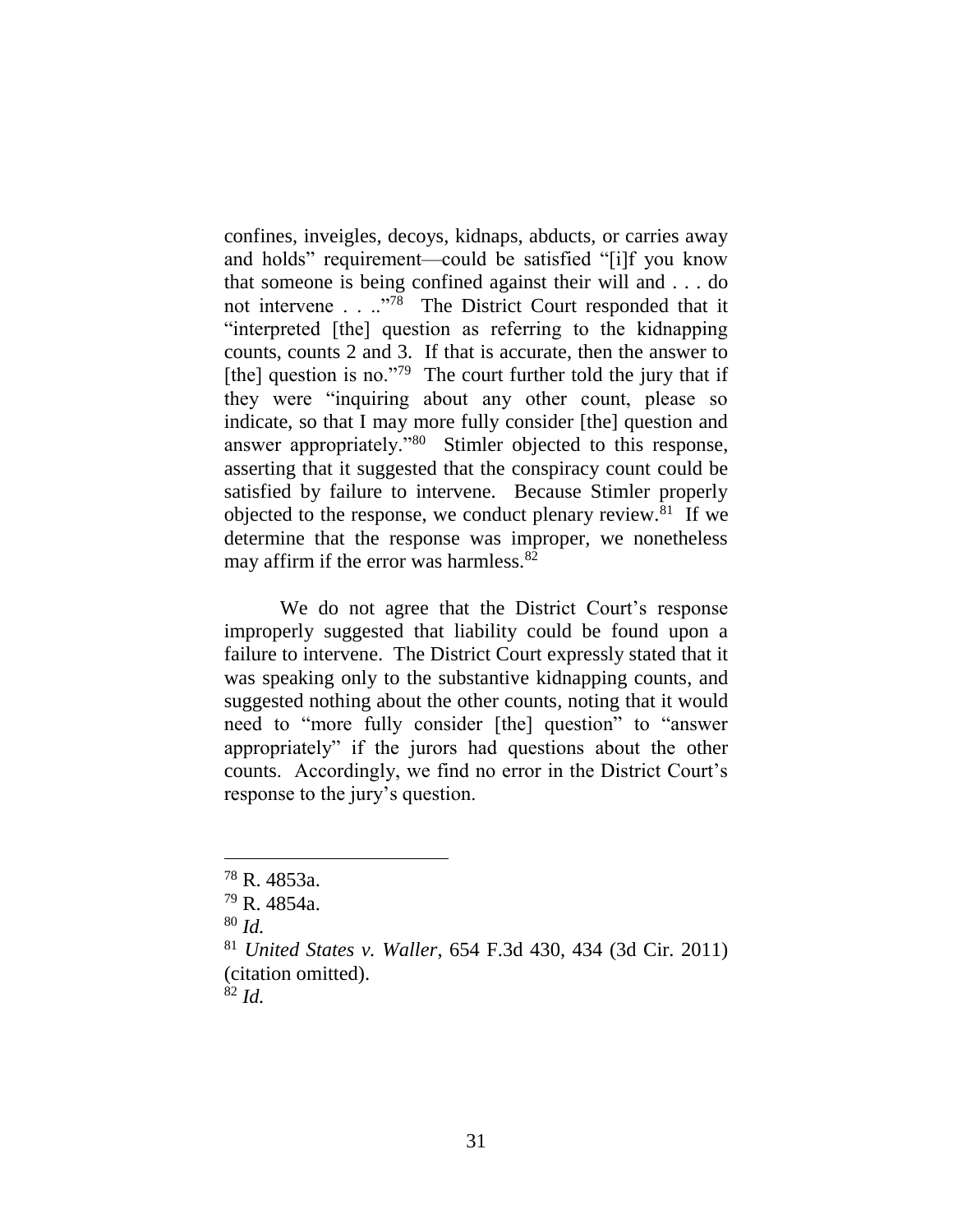Goldstein and Epstein next challenge the admission of certain statements made by alleged co-conspirators, arguing that the statements were inadmissible hearsay under the Federal Rules of Evidence and violated the Confrontation Clause. While we "review a nonconstitutional challenge to the admission of hearsay for abuse of discretion," we "exercise plenary review over Confrontation Clause challenges."<sup>83</sup> In distinguishing when to review admission of evidence under the Confrontation Clause from when to review under the Federal Rules of Evidence, the touchstone of our inquiry is "whether the contested statement by an outof-court declarant qualifies as testimonial . . ..<sup>"84</sup> "[W]here nontestimonial hearsay is concerned, the Confrontation Clause has no role to play in determining the admissibility of a declarant's statement."<sup>85</sup> A statement is testimonial only if it meets two requirements: (1) it is a "solemn declaration or affirmation made for the purpose of establishing or proving some fact;<sup>386</sup> and (2) it was made primarily for the purpose of "prov[ing] past events potentially relevant to later criminal prosecution."<sup>87</sup> If the contested statement is testimonial, we

<sup>83</sup> *United States v. Berrios*, 676 F.3d 118, 125 (3d Cir. 2012) (internal quotation marks and citations omitted).

<sup>84</sup> *Id.* at 127.

<sup>85</sup> *Id.* at 126.

<sup>86</sup> *Melendez-Diaz v. Massachusetts*, 557 U.S. 305, 310 (2009) (quoting *Crawford v. Washington*, 541 U.S. 36, 51 (2004)).

<sup>87</sup> *Michigan v. Bryant*, 562 U.S. 344, 361 (2011) (internal quotation marks and citation omitted); *see also Ohio v. Clark*, 135 S. Ct. 2173, 2184 (2015) (Scalia, J., concurring in the judgment) (formalizing two-part inquiry).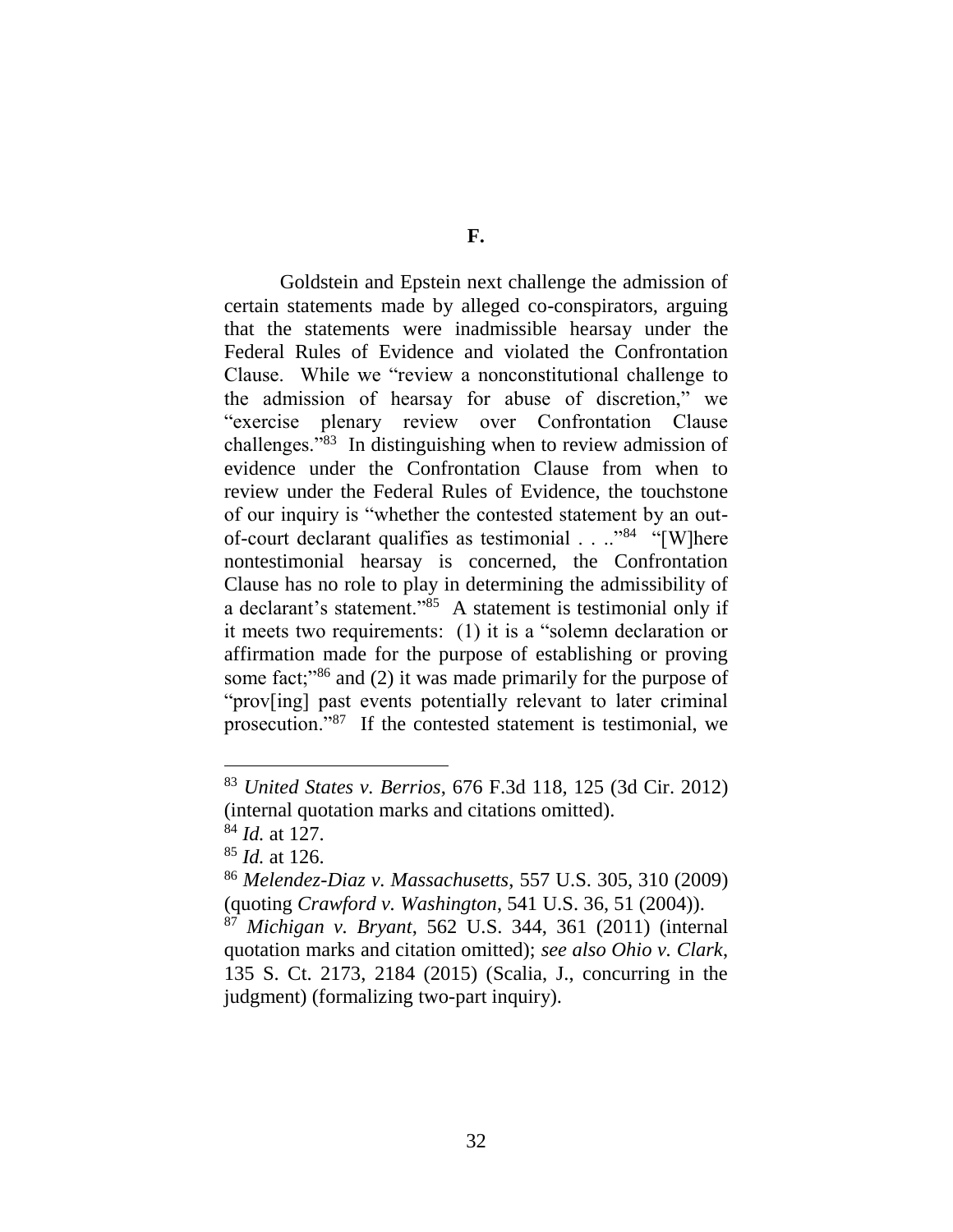next must determine "if the defendant had a prior opportunity to cross-examine [the declarant]."<sup>88</sup>

The statements at issue were testified to by Aryeh Ralbag. At trial, Ralbag described the statements made before a *beth din* which was convened when the alleged victim of one of the charged kidnappings had challenged the validity of the *get* he signed. Ralbag and two other rabbis presided at the *beth din*, and four witnesses—including Goldstein and Stimler—testified that Goldstein and Stimler had served as *eid* in procuring the contested *get*. 89

We have no trouble concluding that these statements were not testimonial within the meaning of the Sixth Amendment. It is clear that none of the individuals at the *beth din*—all of whom were charged as part of the conspiracy—would have reasonably believed that they were making statements for the purpose of assisting a criminal prosecution. Accordingly, the Confrontation Clause is inapplicable to defendants' challenge, and we only analyze whether the statements were inadmissible hearsay under the Federal Rules of Evidence.<sup>90</sup>

<sup>88</sup> *Giles v. California*, 554 U.S. 353, 358 (2008).

<sup>&</sup>lt;sup>89</sup> The other two witnesses, were arrested and charged as part of the kidnapping ring. Ralbag was granted immunity in exchange for his testimony, and the other two witnesses pled guilty to lesser offenses.

<sup>&</sup>lt;sup>90</sup> We therefore decline to consider whether the defendants had an adequate opportunity to cross-examine the two other witnesses at the *beth din*, an issue which neither the defendants nor the government has briefed.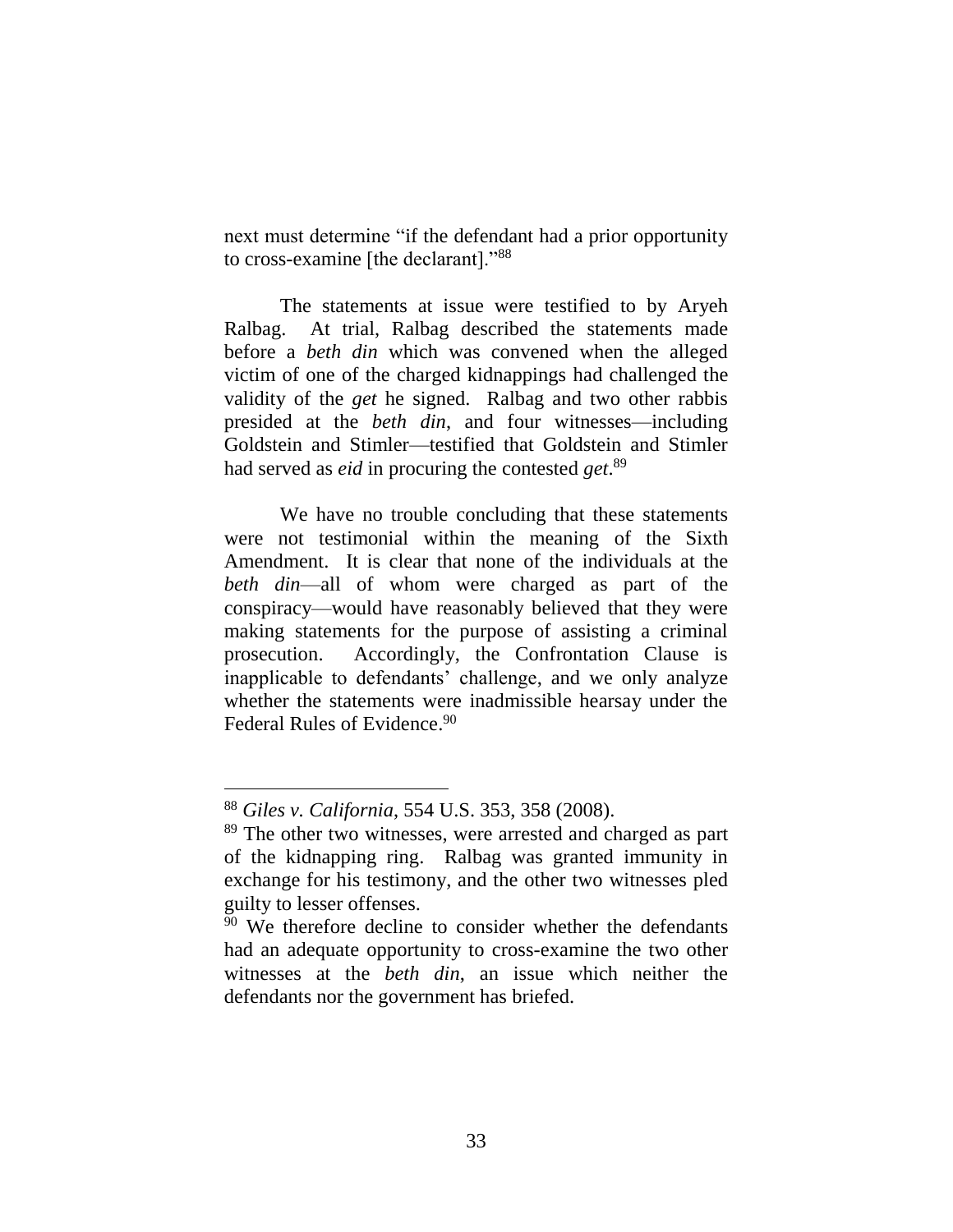Rule 801 of the Federal Rules of Evidence explains that a statement is not hearsay if "the statement is offered against an opposing party and . . . was made by the party's coconspirator during and in furtherance of the conspiracy."<sup>91</sup> The Rule thus imposes two predicate inquiries before a statement will be admitted: (1) the statement must be made by a coconspirator,  $92$  and (2) the statement must be made during the course of and in furtherance of the conspiracy. Both requirements must be satisfied by a preponderance of the evidence.<sup>93</sup> Goldstein and Epstein assert that neither requirement was met here. We disagree. The fact that the two other individuals were present at the warehouse as part of the kidnapping team, coupled with their knowledge of the other kidnappings, was sufficient to demonstrate that they were indeed coconspirators.<sup>94</sup> Similarly, because the purpose of the conspiracy was broadly to secure valid *gittin* from husbands, statements by coconspirators to prove the validity of the *gittin* were clearly made during the course and in furtherance of the conspiracy, regardless of when they were

 $91$  Fed. R. Evid.  $801(d)(2)(E)$ .

 $92$  A declarant will be considered a "coconspirator" whenever a conspiracy existed between the declarant and the party against whom the statement is offered. *See United States v. Gambino*, 926 F.2d 1355, 1360 (3d Cir. 1991).

<sup>93</sup> *Bourjaily v. United States*, 483 U.S. 171, 175-76 (1987).

<sup>&</sup>lt;sup>94</sup> The mere fact that the two other individuals were allowed to plead to violations of other statutes does not persuade us otherwise; prosecutors have broad discretion in deciding what to charge and what pleas to accept. *See Bordenkircher v. Hayes*, 434 U.S. 357, 368 n.2 (1978) (Blackman, J., dissenting).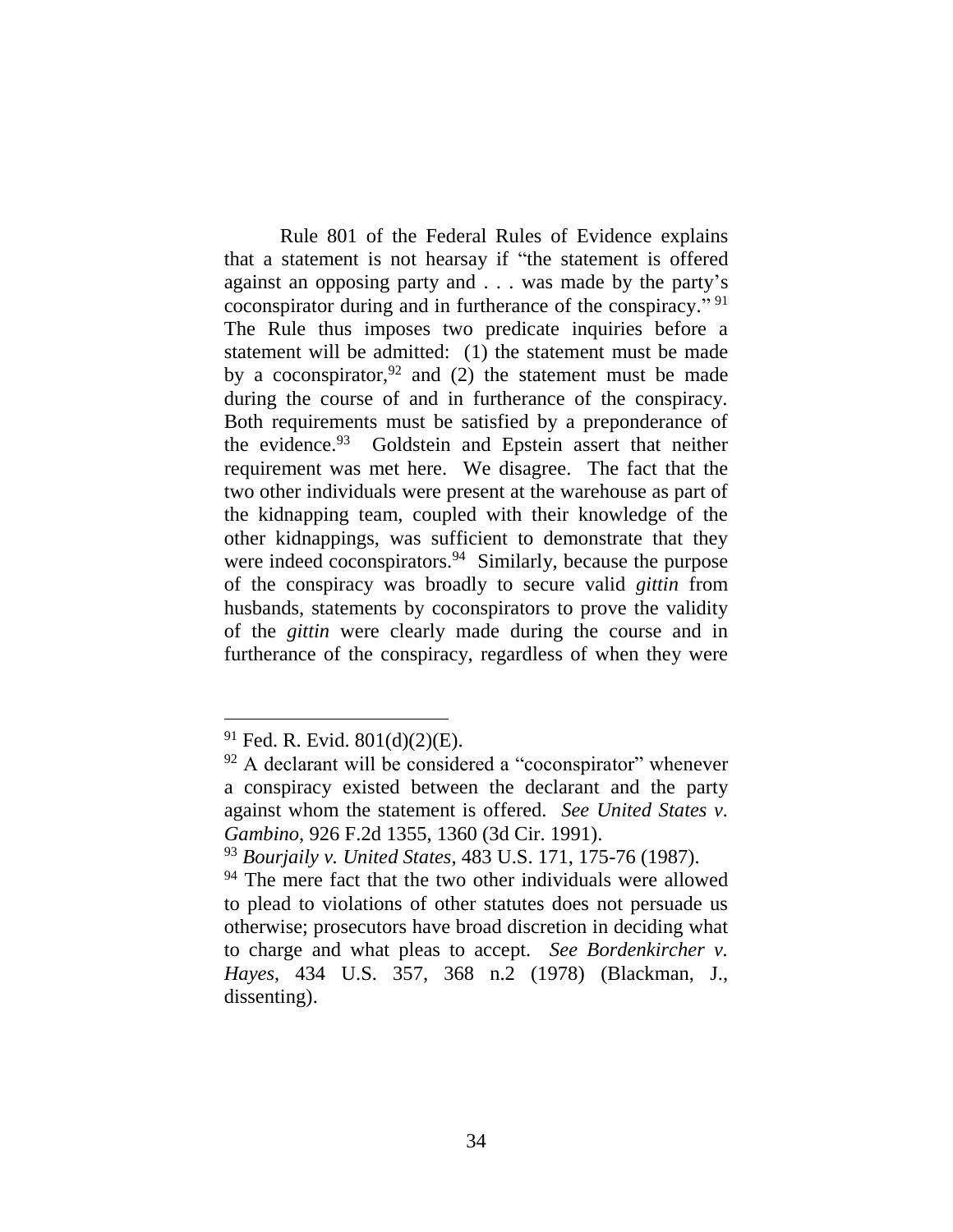occurred. 95 We thus find no error, constitutional or otherwise, in the District Court's decision to admit the statements made at the *beth din*.

Even if we were to assume that the statements were improperly admitted, however, we would nonetheless affirm because any error was harmless. <sup>96</sup> As noted, Ralbag testified as to statements made by four witnesses, including Goldstein and Stimler. The defendants do not challenge the admission of the statements they themselves made, which largely paralleled those of the other two witnesses; the statements of the other two witnesses, therefore, were largely duplicative, and any error in their admission was harmless. $97$ 

Accordingly, we conclude that the District Court properly admitted the evidence.

<sup>95</sup> *See, e.g.*, *United States v. Weaver*, 507 F.3d 178, 185-87 (3d Cir. 2007) (holding that statements made after the core acts of the conspiracy were committed were in furtherance of the conspiracy insofar as they were made to conceal the unlawful acts).

<sup>96</sup> *See United States v. Moreno*, 809 F.3d 766, 774, 776 (3d Cir. 2016) (citations omitted) (noting that harmless error review applies to both admission of hearsay evidence and violations of Confrontation Clause, although the harmless error inquiry under the Federal Rules of Evidence is a "slightly less onerous standard").

<sup>97</sup> *Cf. DeMuro*, 677 F.3d at 564-65 (noting that exclusion of duplicative evidence is well within the discretion of a trial judge).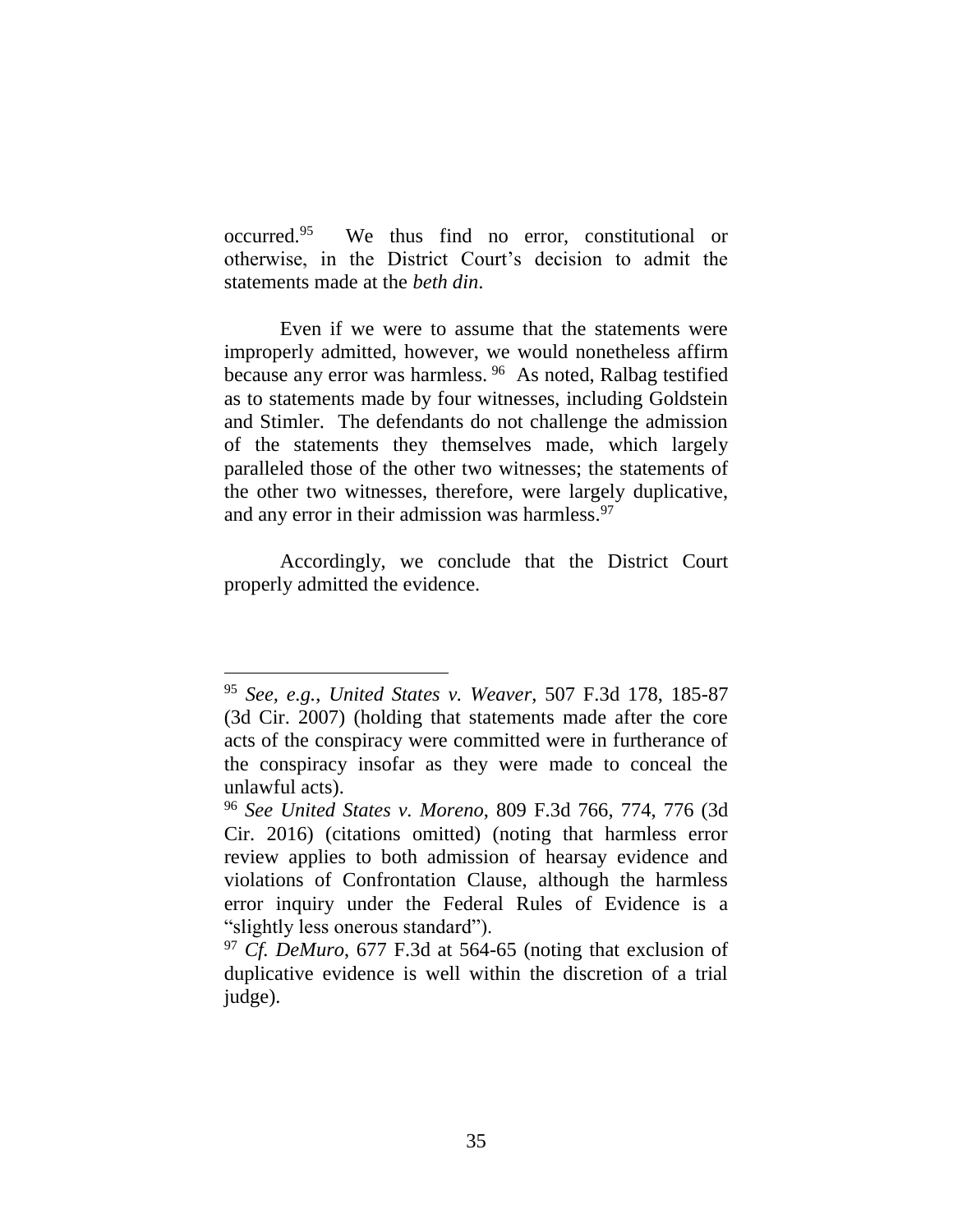Stimler next challenges the sufficiency of the evidence against him. We employ a "particularly deferential standard of review" to appeals challenging the sufficiency of evidence presented to the jury.<sup>98</sup> In examining the sufficiency of the evidence, we should not "weigh the evidence or . . . determine the credibility of witnesses."<sup>99</sup> Rather, the defendant bears the "very heavy burden" of showing that no rational trier of fact could have found the essential elements of the crime beyond a reasonable doubt.<sup>100</sup>

Stimler has failed to meet this burden. The government presented uncontested evidence that Stimler was present at the site of the proposed kidnapping, and wore a disguise. The government next introduced evidence that Stimler performed countersurveillance by walking around the warehouse with a flashlight. On appeal, Stimler presents an alternative explanation of these facts. Simply disagreeing with the jury's interpretation of the facts, however, is insufficient. We believe that the jury made a reasonable inference in finding that Stimler knew of the conspiracy and took affirmative steps to help carry it out. We therefore affirm his conviction.

<sup>98</sup> *United States v. Soto*, 539 F.3d 191, 194 (3d Cir. 2008) (quoting *United States v. Dent*, 149 F.3d 180, 187 (3d Cir. 1998)).

<sup>99</sup> *Id.* (internal quotation marks and citation omitted). <sup>100</sup> *Id.* (citation omitted).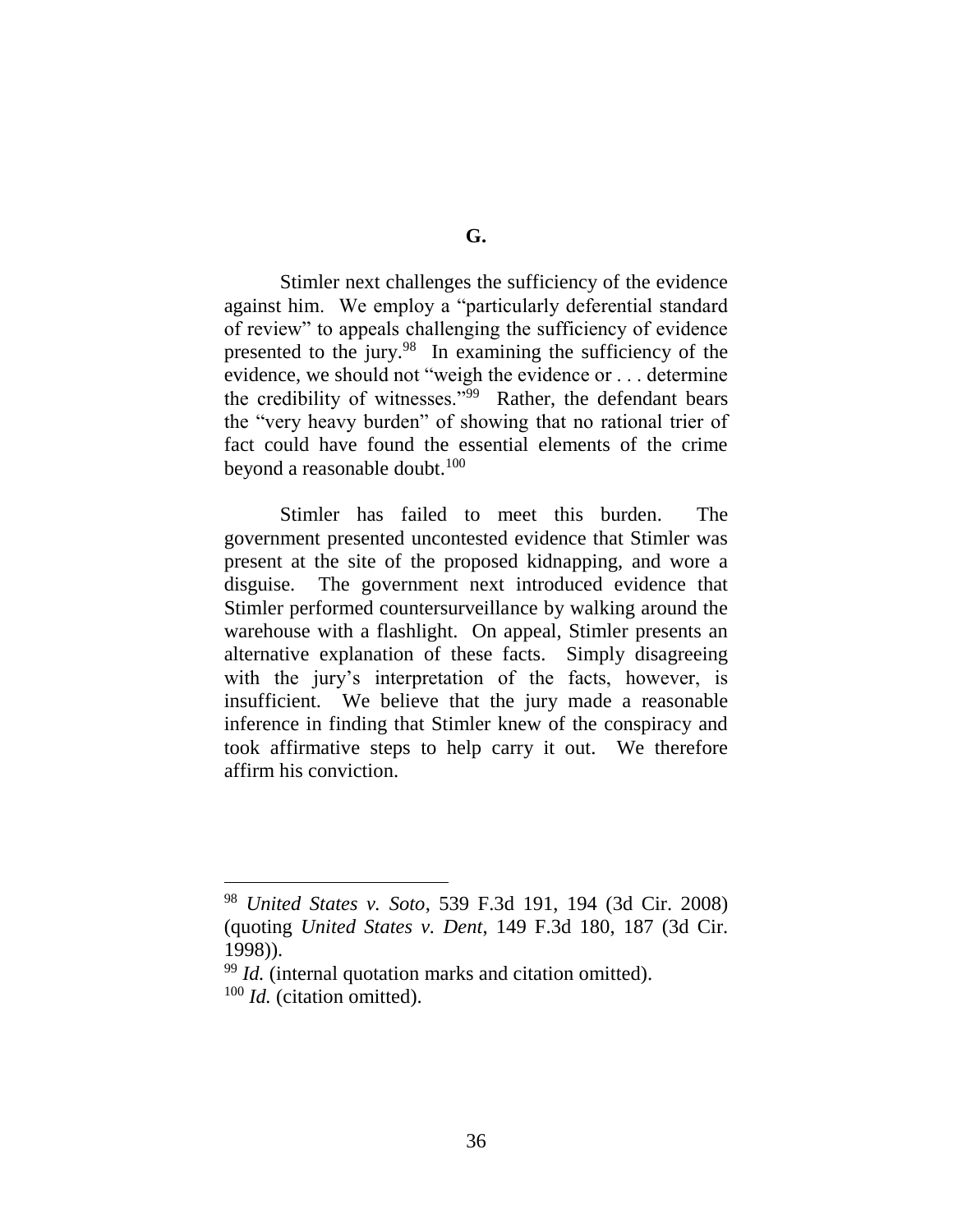Finally, all three defendants challenge the FBI's sting operation as conduct so outrageous that it violated due process. This claim is procedurally barred, as the defendants failed to make the argument in the District Court, despite full knowledge of the scope of the government's investigation. Nor do the defendants identify any new information that supports their claim of outrageous government conduct. We have made clear that such failure waives challenges to allegedly outrageous government conduct.<sup>101</sup>

Moreover, even if this argument had been preserved, we would see no merit to it. In reviewing claims of outrageous government conduct, we "repeatedly have noted that we are 'extremely hesitant to find law enforcement conduct so offensive that it violates the Due Process Clause. $\frac{102}{102}$  We have rejected the argument that the government's invitation to engage in criminal activity rises to this level where, as here, the defendants used their own knowledge and connections to set up and carry out the unlawful conduct.<sup>103</sup> We have suggested that "the supply of ingredients" to commit a crime would be insufficient to meet

<sup>101</sup> *United States v. Salahuddin*, 765 F.3d 329, 350 (3d Cir. 2014).

<sup>102</sup> *United States v. Hoffecker*, 530 F.3d 137, 154 (3d Cir. 2008) (quoting *United States v. Voigt*, 89 F.3d 1050, 1065 (3d Cir. 1996)).

<sup>103</sup> *United States v. Lakhani*, 480 F.3d 171, 182 (3d Cir. 2007).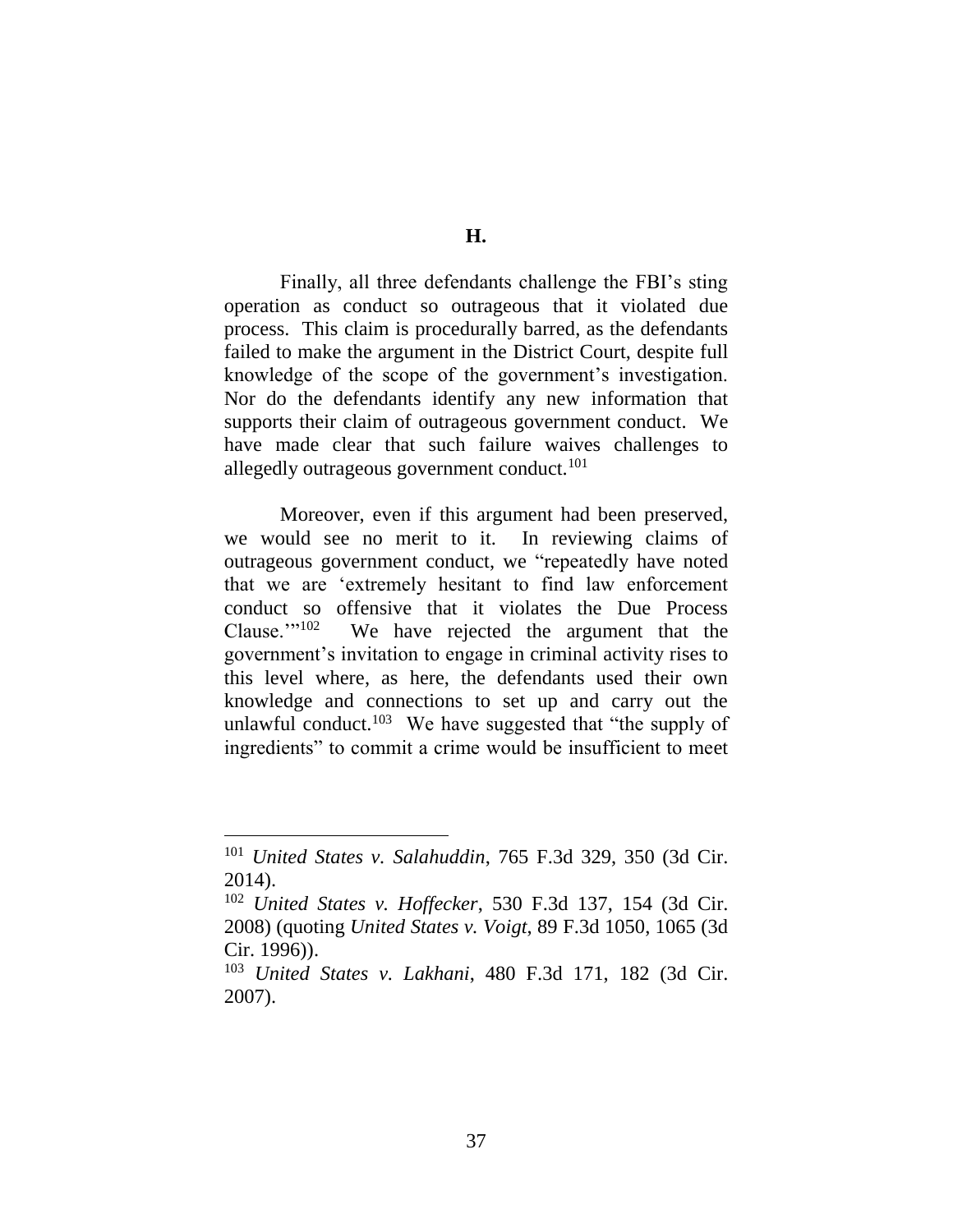this standard.<sup>104</sup> Given that Epstein first suggested the use of violence, and that the defendants assembled the kidnapping team, chose a location, and acquired their own tools, we see no due process violation here.

## **IV.**

In our legal system, "liberty and social stability demand a religious tolerance that respects the religious views of all citizens . . .."<sup>105</sup> Respect for religious beliefs cannot, however, trump all other legitimate, and sometimes competing, government objectives. This appeal asks us to clarify the balance between religious freedom and public safety. The balance here clearly lies on the side of public safety. For the reasons stated above, we will affirm the District Court's convictions of Mendel Epstein, Jay Goldstein, and Binyamin Stimler.

<sup>104</sup> *See United States v. Twigg*, 588 F.2d 373, 378 (3d Cir. 1978).

<sup>105</sup> *McCreary County, Kentucky v. American Civil Liberties Union of Kentucky*, 545 U.S. 844, 860 (2005) (internal quotation marks and citation omitted).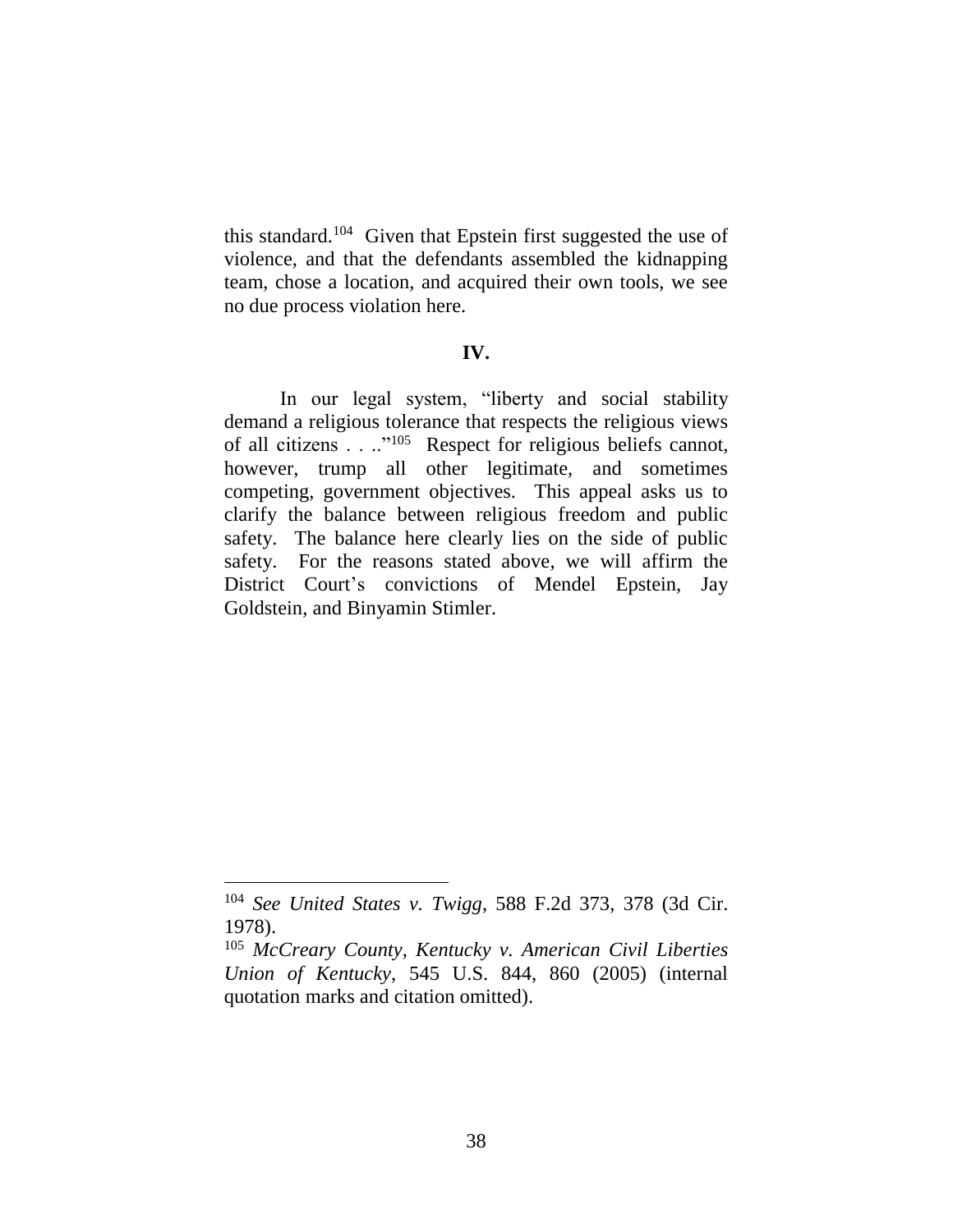RESTREPO, *Circuit Judge*, concurring in part and concurring in the judgment.

I join parts I, II,  $III(A)(1)$ , and  $III(B)-(H)$  of the Opinion of the Court, which address the parties' arguments concerning the application of the third party doctrine to historical cell site location information ("CSLI"); applications of the federal Religious Freedom Restoration Act, 42 U.S.C. § 2000bb *et seq.*, to discretionary trial procedure decisions of the District Court; introduction of evidence about Orthodox Jewish law; propriety of jury instructions and the District Court's response to jury questions; admission of coconspirator statements; sufficiency of evidence; and outrageous government conduct. However, I concur only in the judgment with respect to parts  $III(A)(2)-(3)$ , because I believe that the Government obtaining 57 days of aggregated CSLI with only a § 2703(d) order supported by reasonable suspicion is, in this case, a warrantless search that violates the Fourth Amendment. I depart from the Majority because of two Supreme Court opinions that have issued since our own Court last considered this issue.

**I**

"[T]he holding of a panel in a precedential opinion" such as that in our Court's most recent opinion on law enforcement requests for CSLI, *In the Matter of the Application of the United States for an Order Directing a Provider of Electronic Communication Service to Disclose Records to the Government*, 620 F.3d 304 (3d Cir. 2010) ("*In re Application*")—"is binding on subsequent panels." Third Circuit I.O.P. 9.1. This rule exists for good reason: it maintains uniformity of law within the Circuit, and promotes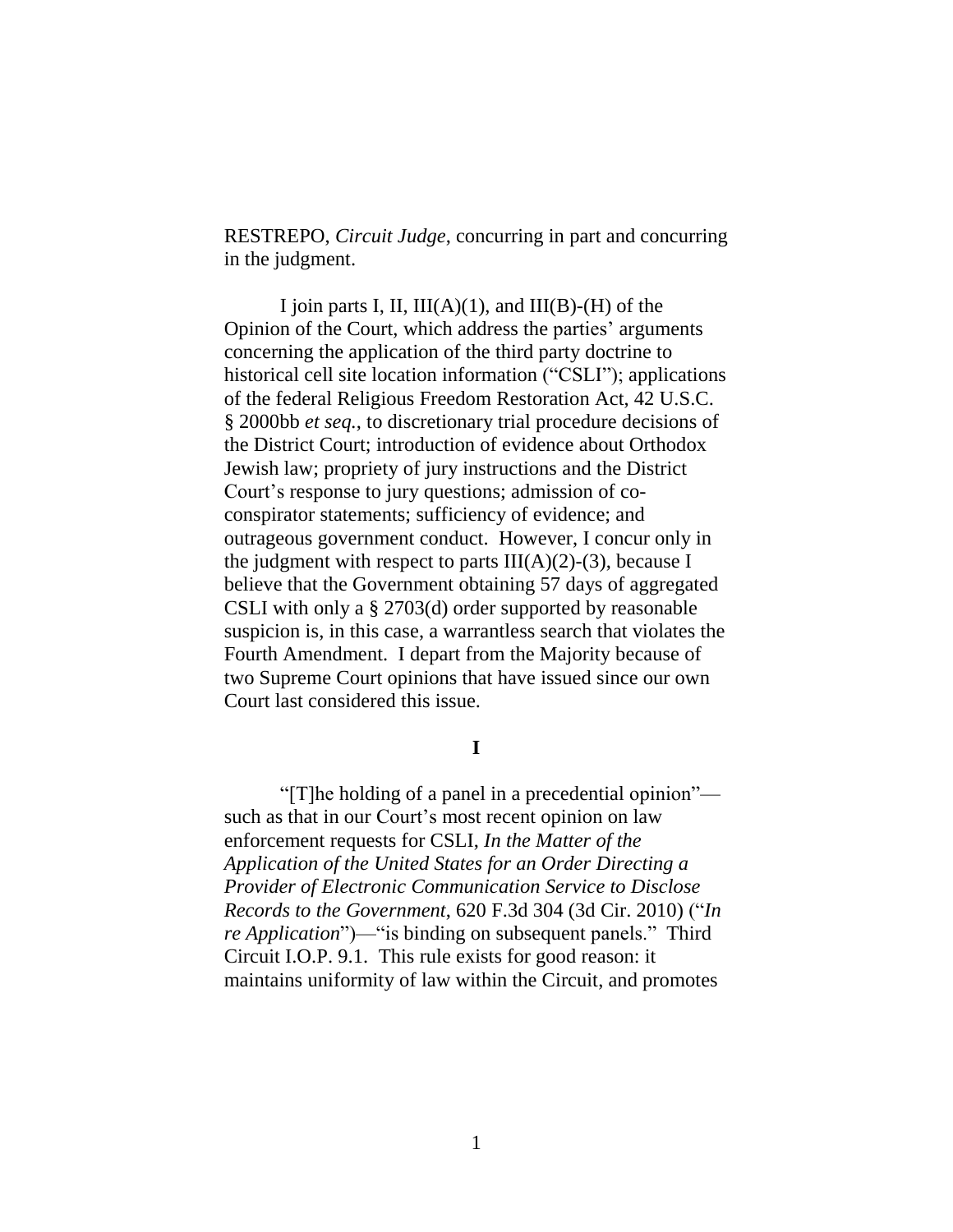predictability for litigants. However, if Supreme Court authority abrogates or calls existing Circuit precedent into question, our Court has recognized that subsequent panels may decline to follow the prior holding without reconsidering the issue *en banc*. *George Harms Constr. Co., Inc. v. Chao*, 371 F.3d 156, 161 (3d Cir. 2004); *see also Reich v. D.M. Sabia Co.*, 90 F.3d 854, 858 (3d Cir. 1996).

This exception to our Internal Operating Procedures is narrow. When our Court has declined to follow past precedent on the basis of intervening Supreme Court authority, we typically have declined to follow only the specific portions of the prior precedent that the intervening authority has called into question or abrogated. *United States v. Johnson*, 587 F.3d 203, 207 n.4 (3d Cir. 2009); *see also Animal Science Prods., Inc. v. China Minmetals Corp.*, 654 F.3d 462, 467-68 (3d Cir. 2011). I agree with the Majority that the third party doctrine holding of *In re Application* has not been called into question by subsequent authority. However, I take a different view on the ongoing vitality of the reasonable expectation of privacy analysis in *In re Application*, in light of Supreme Court opinions in *United States v. Jones*, 565 U.S. 400 (2012), and *Riley v. California*, 134 S.Ct. 2473 (2014).

 *Jones* and *Riley* have "sufficiently undercut the decisional basis" of *In re Application*'s holding that magistrate judges can issue a § 2703(d) order for aggregated location information, rather than requiring a warrant, in many instances. *West v. Keve*, 721 F.2d 91, 93 (3d Cir. 1983). *In re Application* held that magistrate judges *could* require a warrant for CSLI upon considering the individual surveillance target's reasonable expectation of privacy under the Fourth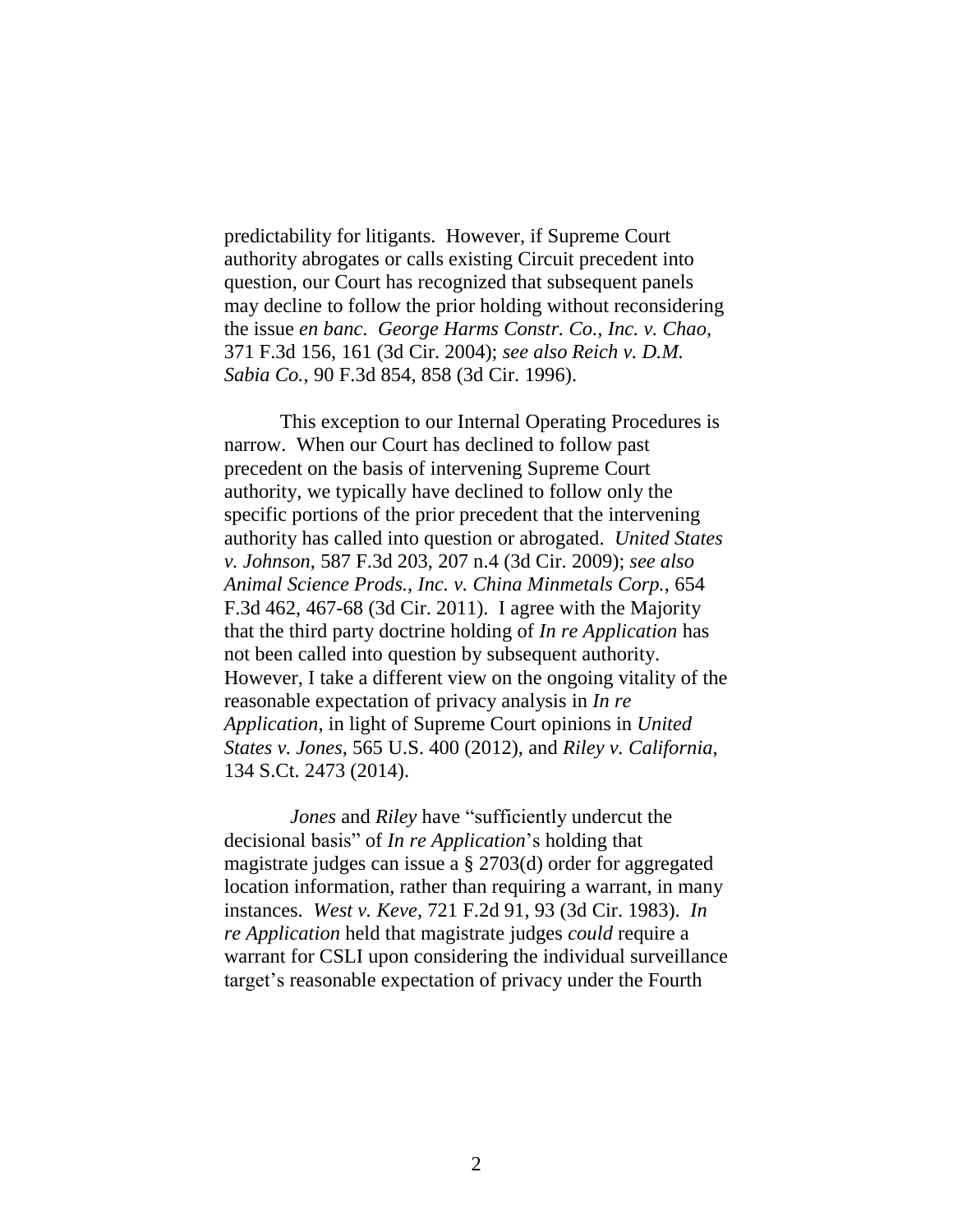Amendment. With the more recent guidance of *Jones* and *Riley*, I would conclude that in at least most factual circumstances—including those before us—magistrate judges *must* require a warrant for the aggregated collection of historical CSLI to comply with the Fourth Amendment.

In *Jones*, law enforcement officers surreptitiously placed a tracking device on the bumper of a surveillance target's car without a valid warrant, and collected 28 days' worth of global positioning system ("GPS") location data. *Jones*, 565 U.S. at 403. The lead opinion in *Jones* held that this conduct violated the Fourth Amendment because of the physical trespass committed. *Id.* at 404-05. In what has come to be regarded as the "shadow majority" of *Jones*, 1 however, five Justices in two concurrences disagreed with the reasoning of the lead opinion, which "disregards what is really important (the *use* of a GPS for the purpose of longterm tracking)." *Jones*, 565 U.S. at 424 (Alito, J., concurring) (emphasis in original). Those Justices found a constitutional privacy interest implicated by aggregated tracking of an individual's location over time. *Id*. at 430 (Alito, J.,

<sup>1</sup> *See, e.g.*, *In the Matter of the Application of the United States of America for an Order Authorizing Disclosure of Historical Cell Site Information for Telephone Number [Redacted]*, 40 F. Supp. 3d 89, 92 (D.D.C. 2014) (rejecting a § 2703(d) application absent a showing of probable cause or more evidence about CSLI, because of "serious questions about whether the Fourth Amendment requires a warrant to obtain CSLI" in light of *Jones*).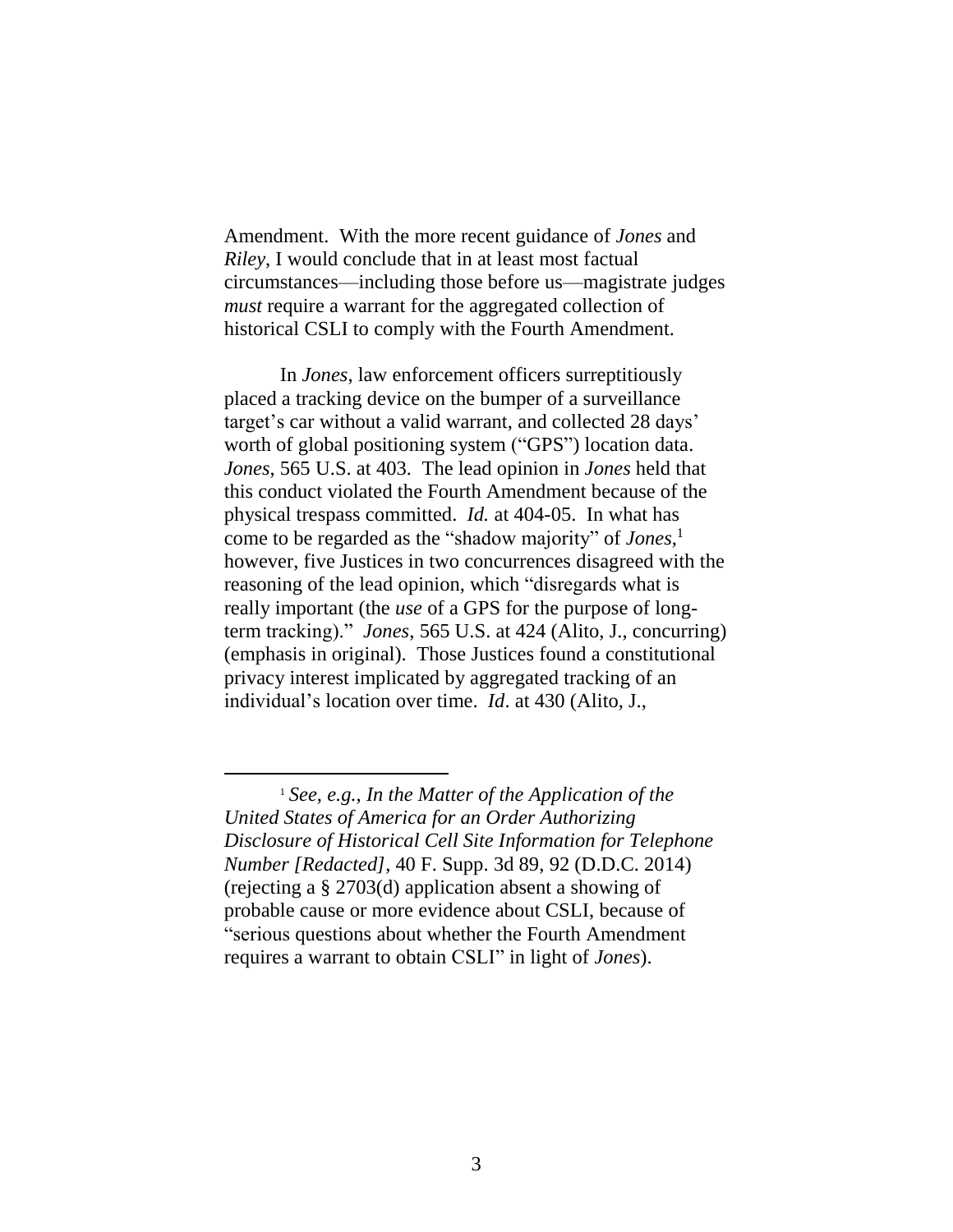concurring); *id.* at 413-14 (Sotomayor, J., concurring).<sup>2</sup> That reasonable expectation of privacy reflects the intrusion that occurs when the Government can aggregate enough location data on individuals to draw inferences about their private lives and constitutionally protected activities. *Id*. at 416 (Sotomayor, J., concurring). The concurrences place more weight on protecting the privacy interest itself, and, in particular, considering the aggregation of information obtained by the Government. *Id*. at 426 (Alito, J., concurring); *id*. at 414 (Sotomayor, J., concurring).

Historically, this interest has been protected in part by resource constraints facing law enforcement agencies—but those resource constraints no longer present an obstacle to this type of aggregation. In the past, obtaining aggregated location information on any individual by tracking him or her "for any extended period of time was difficult and costly and therefore rarely undertaken." *Id.* at 429 (Alito, J., concurring). Constant monitoring of an individual's location is possible now, however, because of new technology "available at a relatively low cost." *Id.* at 416 (Sotomayor, J., concurring); *id.* at 429 (Alito, J., concurring). Those former resource constraints, however, have shaped what the *Jones*

<sup>2</sup> Although the lead opinion in *Jones* resolved the case on the basis of physical trespass, it addressed the concurrences' position that the trespass theory provided insufficient protection of an individual's reasonable expectation of privacy by acknowledging that "[i]t may be that achieving the same result through electronic means, without an accompanying trespass, is an unconstitutional invasion of privacy." *Jones*, 565 U.S. at 412.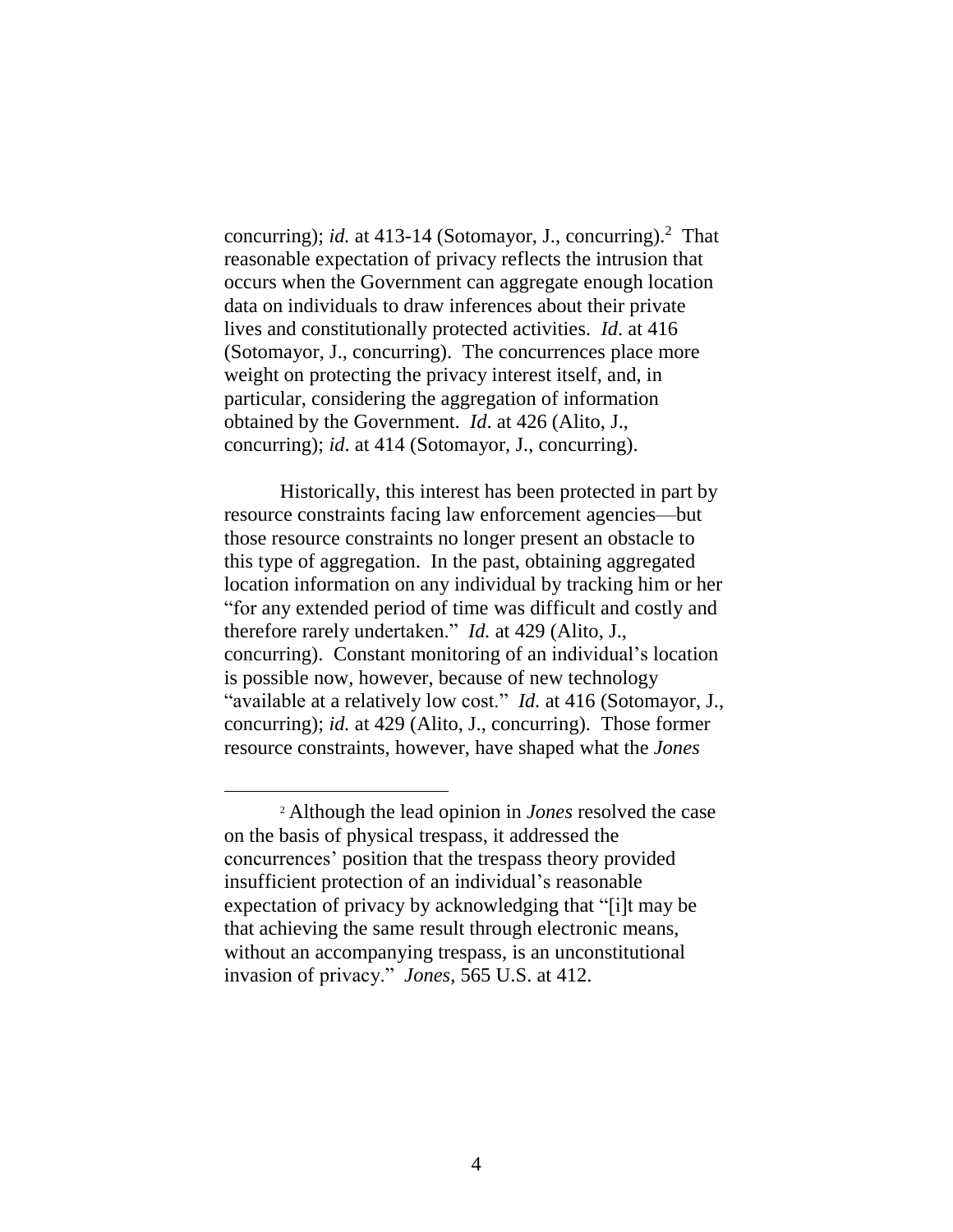shadow majority recognized as a reasonable expectation of privacy. Historically, "society's expectation has been that law enforcement agents and others would not—and indeed, in the main, simply could not—secretly monitor and catalogue every single movement of an individual's car for a very long period." *Id.* at 430 (Alito, J., concurring).

Here, in its § 2703(d) application to the Magistrate Judge, the Government requested location information for 57 total days. Such a quantity of location information prompts exactly the question Justice Sotomayor posed in *Jones*: "whether people reasonably expect that their movements will be recorded and aggregated in a manner that enables the Government to ascertain, more or less at will, their political and religious beliefs, sexual habits, and so on." *Jones*, 565 U.S. at 416 (Sotomayor, J., concurring); *see also id.* at 419 (Alito, J., concurring). Five Justices in *Jones* would answer that question in the negative—at least as to aggregation exceeding "the 4-week mark." *Id.* at 430 (Alito, J., concurring); *see also id* at 415 (Sotomayor, J., concurring).

The Majority declines to read the *Jones* concurrences as undercutting "*In re Application* in any meaningful way" in part "because of the different technologies at issue." Maj. Op. 15. To the extent that tracking an individual's cell phone by CSLI and tracking an individual's car by GPS differ, the privacy interest that protects an individual from the Government aggregating that location information (without a warrant) remains the same. If anything, the reasonable expectation of privacy in aggregated location derived from an individual's use of a cell phone is stronger than the reasonable expectation of privacy in aggregated location derived from that same individual's use of a car. Aggregating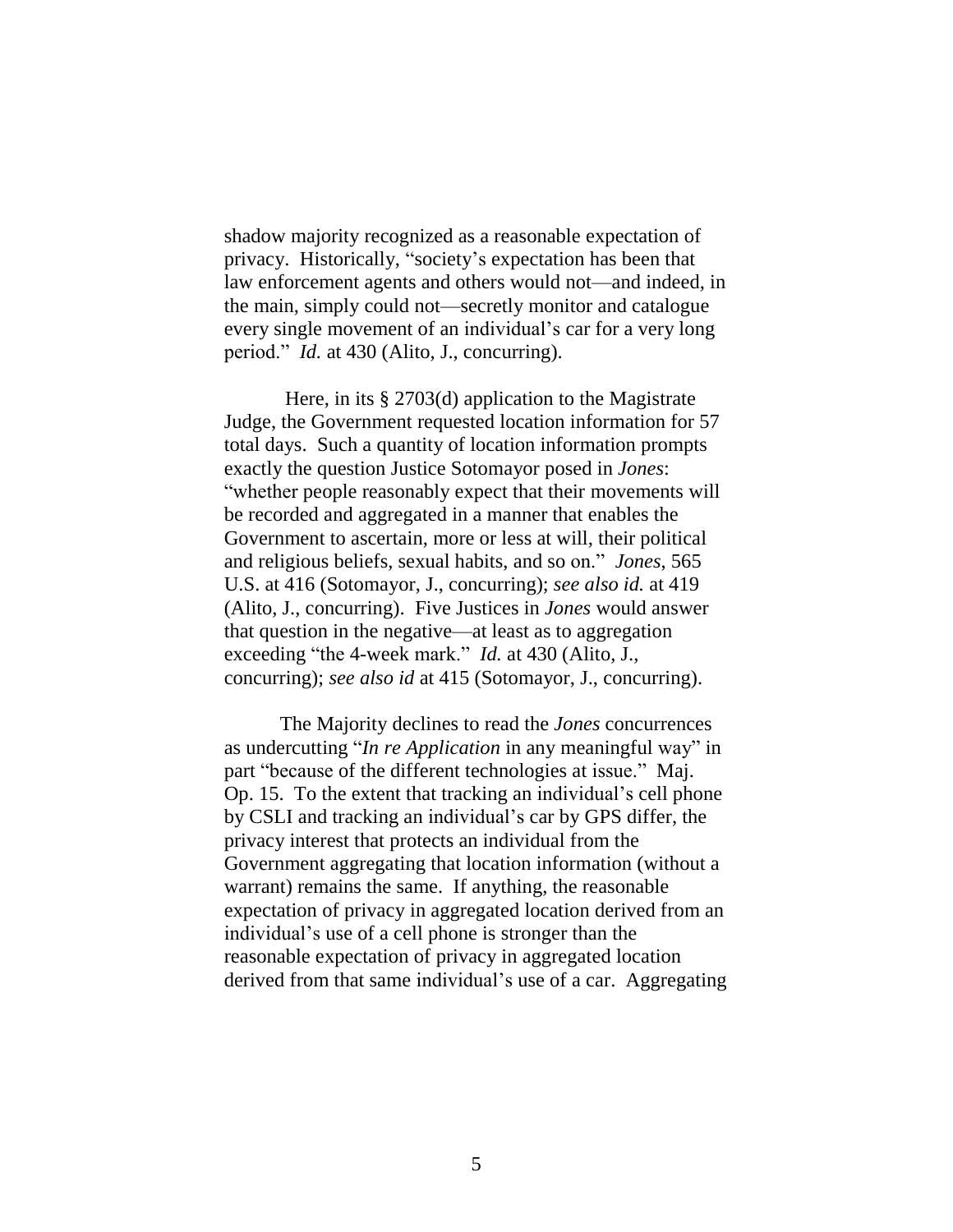data points from cell phone location into a comprehensive record offers the Government more opportunity to infer things about an individual, because cell phones accompany individuals many places that cars do not. "Historic location information . . . can reconstruct someone's specific movements down to the minute, not only around town but also within a particular building." *Riley*, 134 S.Ct. at 2490. Moreover, cell phones accompany individuals who travel by public transit or otherwise not by car, regular drivers who temporarily rent a different car, and those who ride in the cars of others. And regardless of how an individual moves through the world, "nearly three-quarters of smartphone users report being within five feet of their phones most of the time, with 12% admitting that they even use their phones in the shower." *Id*.

The Majority also reads the *Jones* shadow majority as not undercutting *In re Application* in part because of the distinction in precision between GPS data—at issue in *Jones*—and the CSLI at issue here. This distinction has nearly disappeared since we decided *In re Application*. By the time of the events at issue in this case, CSLI had grown quite precise, particularly in more densely-populated jurisdictions.<sup>3</sup> In cities where wireless providers have more towers to provide service for more people packed into a given area, the identifiable radius in which a subscriber would

<sup>&</sup>lt;sup>3</sup> Because we consider the case on the facts before us, we consider CSLI as precise as it is in urban areas. It may be that the less precise CSLI in rural areas is so dissimilar from GPS location data as to make *Jones* inapplicable, but we need not consider that question.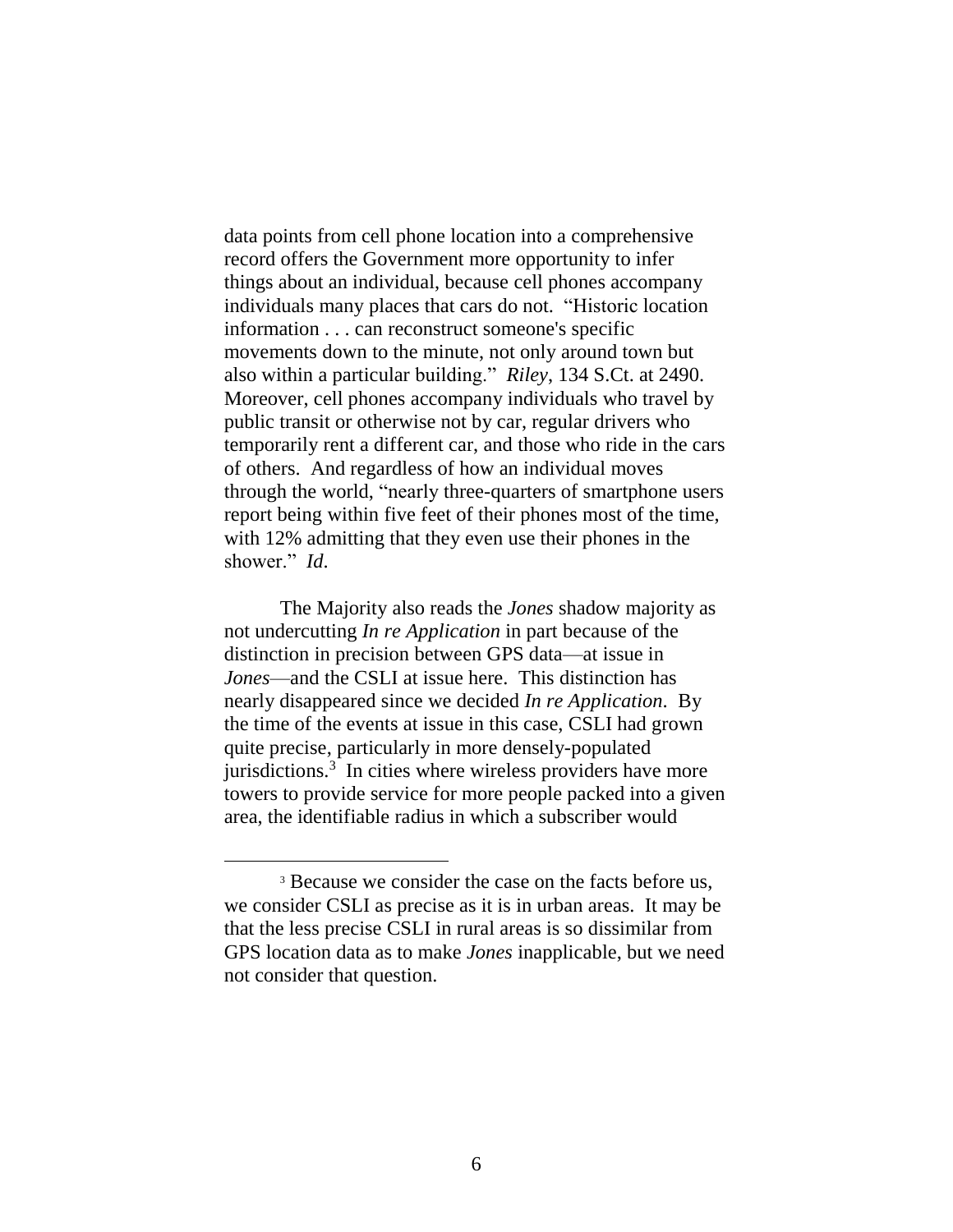connect to one tower rather than another is substantially smaller. In explaining this concept to the jury, the Government's expert at trial noted that the layout of "tightly compacted towers in Brooklyn" "will reduce the coverage area of" any one tower. App. 3494a. The number of towers and antennas in Brooklyn, for instance, allowed the expert to note proximity to an antenna on "the side of a building near the intersection of Webster Avenue and . . . Coney Island Avenue." *Id.* The expert also used CSLI to describe an individual's "southbound movement on I-278." App. 3499a-500a.

By contrast, when the *In re Application* court considered this issue, CSLI did "not provide information about the location of the caller closer than several hundred feet." *In re Application*, 620 F.3d at 311. Since then, wireless network improvements have included the distribution of "hundreds of thousands of 'microcells,' 'picocells,' and 'femtocells,'" which function similarly to hotspots and create CSLI that "can in some cases be more accurate than GPS." Stephanie K. Pell & Christopher Soghoian, Can You See Me Now?: Toward Reasonable Standards For Law Enforcement Access To Location Data That Congress Could Enact, 27 Berkeley Tech. L.J. 117, 132 (2012). Even the proliferation of traditional cell towers has resulted in smaller coverage areas and CSLI that is "far more accurate—in some cases as good as GPS." *Id*. at 133.

The reasonable expectation of privacy of an individual in an urban area in the aggregated location information of his or her CSLI is functionally indistinguishable from the reasonable expectation of privacy of that same individual in the aggregated location information of his or her GPS data.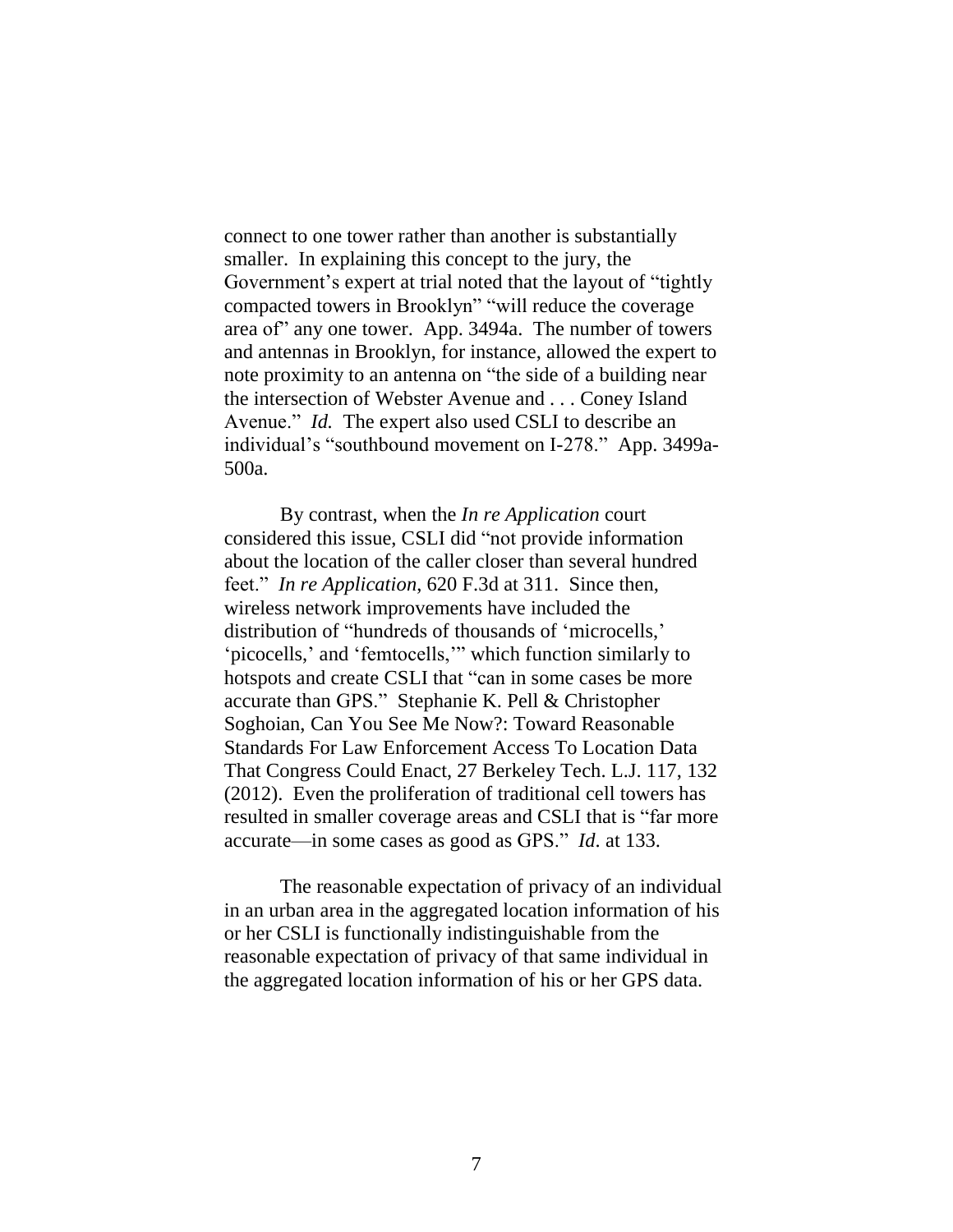Distinguishing *Jones* on the basis of the greater precision of GPS ignores the current capabilities of CSLI, and indeed, the use the Government made of it in this case.

Although the Majority distinguishes *Riley* from the facts here by separating contents and metadata, *Riley* should inform our analysis of the reasonable expectation of privacy in CSLI, as well. The animating principle behind *Riley* is the same as the principle behind *Jones*: the Government may violate an individual's reasonable expectation of privacy when it obtains too much aggregated information without a warrant. In *Riley*, decided two years after *Jones*, the aggregation at issue merely took a different form. There, the Supreme Court recognized that the aggregation of data allowed by the increased capacity of digital storage helps law enforcement agents make inferences that intrude on an individual's reasonable expectation of privacy. The Court held unconstitutional a warrantless search of a cell phone, in part because the types of information stored on the cell phone in question "reveal[ed] much more in combination than any isolated record." *Riley*, 134 S.Ct. at 2489.

The *Riley* Court rejected applications of doctrine created for older technologies that allowed for less aggregation of historically protected information. The Court distinguished call logs on modern cell phones from pen registers in part on the basis that "call logs typically contain more than just phone numbers; they include any identifying information that an individual might add." *Id.* at 2493. While cataloguing the different types of data stored on cell phones that had not historically been stored on landline telephones, the Court explained that doctrines governing "qualitatively different" pre-digital counterparts do not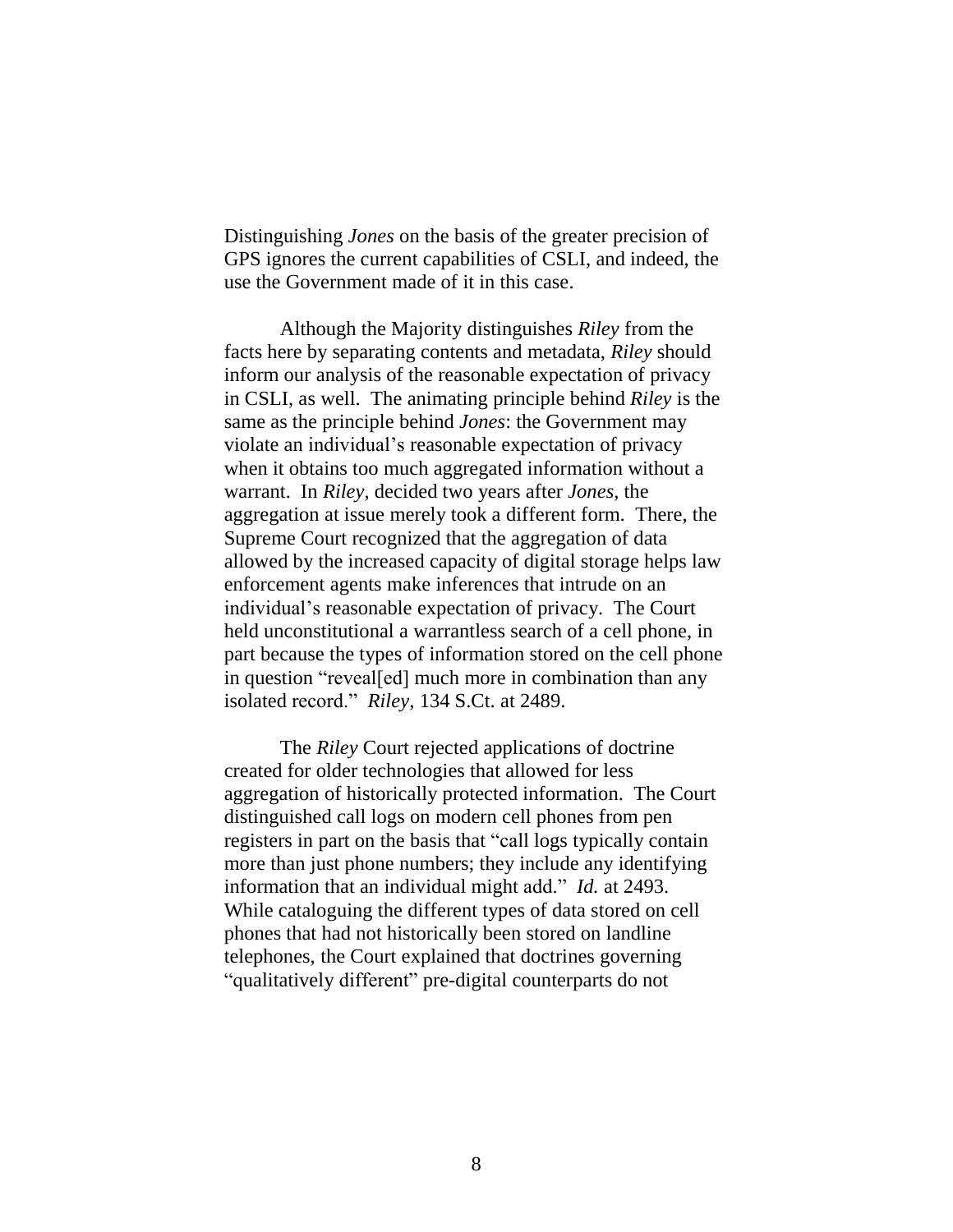compare well to modern technology in considering questions of criminal procedure. *Id*. at 2490, 2493. Allowing warrantless collection by analogy to older technologies would instead cause "a significant diminution of privacy." *Id.* at 2493.

Here, technological changes since *In re Application* in the provision of wireless service mean that CSLI—like the phone itself, in *Riley*—conveys a greater quantity of information for the Government to aggregate than it did previously. The Government's application for CSLI encompassed more data points than merely the location at the time of incoming or outgoing telephone calls. In requesting "[a]ll data about which 'cell towers' and 'sectors' *received a radio signal from each cellular telephone or device assigned to the Account, including, but not limited to, per call management data or return Time from Tower data*," App. 459 (emphasis added), the Government sought information that would allow for essentially continuous location tracking, rather than rare location snapshots. AT&T, from which the government sought and obtained the information, collects CSLI data upon call "hand-offs," which occur when a person moves while on a call, and the call switches to routing through the next tower (or a different face of the same tower) as the individual gets closer to it. App. 3497a. At trial, the Government's expert was able to use hand-offs during a defendant's 52-second call to describe the CSLI as "consistent with southbound movement on I-278" from New York to northern New Jersey. App. 3499a-3500a. Tracking an individual through space during the course of a call represents more data to aggregate—and a correspondingly greater privacy intrusion—than simply collecting his or her location only at the origination and termination of a call.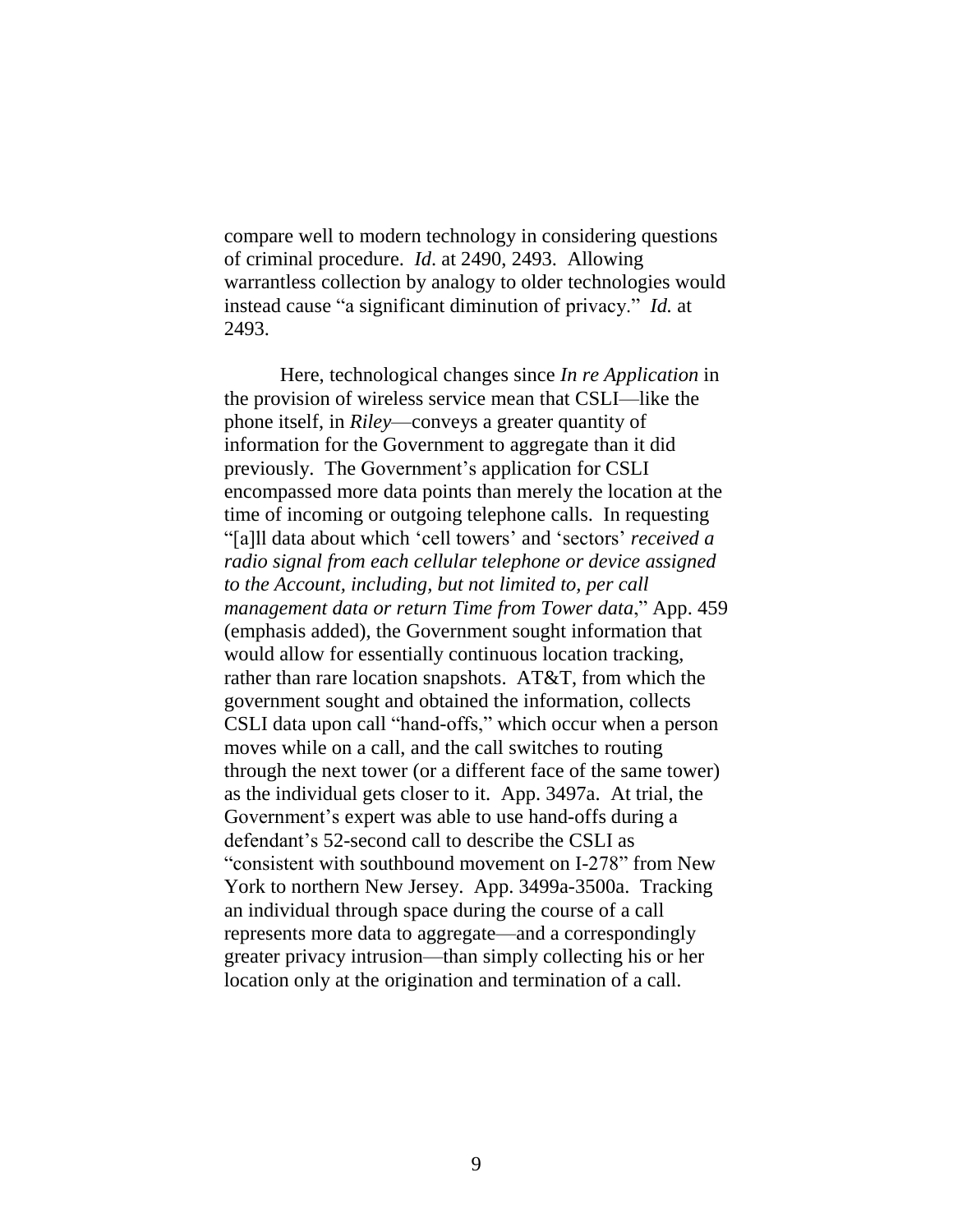The application also reflects the Government's capability to obtain data from use of a cell phone that it could not typically have obtained from an individual's use of a telephone, which the *Riley* Court regarded as a reason to require warrants for cell phone searches. *Riley*, 134 S.Ct. at 2489. Here, the Government requested location information for text messages, as well. Indeed, the Government's request to AT&T may stretch even more broadly than calls and texts—asking for data about each time a tower "received a radio signal," App. 459, from a phone could conceivably encompass any time any application on a phone, even one running passively in the background, connects to the network. *In re Application for Telephone Information Needed for a Criminal Investigation*, 119 F. Supp. 3d 1011, 1024 (N.D. Cal. 2015) (affirming a magistrate judge's denial of an application for CSLI under § 2703(d)). CSLI may be generated by an action as innocuous as a user's email application passively checking for mail in the background without an active request that it do so by the user. *Id.* Collecting data at every radio signal—whether the origin or termination of a call, a call hand-off, a text message, or a data connection by an application—threatens an individual's reasonable expectation of privacy more than collecting data at the origination and termination of calls only.

For all of the foregoing reasons, I believe that the Government obtaining the quantity of historical CSLI it did in this case amounts to a search that, without a warrant, infringes on an individual's reasonable expectation of privacy and violates the Fourth Amendment.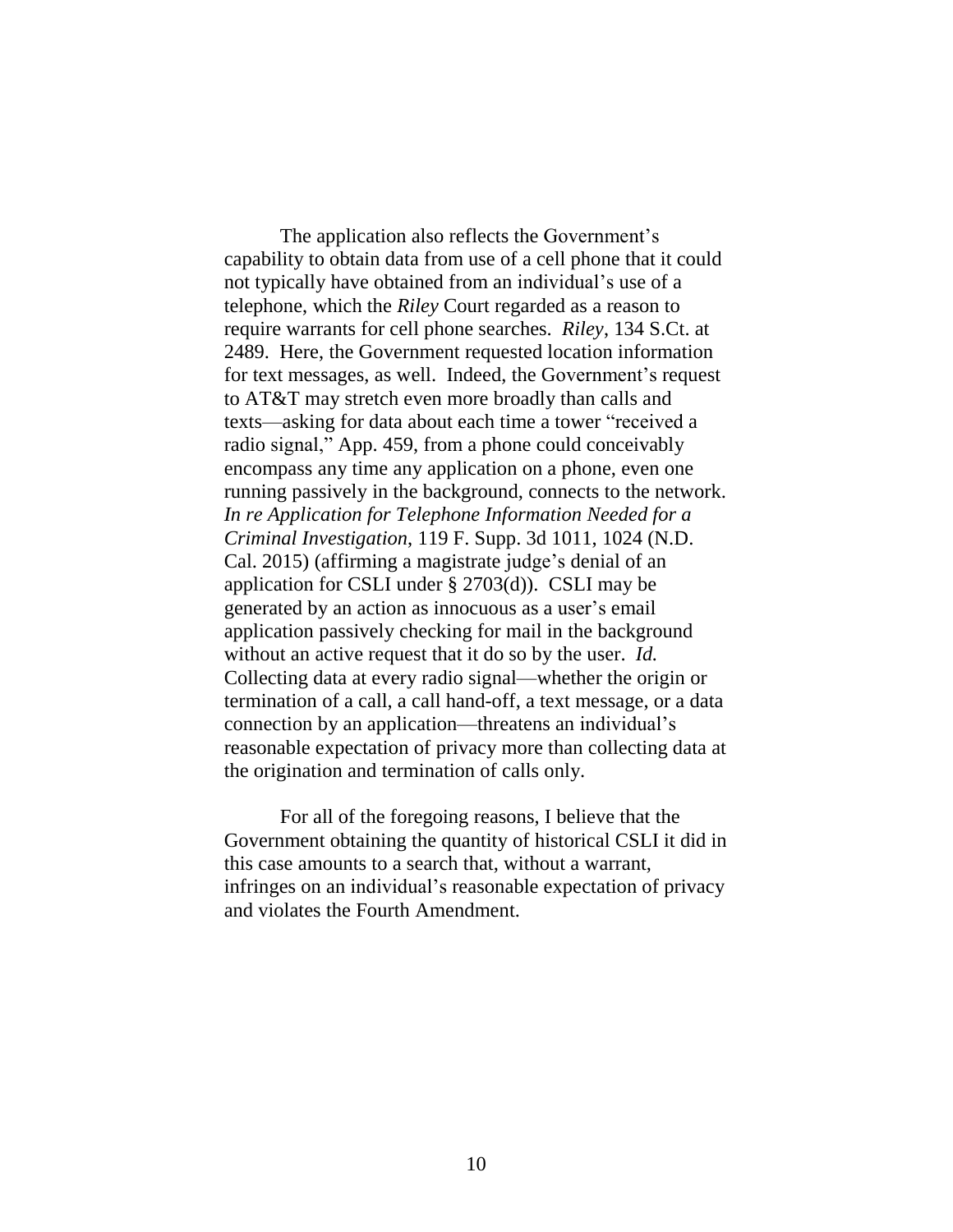All of this said, I would not suppress the CSLI evidence in this case because of the good faith exception to the warrant requirement. "Searches conducted in objectively reasonable reliance on binding appellate precedent are not subject to the exclusionary rule." *United States v. Katzin*, 769 F.3d 163, 172-73 (3d Cir. 2014) (en banc) (quoting *Davis v. United States*, 564 U.S. 229, 231 (2011)).<sup>4</sup> *In re Application* amounted to binding Circuit precedent that "specifically authorize[d the] particular police practice" at issue here. *Davis*, 564 U.S. at 241. As such, the CSLI in this case need not have been excluded, and I concur with the Opinion of the Court as to the judgment on this issue.

<sup>4</sup> The Opinion of the Court and the dissents in *Katzin* disagree as to how directly a prior case must authorize particular law enforcement conduct to amount to "binding appellate precedent" on which law enforcement officers could rely. *Compare Katzin*, 769 F.3d at 174, *with id*. at 192-93 (Greenaway, Jr., J., dissenting). This case presents no such question of directness. The *Katzin* dissents also pointed out that limiting the application of the exclusionary rule might lead to more occasions of law enforcement officers conducting searches not sanctioned by judges. *See id.* at 189- 90 (Greenaway, Jr., J., dissenting). Here, agents still sought out the imprimatur of a neutral magistrate judge for the search (albeit under a lesser standard than probable cause).